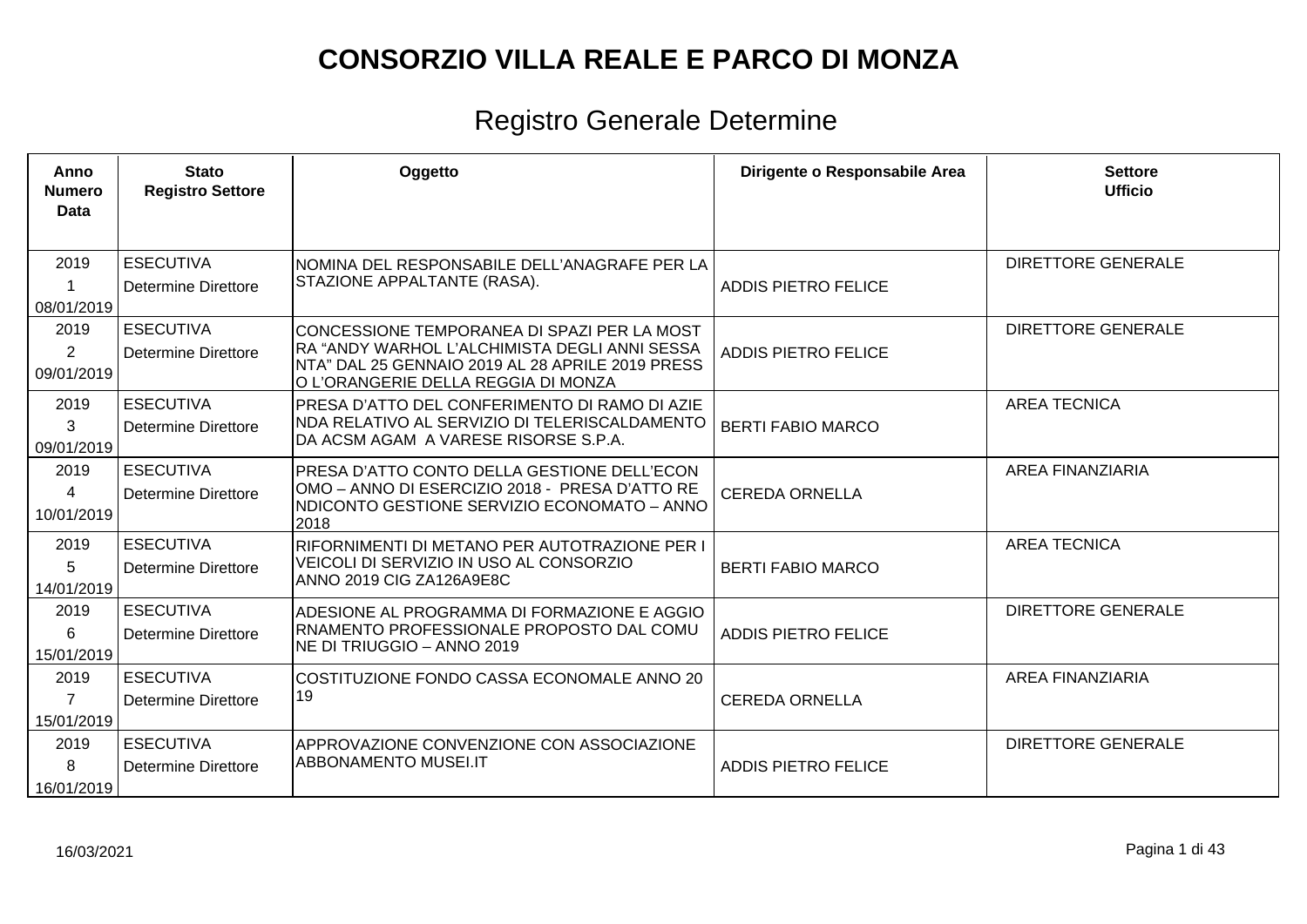| Anno<br><b>Numero</b><br><b>Data</b> | <b>Stato</b><br><b>Registro Settore</b>        | Oggetto                                                                                                                                                                                                                               | Dirigente o Responsabile Area | <b>Settore</b><br><b>Ufficio</b> |
|--------------------------------------|------------------------------------------------|---------------------------------------------------------------------------------------------------------------------------------------------------------------------------------------------------------------------------------------|-------------------------------|----------------------------------|
| 2019<br>9<br>21/01/2019              | <b>ESECUTIVA</b><br>Determine Direttore        | RINNOVO CANONE DI MANUTENZIONE SOFTWARE RIL<br><b>EVAMENTO PRESENZE</b><br>CIG: Z6D26C924C                                                                                                                                            | <b>CEREDA ORNELLA</b>         | <b>AREA FINANZIARIA</b>          |
| 2019<br>10<br>21/01/2019             | <b>ESECUTIVA</b><br>Determine Direttore        | SELEZIONE PUBBLICA PER ESAMI PER UN ISTRUTTOR<br>I CONTABILE DEFINIZIONE SEDE SVOLGIMENTO PRIM<br>A PROVA SCRITTA E SECONDA PROVA SCRITTA<br>CIG Nº Z9A26C92A9                                                                        | <b>CEREDA ORNELLA</b>         | <b>AREA FINANZIARIA</b>          |
| 2019<br>11<br>23/01/2019             | <b>ESECUTIVA</b><br>Determine Direttore        | DETERMINA A CONTRARRE PER CONCESSIONE DI UN<br>SERVIZIO DI "TRENINO TURISTICO" NEL PARCO DI MO<br>NZA PER IL TRIENNIO 2019/2021. CIG: Z8D26D34DB                                                                                      | <b>ADDIS PIETRO FELICE</b>    | <b>DIRETTORE GENERALE</b>        |
| 2019<br>12<br>29/01/2019             | <b>ESECUTIVA</b><br>Determine Direttore        | FORNITURA SALE STRADALE PER INTEGRAZIONE SC<br>ORTE A MAGAZZINO<br>C.I.G. Z3826E9577                                                                                                                                                  | <b>BERTI FABIO MARCO</b>      | <b>AREA TECNICA</b>              |
| 2019<br>13<br>30/01/2019             | <b>ESECUTIVA</b><br><b>Determine Direttore</b> | AFFIDAMENTO MEDIANTE RICORSO AL MERCATO ELE<br><b>TTRONICO DELLA PUBBLICA AMMINISTRAZIONE DI CO</b><br>NSIP, DI INCARICO DI MANUTENZIONE RETE INFORMA<br>TICA E SERVER CON SISTEMA DI PACCHETTO ORE A<br> SCALARE.<br>CIG: Z4526D942A | <b>FIORE ATTILIO</b>          | AREA AMMINISTRATIVA - LEGALE E   |
| 2019<br>14<br>30/01/2019             | <b>ESECUTIVA</b><br>Determine Direttore        | MANUTENZIONE ORDINARIA DEL SISTEMA DI FILTRAG<br>GIO CON L'INSERIMENTO DI DUE ELETTROVALVOLE N<br>EL SISTEMA DI FILTRAGGIO DEL LOCALE MACCHINE F<br>ONTANA AVANCORTE. CIG: Z3926E125A                                                 | <b>BERTI FABIO MARCO</b>      | <b>AREA TECNICA</b>              |
| 2019<br>15<br>31/01/2019             | <b>ESECUTIVA</b><br><b>Determine Direttore</b> | INSTALLAZIONE DEL DISPOSITIVO SCHINDLER GSM (C<br>OMBINATORE TELEFONICO) PER MANUTENZIONE IMP<br>IANTO 1577581 CASCINA FONTANA. CIG: Z5926EC499                                                                                       | <b>BERTI FABIO MARCO</b>      | <b>AREA TECNICA</b>              |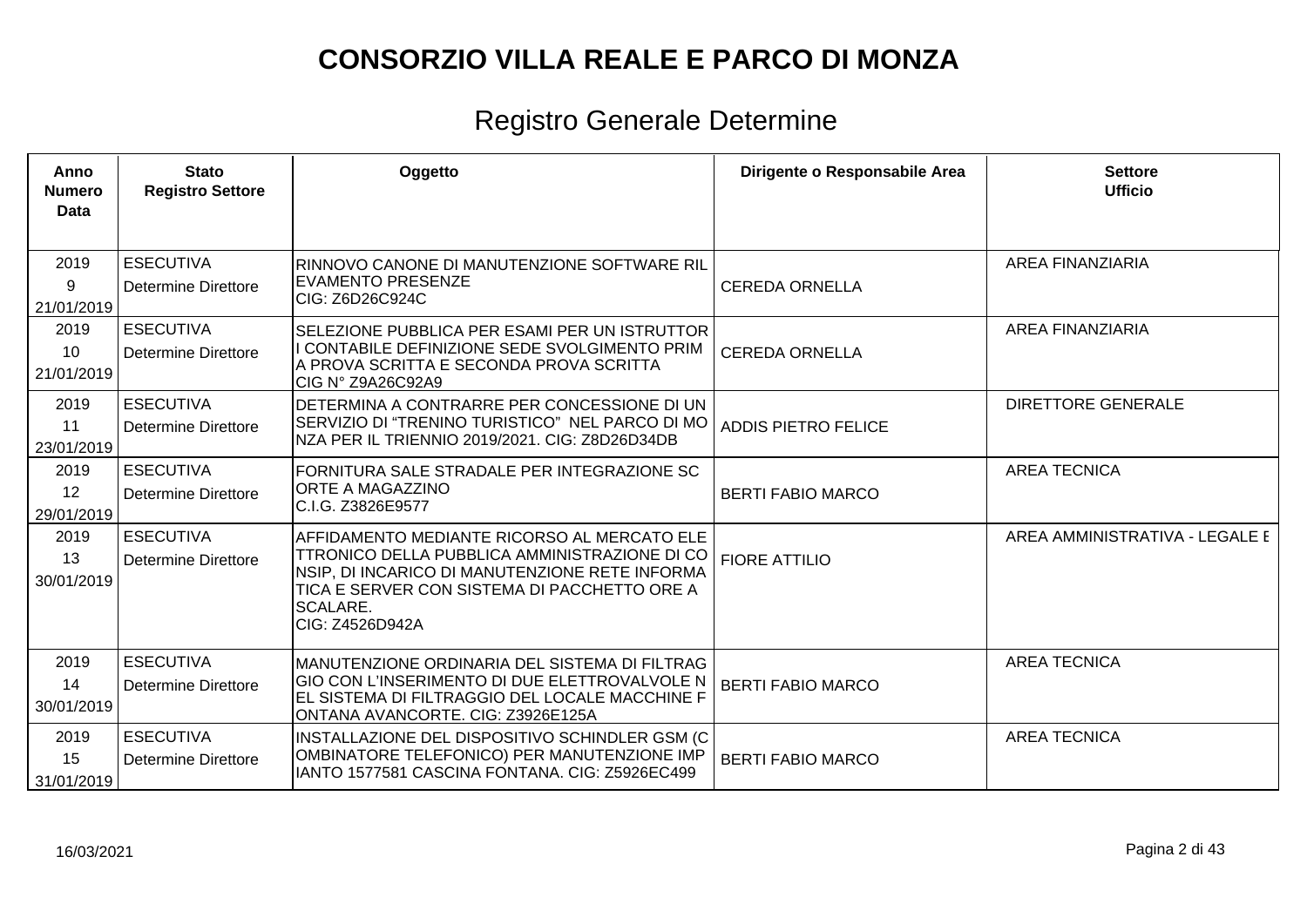| <b>ESECUTIVA</b><br>2019<br><b>DIRETTORE GENERALE</b><br>APPROVAZIONE DI SCHEMA DI CONVENZIONE CON C<br>OMUNE DI VEDANO E MONZA MOBILITÀ PER L'UTILIZZ<br>16<br><b>ADDIS PIETRO FELICE</b><br><b>Determine Direttore</b><br>O DELLE AREE PARCHEGGIO PORTA VEDANO NEL PA<br>04/02/2019<br>RCO DI MONZA DA PARTE DEL COMUNE DI VEDANO<br><b>ESECUTIVA</b><br><b>AREA FINANZIARIA</b><br>2019<br>NOMINA SOSTITUZIONE MEMBRO DELLA COMMISSIO<br>NE ESAMINATRICE PER LA COPERTURA DI UN POSTO<br>17<br><b>CEREDA ORNELLA</b><br><b>Determine Direttore</b><br>A TEMPO PIENO ED INDETERMINATO DI ISTRUTTORE<br>04/02/2019<br>CONTABILE CATEGORIA GIURIDICA C.<br><b>ESECUTIVA</b><br><b>AREA TECNICA</b><br>2019<br>AGGIUDICAZIONE NUOVO SISTEMA DI CENTRALIZZAZI<br>ONE E SUPERVISIONE CONTROLLO ACCESSI NEL PAR<br>18<br><b>BERTI FABIO MARCO</b><br><b>Determine Direttore</b><br>CO DI MONZA. CIG: Z592658AA6;<br>04/02/2019<br><b>ESECUTIVA</b><br>AREA AMMINISTRATIVA - LEGALE E<br>2019<br>IMPEGNO DI SPESA PER FORNITURA DI TELEFONIA FI<br>SSA E MOBILE ANNO 2019. CIG: Z0827004F3<br>19<br><b>FIORE ATTILIO</b><br><b>Determine Direttore</b><br>04/02/2019<br>2019<br><b>ESECUTIVA</b><br><b>DIRETTORE GENERALE</b><br>AFFIDAMENTO DI INCARICO PER LA FORNITURA DI MA<br>TERIALI DI COMUNICAZIONE, PROMOZIONE DELLA RE<br>20<br><b>ADDIS PIETRO FELICE</b><br><b>Determine Direttore</b><br>GGIA DI MONZA. CIG Z802701C78<br>05/02/2019<br><b>ESECUTIVA</b><br>2019<br><b>DIRETTORE GENERALE</b><br>PROROGA SERVIZI DOMINI WEB "REGGIADIMONZA" A<br>NNO 2019. CIG ZD12701CBB<br>21<br><b>ADDIS PIETRO FELICE</b><br>Determine Direttore<br>05/02/2019<br><b>ESECUTIVA</b><br><b>DIRETTORE GENERALE</b><br>2019<br>REALIZZAZIONE DI EVENTO NELLE SALE DI RAPPRES<br>ENTANZA E CAPPELLA REALE DELLA VILLA REALE DI<br>22<br><b>ADDIS PIETRO FELICE</b><br><b>Determine Direttore</b><br><b>IMONZA</b><br>05/02/2019<br>2019<br><b>ESECUTIVA</b><br><b>DIRETTORE GENERALE</b><br>ADESIONE DEL CONSORZIO VILLA REALE E PARCO DI<br>MONZA ALL'ASSOCIATION DES RESIDENCES ROYALE<br>23<br><b>ADDIS PIETRO FELICE</b><br><b>Determine Direttore</b><br>S EUROPEENNES - ANNO 2019<br>11/02/2019 | Anno<br><b>Numero</b><br><b>Data</b> | <b>Stato</b><br><b>Registro Settore</b> | Oggetto | Dirigente o Responsabile Area | <b>Settore</b><br><b>Ufficio</b> |
|----------------------------------------------------------------------------------------------------------------------------------------------------------------------------------------------------------------------------------------------------------------------------------------------------------------------------------------------------------------------------------------------------------------------------------------------------------------------------------------------------------------------------------------------------------------------------------------------------------------------------------------------------------------------------------------------------------------------------------------------------------------------------------------------------------------------------------------------------------------------------------------------------------------------------------------------------------------------------------------------------------------------------------------------------------------------------------------------------------------------------------------------------------------------------------------------------------------------------------------------------------------------------------------------------------------------------------------------------------------------------------------------------------------------------------------------------------------------------------------------------------------------------------------------------------------------------------------------------------------------------------------------------------------------------------------------------------------------------------------------------------------------------------------------------------------------------------------------------------------------------------------------------------------------------------------------------------------------------------------------------------------------------------------------------------------------------------------------------------------------------------------------------------------------------------------------|--------------------------------------|-----------------------------------------|---------|-------------------------------|----------------------------------|
|                                                                                                                                                                                                                                                                                                                                                                                                                                                                                                                                                                                                                                                                                                                                                                                                                                                                                                                                                                                                                                                                                                                                                                                                                                                                                                                                                                                                                                                                                                                                                                                                                                                                                                                                                                                                                                                                                                                                                                                                                                                                                                                                                                                              |                                      |                                         |         |                               |                                  |
|                                                                                                                                                                                                                                                                                                                                                                                                                                                                                                                                                                                                                                                                                                                                                                                                                                                                                                                                                                                                                                                                                                                                                                                                                                                                                                                                                                                                                                                                                                                                                                                                                                                                                                                                                                                                                                                                                                                                                                                                                                                                                                                                                                                              |                                      |                                         |         |                               |                                  |
|                                                                                                                                                                                                                                                                                                                                                                                                                                                                                                                                                                                                                                                                                                                                                                                                                                                                                                                                                                                                                                                                                                                                                                                                                                                                                                                                                                                                                                                                                                                                                                                                                                                                                                                                                                                                                                                                                                                                                                                                                                                                                                                                                                                              |                                      |                                         |         |                               |                                  |
|                                                                                                                                                                                                                                                                                                                                                                                                                                                                                                                                                                                                                                                                                                                                                                                                                                                                                                                                                                                                                                                                                                                                                                                                                                                                                                                                                                                                                                                                                                                                                                                                                                                                                                                                                                                                                                                                                                                                                                                                                                                                                                                                                                                              |                                      |                                         |         |                               |                                  |
|                                                                                                                                                                                                                                                                                                                                                                                                                                                                                                                                                                                                                                                                                                                                                                                                                                                                                                                                                                                                                                                                                                                                                                                                                                                                                                                                                                                                                                                                                                                                                                                                                                                                                                                                                                                                                                                                                                                                                                                                                                                                                                                                                                                              |                                      |                                         |         |                               |                                  |
|                                                                                                                                                                                                                                                                                                                                                                                                                                                                                                                                                                                                                                                                                                                                                                                                                                                                                                                                                                                                                                                                                                                                                                                                                                                                                                                                                                                                                                                                                                                                                                                                                                                                                                                                                                                                                                                                                                                                                                                                                                                                                                                                                                                              |                                      |                                         |         |                               |                                  |
|                                                                                                                                                                                                                                                                                                                                                                                                                                                                                                                                                                                                                                                                                                                                                                                                                                                                                                                                                                                                                                                                                                                                                                                                                                                                                                                                                                                                                                                                                                                                                                                                                                                                                                                                                                                                                                                                                                                                                                                                                                                                                                                                                                                              |                                      |                                         |         |                               |                                  |
|                                                                                                                                                                                                                                                                                                                                                                                                                                                                                                                                                                                                                                                                                                                                                                                                                                                                                                                                                                                                                                                                                                                                                                                                                                                                                                                                                                                                                                                                                                                                                                                                                                                                                                                                                                                                                                                                                                                                                                                                                                                                                                                                                                                              |                                      |                                         |         |                               |                                  |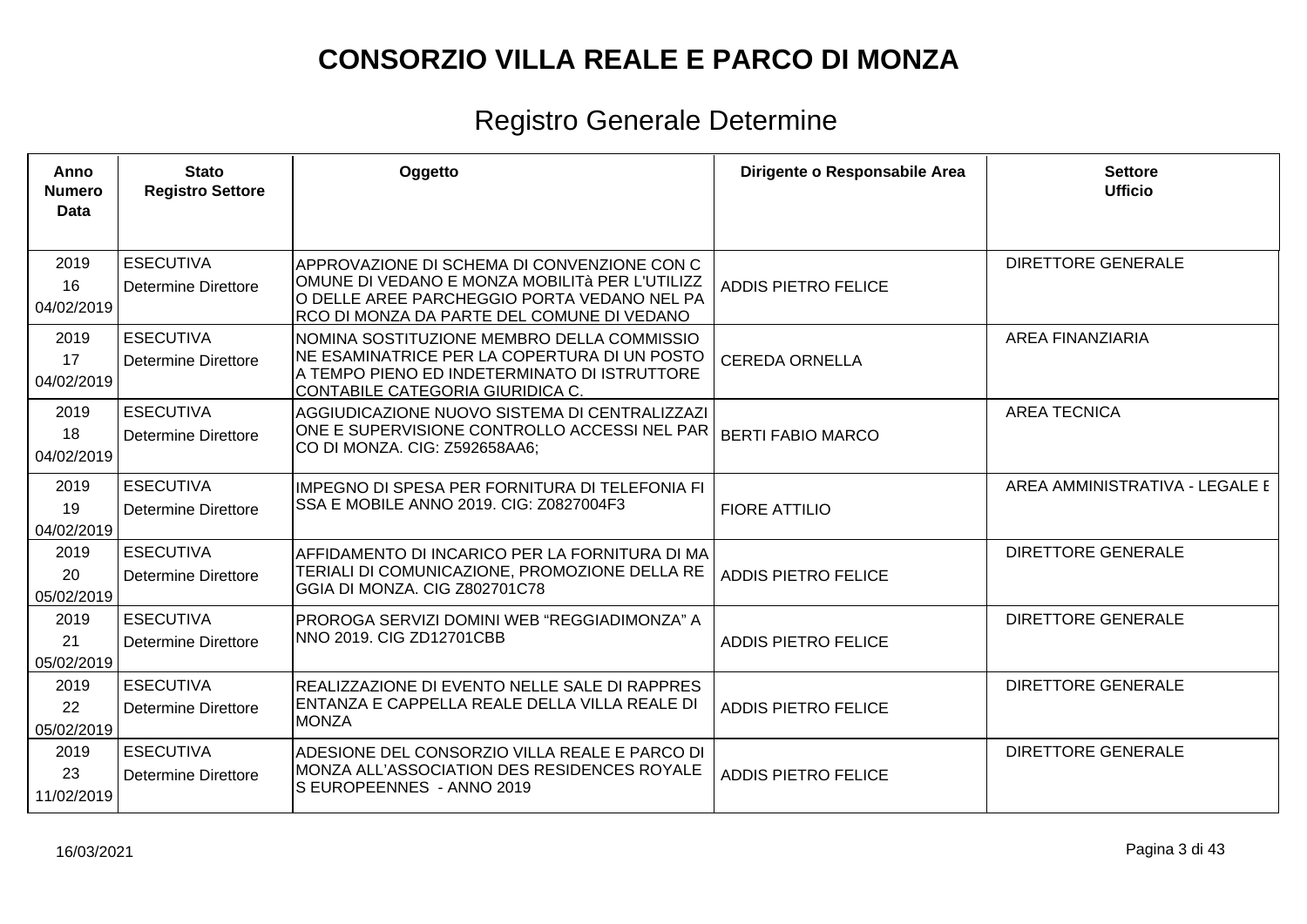| Anno<br><b>Numero</b><br><b>Data</b> | <b>Stato</b><br><b>Registro Settore</b>        | Oggetto                                                                                                                                                                        | Dirigente o Responsabile Area | <b>Settore</b><br><b>Ufficio</b> |
|--------------------------------------|------------------------------------------------|--------------------------------------------------------------------------------------------------------------------------------------------------------------------------------|-------------------------------|----------------------------------|
| 2019<br>24<br>12/02/2019             | <b>ESECUTIVA</b><br><b>Determine Direttore</b> | IMPEGNO DI SPESA PER FORNITURA ACQUA ANNO 20<br>19. CIG Z3F2719BF6                                                                                                             | <b>BERTI FABIO MARCO</b>      | <b>AREA TECNICA</b>              |
| 2019<br>25<br>15/02/2019             | <b>ESECUTIVA</b><br><b>Determine Direttore</b> | MOSTRA "ANDY WARHOL. L'ALCHIMISTA DEGLI ANNI<br>SESSANTA" REDAZIONE DI RELAZIONE TECNICO-DES<br>CRITTIVA ASSEVERATA CIG ZDC272C33D                                             | <b>ADDIS PIETRO FELICE</b>    | <b>DIRETTORE GENERALE</b>        |
| 2019<br>26<br>18/02/2019             | <b>ESECUTIVA</b><br>Determine Direttore        | RIMBORSO SPESE AL COMUNE DI MONZA PER QUOTA<br>ASSOCIATIVA 2019 ASSOCIAZIONE PROPRIETA' FONDI<br>ARIA DELLE PROVINCE DI MILANO E LODI.                                         | <b>FIORE ATTILIO</b>          | AREA AMMINISTRATIVA - LEGALE E   |
| 2019<br>27<br>18/02/2019             | <b>ESECUTIVA</b><br>Determine Direttore        | IMPLEMENTAZIONE SERVIZIO HOSTING MAIL SERVER:<br>ICIG Z9C25AB64B                                                                                                               | <b>FIORE ATTILIO</b>          | AREA AMMINISTRATIVA - LEGALE E   |
| 2019<br>28<br>18/02/2019             | <b>ESECUTIVA</b><br><b>Determine Direttore</b> | SERVIZIO DI RECUPERO BACKUP E POSTA ELETTRON<br>ICA: CIG Z9C25AB64B                                                                                                            | <b>FIORE ATTILIO</b>          | AREA AMMINISTRATIVA - LEGALE E   |
| 2019<br>29<br>19/02/2019             | <b>ESECUTIVA</b><br><b>Determine Direttore</b> | NOMINA SOSTITUZIONE MEMBRO DELLA COMMISSIO<br>NE ESAMINATRICE PER LA COPERTURA DI UN POSTO<br>A TEMPO PIENO ED INDETERMINATO DI ISTRUTTORE<br>CONTABILE CATEGORIA GIURIDICA C. | <b>CEREDA ORNELLA</b>         | <b>AREA FINANZIARIA</b>          |
| 2019<br>30<br>19/02/2019             | <b>ESECUTIVA</b><br>Determine Direttore        | APPROVAZIONE CONVENZIONE CON BENNET S.P.A.                                                                                                                                     | <b>ADDIS PIETRO FELICE</b>    | <b>DIRETTORE GENERALE</b>        |
| 2019<br>31<br>19/02/2019             | <b>ESECUTIVA</b><br><b>Determine Direttore</b> | IMPEGNO DI SPESA PER FORNITURA GAS NATURALE<br>ANNO 2019. IMMOBILI DEL PARCO DI MONZA CIG - Z75<br>27395BB                                                                     | <b>BERTI FABIO MARCO</b>      | <b>AREA TECNICA</b>              |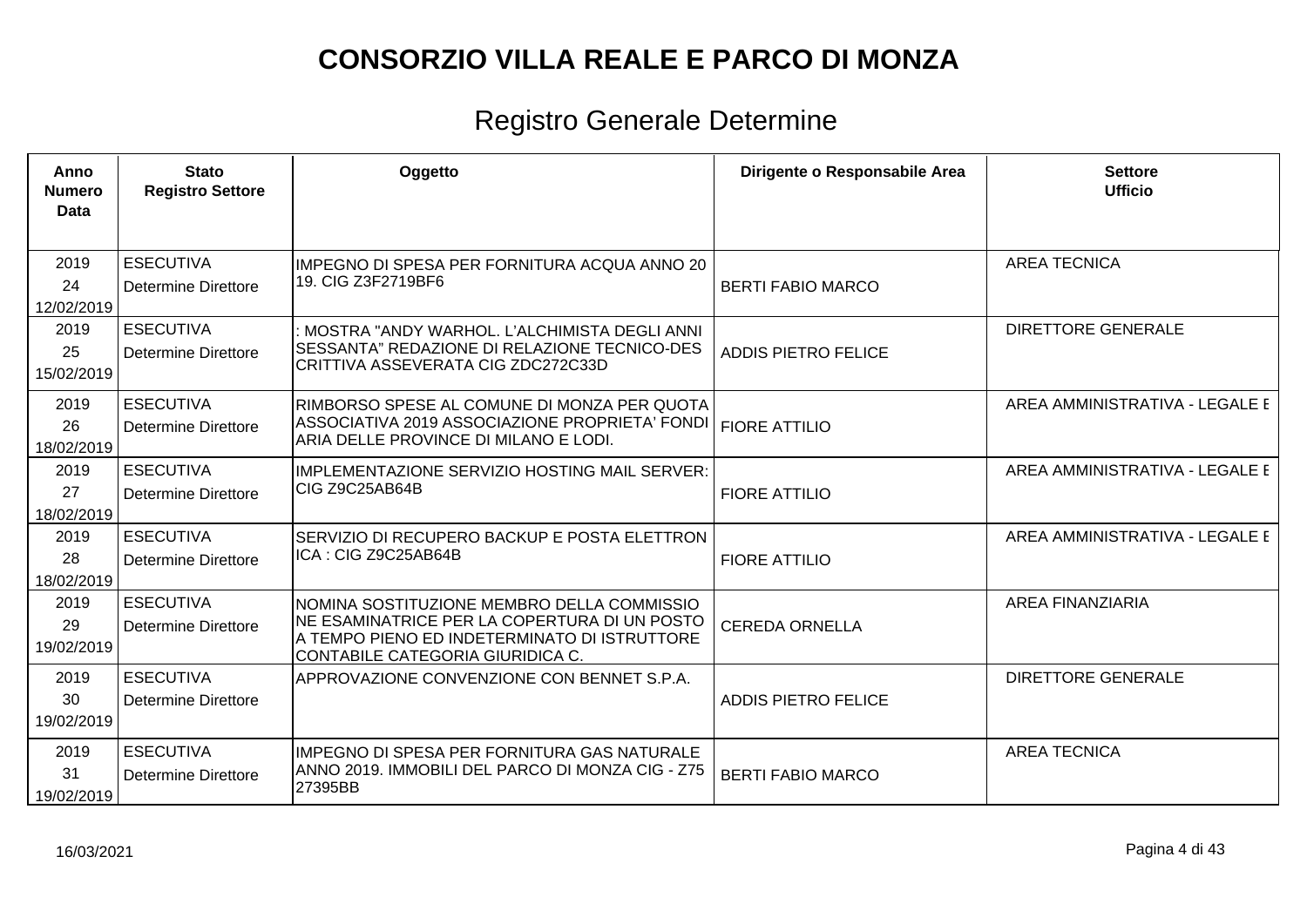| Anno<br><b>Numero</b><br>Data | <b>Stato</b><br><b>Registro Settore</b>        | Oggetto                                                                                                                                                                                                                                                                        | Dirigente o Responsabile Area | <b>Settore</b><br><b>Ufficio</b>            |
|-------------------------------|------------------------------------------------|--------------------------------------------------------------------------------------------------------------------------------------------------------------------------------------------------------------------------------------------------------------------------------|-------------------------------|---------------------------------------------|
| 2019<br>32<br>19/02/2019      | <b>ESECUTIVA</b><br><b>Determine Direttore</b> | OGGETTO: SELEZIONE PUBBLICA PER N. 1 DIPENDEN<br>TE A TEMPO PIENO ED INDETERMINATO DI CATEGORI<br>A GIURIDICA "C", POSIZIONE ECONOMICA "C 1", CON P<br>ROFILO DI ISTRUTTORE CONTABILE - APPROVAZION<br>E VERBALI COMMISSIONE, APPROVAZIONE GRADUAT<br>ORIA E NOMINA VINCITORE. | <b>ADDIS PIETRO FELICE</b>    | <b>DIRETTORE GENERALE</b><br>Uff eFatturaPA |
| 2019<br>33<br>20/02/2019      | <b>ESECUTIVA</b><br><b>Determine Direttore</b> | AFFIDAMENTO DEL SERVIZIO DI VERIFICA ANNUALE P<br>ERIODICA DELLA PIATTAFORMA AEREA CELLA E DELL<br>A GRU AMCO VEBA IN COMODATO D'USO AL CONSOR<br>ZIO VILLA REALE E PARCO DI MONZA                                                                                             | <b>BERTI FABIO MARCO</b>      | <b>AREA TECNICA</b>                         |
| 2019<br>34<br>20/02/2019      | <b>ESECUTIVA</b><br><b>Determine Direttore</b> | CONVENZIONE DI TIROCINIO CURRICULARE Nº 765 E<br>PROGETTO FORMATIVO INDIVIDUALE Nº 810 CON L'A<br>ZIENDA SPECIALE DI FORMAZIONE "SCUOLA PAOLO B<br>ORSA" - PRESA D'ATTO INTERRUZIONE ANTICIPATA S<br><b>TAGE</b>                                                               | <b>BERTI FABIO MARCO</b>      | <b>AREA TECNICA</b>                         |
| 2019<br>35<br>22/02/2019      | <b>ESECUTIVA</b><br><b>Determine Direttore</b> | INTERVENTO DI RIPARAZIONE E SOSTITUZIONE HARD<br>DISK SERVER HP ED INSTALLAZIONE SCHEDA DI RET<br>E PER STAMPANTE PLOTTER<br>CIG ZE927483E0                                                                                                                                    | <b>FIORE ATTILIO</b>          | AREA AMMINISTRATIVA - LEGALE E              |
| 2019<br>36<br>22/02/2019      | <b>ESECUTIVA</b><br>Determine Direttore        | INTERVENTO DI RIPARAZIONE E SOSTITUZIONE SENS<br>ORE CARTA STAMPANTE XEROX PHASER 5550 PIANO<br>TERRA AREA AMMINISTRATIVA SEDE CONSORTILE IN<br><b>C.NA FONTANA</b><br>CIG Z292748512                                                                                          | <b>FIORE ATTILIO</b>          | AREA AMMINISTRATIVA - LEGALE E              |
| 2019<br>37<br>22/02/2019      | <b>ESECUTIVA</b><br><b>Determine Direttore</b> | FORNITURA DI UNA MATASSA DI 100 ML DI CAVO SIE<br>MENS 6XV1871-2G, PIù LA FORNITURA DI UN ANTA DE<br>LLA DKC ATTREZZATA CON SERRATURA YALE Y21 CI<br>G Z9A27464C7                                                                                                              | <b>BERTI FABIO MARCO</b>      | <b>AREA TECNICA</b>                         |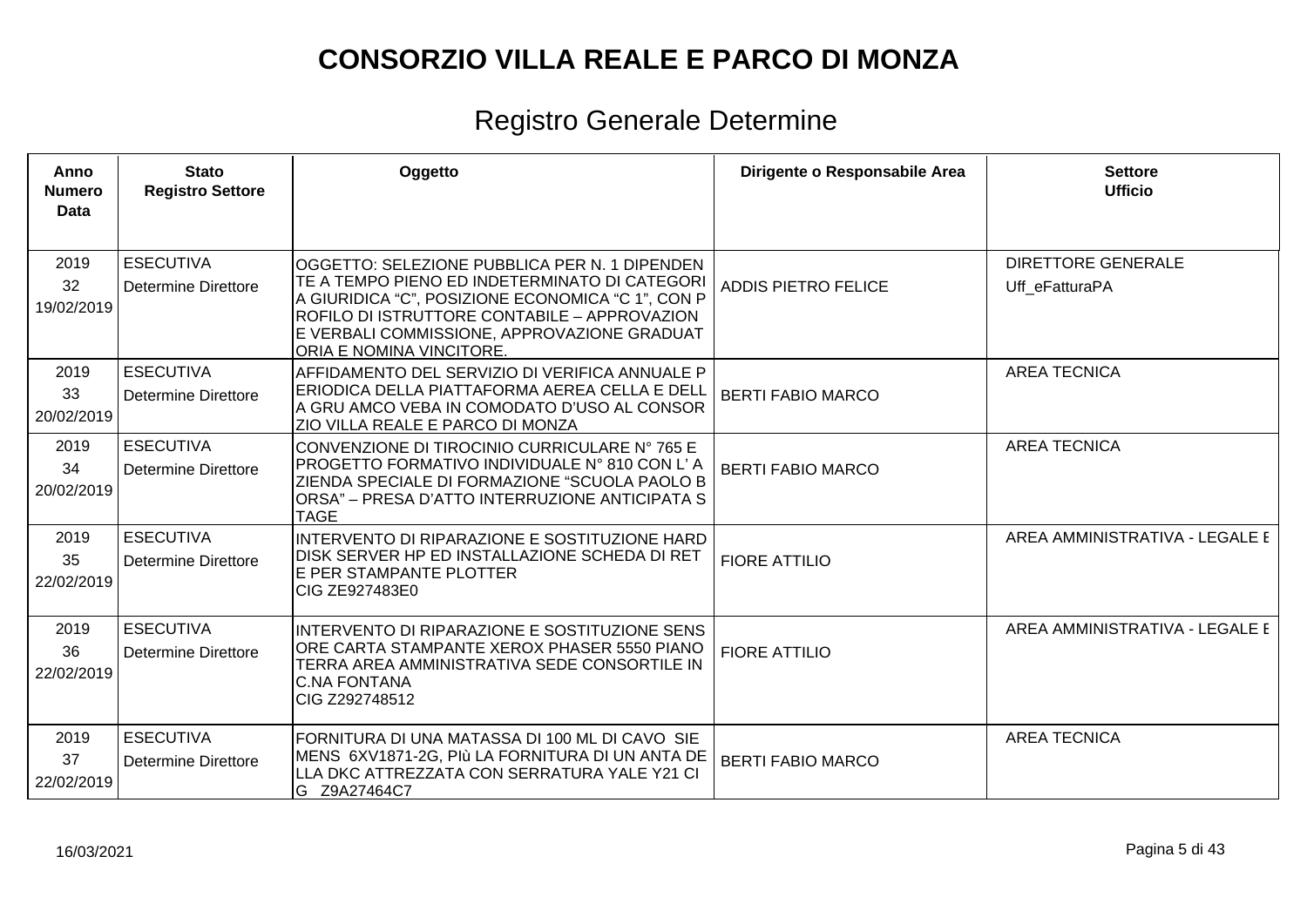| Anno<br><b>Numero</b><br><b>Data</b> | <b>Stato</b><br><b>Registro Settore</b>        | Oggetto                                                                                                                                                                                                                                                        | Dirigente o Responsabile Area | <b>Settore</b><br><b>Ufficio</b> |
|--------------------------------------|------------------------------------------------|----------------------------------------------------------------------------------------------------------------------------------------------------------------------------------------------------------------------------------------------------------------|-------------------------------|----------------------------------|
| 2019<br>38<br>27/02/2019             | <b>ESECUTIVA</b><br>Determine Direttore        | INTERVENTO PER VERIFICA PROBLEMATICHE POSTA<br>ELETTRONICA SOCIETA' NETECH SOLUTION SRL CIG<br>IZ5D2757F61                                                                                                                                                     | <b>FIORE ATTILIO</b>          | AREA AMMINISTRATIVA - LEGALE E   |
| 2019<br>39<br>27/02/2019             | <b>ESECUTIVA</b><br>Determine Direttore        | MOSTRA "ANDY WARHOL, L'ALCHIMISTA DEGLI ANNI S<br><b>ESSANTA" REALIZZAZIONE COMMISSIONE COMUNALE</b><br><b>DI VIGILANZA.</b>                                                                                                                                   | <b>ADDIS PIETRO FELICE</b>    | <b>DIRETTORE GENERALE</b>        |
| 2019<br>40<br>05/03/2019             | <b>ESECUTIVA</b><br><b>Determine Direttore</b> | DEFINIZIONE LISTINO PREZZI DI VENDITA MERCHANDI<br>SING DELLA REGGIA DI MONZA                                                                                                                                                                                  | <b>ADDIS PIETRO FELICE</b>    | <b>DIRETTORE GENERALE</b>        |
| 2019<br>41<br>05/03/2019             | <b>ESECUTIVA</b><br>Determine Direttore        | SOSTITUZIONE SERRATURA MECCATRONICA PRESS<br>O IL LOCALE GUARDIOLA TECNOLOGICO DEL SERRO<br><b>NE</b><br>CIG: ZA0275E5C2                                                                                                                                       | <b>BERTI FABIO MARCO</b>      | <b>AREA TECNICA</b>              |
| 2019<br>42<br>06/03/2019             | <b>ESECUTIVA</b><br><b>Determine Direttore</b> | AFFIDAMENTO DI UN INCARICO PROFESSIONALE P<br>ER LA REDAZIONE DI UNA PERIZIA DI STIMA DI VALOR<br>E DI MERCATO DEL FABBRICATO SITO LLA'INTERNO D<br>EL PARCO DI MONZA (EX RAI WAY), ALL ARCH.- FABRI<br>ZIO BONAFEDE- C.I.G. Z262773297                        | <b>FIORE ATTILIO</b>          | AREA AMMINISTRATIVA - LEGALE E   |
| 2019<br>43<br>07/03/2019             | <b>ESECUTIVA</b><br><b>Determine Direttore</b> | AFFIDAMENTO DI INCARICO PER LA FORNITURA DI UN<br>A TARGA PER L'OPERA D'ARTE "THE GATE" PRESSO V<br>ILLA MIRABELLO. CIG Z8F2774CEE                                                                                                                             | <b>ADDIS PIETRO FELICE</b>    | <b>DIRETTORE GENERALE</b>        |
| 2019<br>44<br>07/03/2019             | <b>ESECUTIVA</b><br>Determine Direttore        | REALIZZAZIONE DELL'EVENTO "MONZA: LE DONNE, LE<br>ICONE DALLA STORIA A OGGI PASSANDO DA WARHO<br>L" NELLE SALE DI RAPPRESENTANZA DEL PRIMO PIAN<br>O NOBILE DELLA VILLA REALE DI MONZA. CIG Z9B277<br>C6CD, CIG Z21277C741, CIG Z67277C77E, CIG ZB8277<br>C7C1 | <b>ADDIS PIETRO FELICE</b>    | <b>DIRETTORE GENERALE</b>        |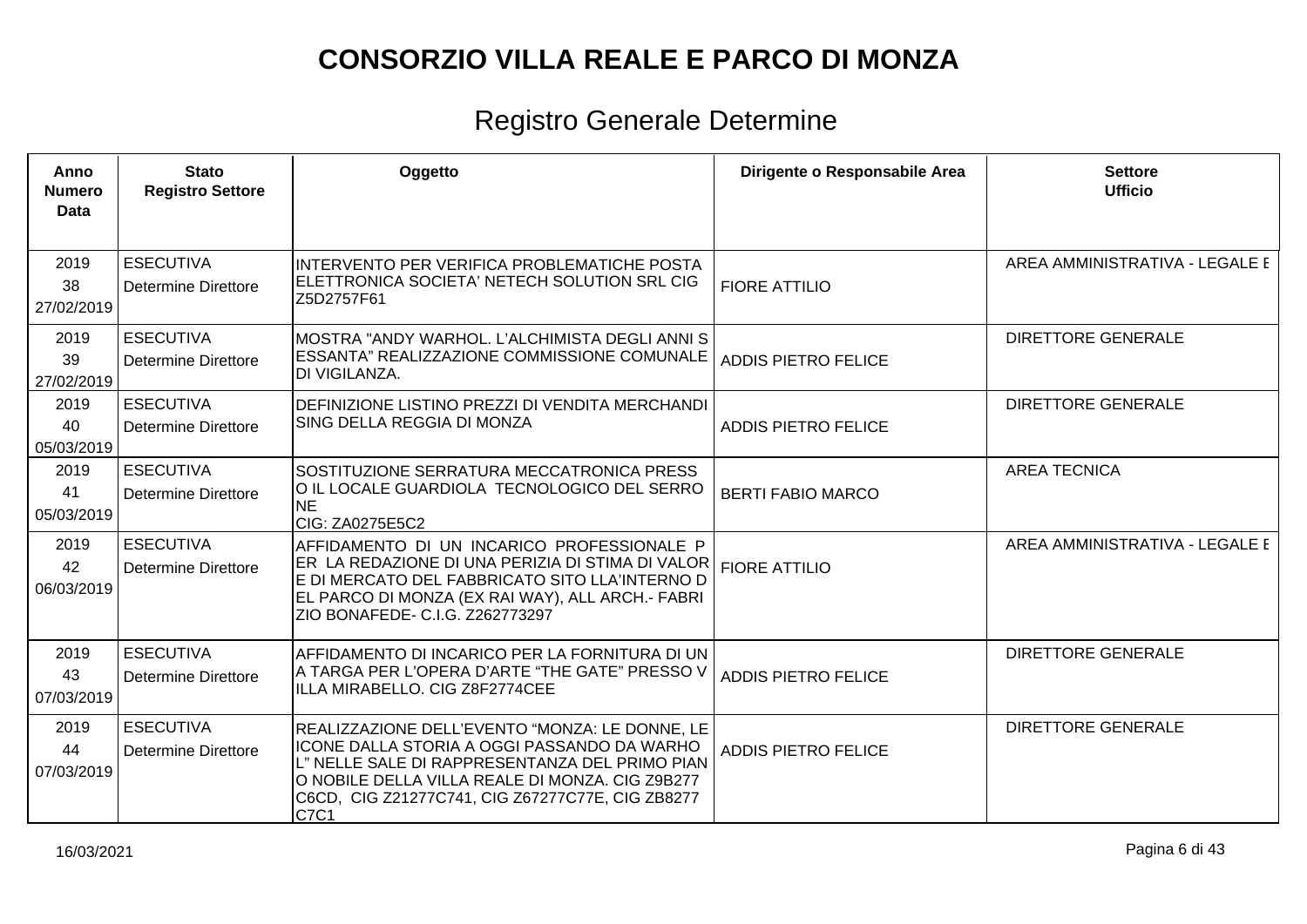| Anno<br><b>Numero</b><br><b>Data</b> | <b>Stato</b><br><b>Registro Settore</b> | Oggetto                                                                                                                                                                                                                                                                                        | Dirigente o Responsabile Area | <b>Settore</b><br><b>Ufficio</b> |
|--------------------------------------|-----------------------------------------|------------------------------------------------------------------------------------------------------------------------------------------------------------------------------------------------------------------------------------------------------------------------------------------------|-------------------------------|----------------------------------|
| 2019<br>45<br>11/03/2019             | <b>ESECUTIVA</b><br>Determine Direttore | INDIZIONE GARA PER IL SERVIZIO DI PULIZIA GIORNAL<br>IERO PERIODICO DEI LOCALI ADIBITI AD UFFICI E DEG<br>LI IMMOBILI STORICI DEL PARCO. PERIODO 01.04.201<br>9-31.12.2019 - CIG. 7745093CEC                                                                                                   | <b>BERTI FABIO MARCO</b>      | <b>AREA TECNICA</b>              |
| 2019<br>46<br>13/03/2019             | <b>ESECUTIVA</b><br>Determine Direttore | ADESIONE A CONVENZIONE ENERGIA ELETTRICA ED.<br>16 PER LA FORNITURA ENERGIA ELETTRICA 16 / LOTT<br>O 3 – LOMBARDIA ESCLUSE LA PROVINCIA DI MILANO<br>E LA PROVINCIA DI LODI CIG. 7831256CE1                                                                                                    | <b>BERTI FABIO MARCO</b>      | <b>AREA TECNICA</b>              |
| 2019<br>47<br>13/03/2019             | <b>ESECUTIVA</b><br>Determine Direttore | ACCORDO QUADRO PER LA FORNITURA DI CARBURA<br>NTE PER AUTOTRAZIONE MEDIANTE " FUEL CARD " K<br>UWAIT PETROLEUM ITALIA S.P.A. PER LE PUBBLICHE<br>AMMINISTRAZIONI CIG: ZE826F1B2F                                                                                                               | <b>BERTI FABIO MARCO</b>      | <b>AREA TECNICA</b>              |
| 2019<br>48<br>13/03/2019             | <b>ESECUTIVA</b><br>Determine Direttore | ADESIONE A CONVENZIONE SOENERGY PER LA FORN<br>ITURA DI GAS NATURALE 11 E DEI SERVIZI CONNESSI<br>A PREZZO VARIABILE LOTTO 2 LOMBARDIA CIG. Z6F27<br>8A837                                                                                                                                     | <b>BERTI FABIO MARCO</b>      | <b>AREA TECNICA</b>              |
| 2019<br>49<br>15/03/2019             | <b>ESECUTIVA</b><br>Determine Direttore | DISALLESTIMENTO PER EVENTO ESPOSITIVO "FANTA<br>SIE TEATRALI DALLE COLLEZIONI DEL MUSEO DEL TE<br>ATRO DEL BOLSHOI DI MOSCA". CIG Z9C2791F37                                                                                                                                                   | <b>ADDIS PIETRO FELICE</b>    | <b>DIRETTORE GENERALE</b>        |
| 2019<br>50<br>18/03/2019             | <b>ESECUTIVA</b><br>Determine Direttore | CONCESSIONE SERVIZIO "TRENINO TURISTICO" NEL P<br>ARCO DI MONZA PERIODO ANNI 2019-2021 - CIG Z8D2<br>6D34DB                                                                                                                                                                                    | <b>ADDIS PIETRO FELICE</b>    | <b>DIRETTORE GENERALE</b>        |
| 2019<br>51<br>19/03/2019             | <b>ESECUTIVA</b><br>Determine Direttore | MODIFICA DELLA DETERMINAZIONE DEL DIRETTORE<br>GENERALE DEL 07.03.2019, N. 44, AVENTE PER OGGET<br>TO: REALIZZAZIONE DELL'EVENTO "MONZA: LE DONN<br>E, LE ICONE DALLA STORIA A OGGI PASSANDO DA WA<br>RHOL" NELLE SALE DI RAPPRESENTANZA DEL PRIMO<br>PIANO NOBILE DELLA VILLA REALE DI MONZA. | <b>ADDIS PIETRO FELICE</b>    | <b>DIRETTORE GENERALE</b>        |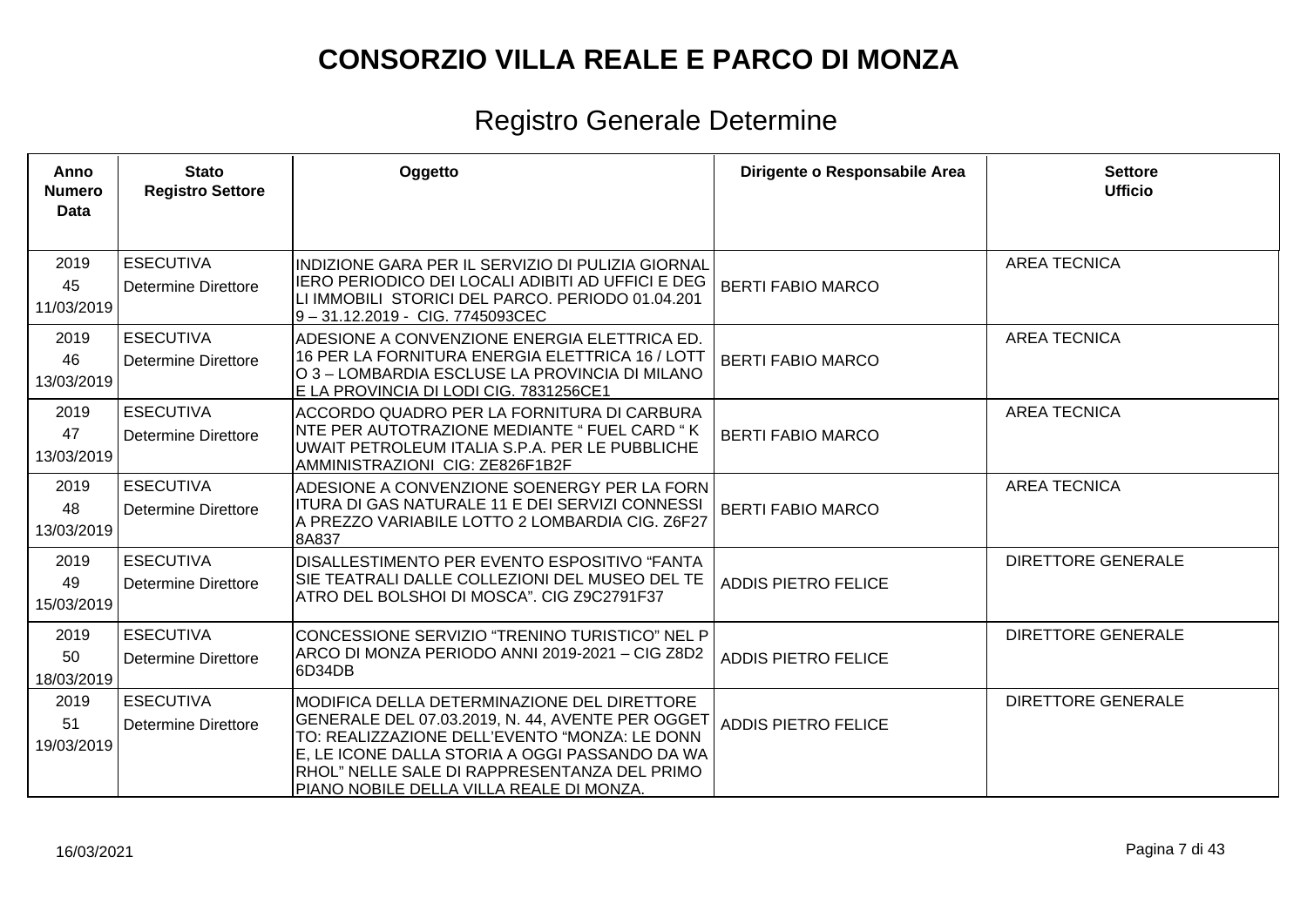| Anno<br><b>Numero</b><br><b>Data</b> | <b>Stato</b><br><b>Registro Settore</b>        | Oggetto                                                                                                                                                                                                                        | Dirigente o Responsabile Area | <b>Settore</b><br><b>Ufficio</b> |
|--------------------------------------|------------------------------------------------|--------------------------------------------------------------------------------------------------------------------------------------------------------------------------------------------------------------------------------|-------------------------------|----------------------------------|
| 2019<br>52<br>21/03/2019             | <b>ESECUTIVA</b><br>Determine Direttore        | AFFIDAMENTO DEL SERVIZIO DI BROKERAGGIO ASSI<br>CURATIVO PER IL PERIODO 01.06.2019 - 31.12.2021. D<br>ETERMINA A CONTRARRE - CIG ZA227AC37E                                                                                    | <b>FIORE ATTILIO</b>          | AREA AMMINISTRATIVA - LEGALE E   |
| 2019<br>53<br>22/03/2019             | <b>ESECUTIVA</b><br><b>Determine Direttore</b> | AGGIORNAMENTI PIANO DI EMERGENZA E DUVRI DEL<br>LA VILLA REALE DI COMPETENZA DEL CONSORZIO VIL<br>LA REALE E PARCO DI MONZA<br>C.I.G. ZC227ABB73                                                                               | <b>BERTI FABIO MARCO</b>      | <b>AREA TECNICA</b>              |
| 2019<br>54<br>22/03/2019             | <b>ESECUTIVA</b><br><b>Determine Direttore</b> | AFFIDAMENTO ALLA SCUOLA AGRARIA DEL PARCO DI<br>MONZA, DEL SERVIZIO DI ACCOGLIENZA IN OCCASIO<br>NE DELL'INAUGURAZIONE DELL'OPERA "THE GATE PR<br>ESSO VILLA MIRABELLO NEL PARCO DI MONZA" IL 25.0<br>3.2019<br>CIG Z9D27B1A63 | <b>ADDIS PIETRO FELICE</b>    | <b>DIRETTORE GENERALE</b>        |
| 2019<br>55<br>28/03/2019             | <b>ESECUTIVA</b><br><b>Determine Direttore</b> | TORRE RAI NEL PARCO DI MONZA MANUTENZIONE SI<br>STEMA DI SEGNALAMENTO CIG Z0627C9940                                                                                                                                           | <b>BERTI FABIO MARCO</b>      | <b>AREA TECNICA</b>              |
| 2019<br>56<br>28/03/2019             | <b>ESECUTIVA</b><br><b>Determine Direttore</b> | AFFIDAMENTO SERVIZIO DI PULIZIA GIORNALIERO PE<br>RIODICO DEI LOCALI ADIBITI AD UFFICI E DEGLI IMMO<br>BILI STORICI DEL PARCO. PERIODO 01.04.2019 - 31.12<br>.2019 - CIG. 7745093CEC                                           | <b>BERTI FABIO MARCO</b>      | <b>AREA TECNICA</b>              |
| 2019<br>57<br>28/03/2019             | <b>ESECUTIVA</b><br>Determine Direttore        | MISSIONE DELLA DIREZIONE GENERALE E AREA VALO<br>RIZZAZIONE IL GIORNO 29 MARZO 2019                                                                                                                                            | <b>ADDIS PIETRO FELICE</b>    | <b>DIRETTORE GENERALE</b>        |
| 2019<br>58<br>29/03/2019             | <b>ESECUTIVA</b><br><b>Determine Direttore</b> | CONCESSIONE TEMPORANEA DI SPAZI PER LA MOST<br>RA "AVVICINARE LEONARDO" APRILE - MAGGIO 2019 E<br>NOVEMBRE 2019 - GENNAIO 2020 PRESSO LA CAPPEL<br>LA REALE DELLA REGGIA DI MONZA                                              | <b>ADDIS PIETRO FELICE</b>    | <b>DIRETTORE GENERALE</b>        |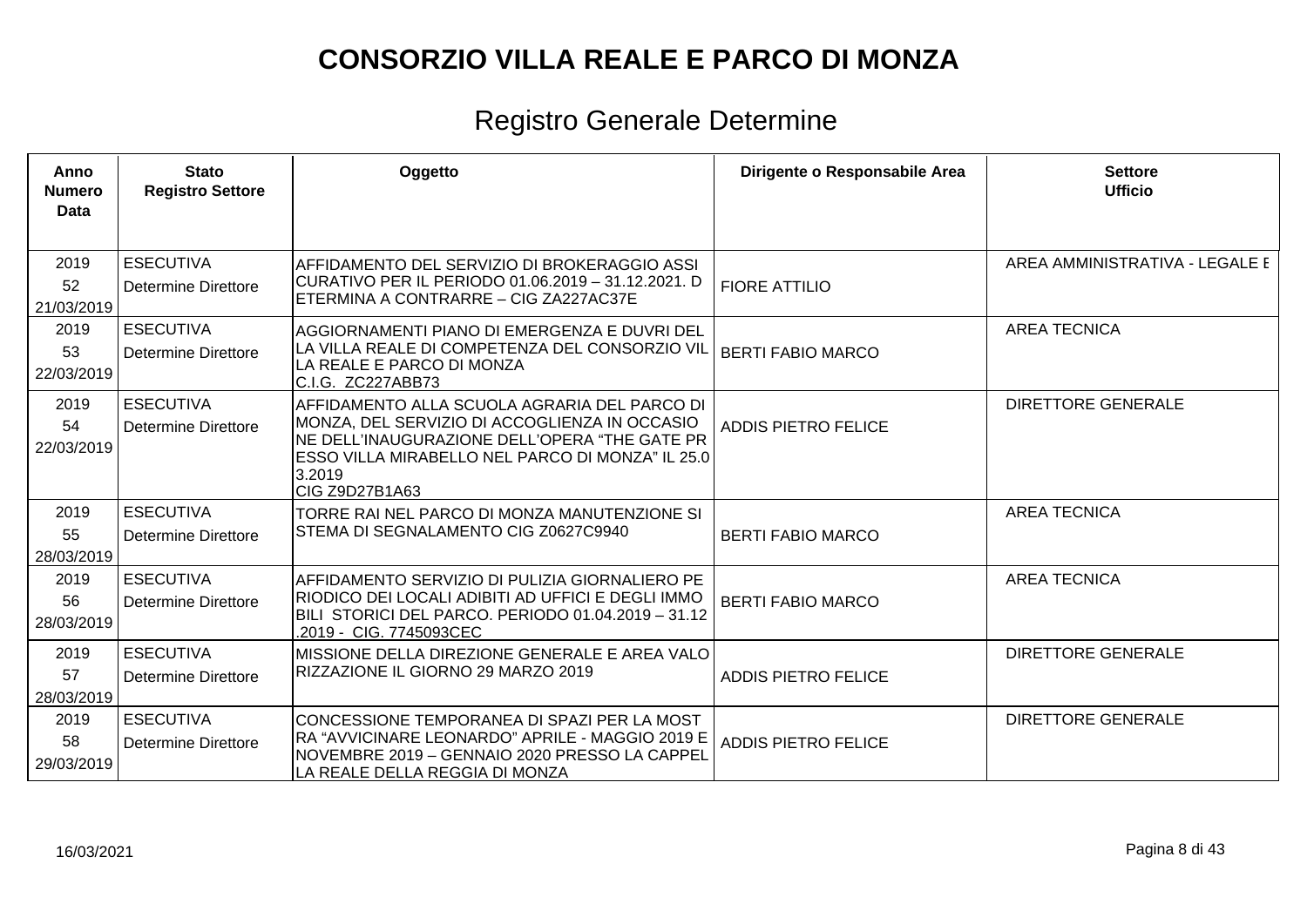| Anno<br><b>Numero</b><br><b>Data</b> | <b>Stato</b><br><b>Registro Settore</b>        | Oggetto                                                                                                                                                                                                                                   | Dirigente o Responsabile Area | <b>Settore</b><br><b>Ufficio</b> |
|--------------------------------------|------------------------------------------------|-------------------------------------------------------------------------------------------------------------------------------------------------------------------------------------------------------------------------------------------|-------------------------------|----------------------------------|
| 2019<br>59<br>01/04/2019             | <b>ESECUTIVA</b><br><b>Determine Direttore</b> | <b>IMPEGNO E LIQUIDAZIONE SANZIONE PER AVVISO MA</b><br>NCATO VERSAMENTO IMPOSTA DI REGISTRO CONTR<br>ATTO DI LOCAZIONE ANNO 2017 SERIE 3 NUMERO 001<br>283 - CODICE ID TNT17L001283000TK                                                 | <b>FIORE ATTILIO</b>          | AREA AMMINISTRATIVA - LEGALE E   |
| 2019<br>60<br>01/04/2019             | <b>ESECUTIVA</b><br><b>Determine Direttore</b> | MODIFICA DELLA DETERMINAZIONE DEL DIRETTORE<br>GENERALE DEL 15.02.2019, N.25, AVENTE PER OGGET<br>TO: MOSTRA "ANDY WARHOL. L'ALCHIMISTA DEGLI AN<br>NI SESSANTA" REDAZIONE DI RELAZIONE TECNICO-D<br>ESCRITTIVA ASSEVERATA CIG ZDC272C33D | ADDIS PIETRO FELICE           | <b>DIRETTORE GENERALE</b>        |
| 2019<br>61<br>03/04/2019             | <b>ESECUTIVA</b><br><b>Determine Direttore</b> | AFFIDAMENTO SERVIZIO DI COPERTURA ASSICURATI<br>VA RCA "RESPONSABILITA' CIVILE AUTO" PER L'AUTO<br>VEICOLO DI PROPRIETA' CONSORTILE ANNO 2019-202<br>0 - TARGA FH413CG - CIG Z7727DE2C0                                                   | <b>FIORE ATTILIO</b>          | AREA AMMINISTRATIVA - LEGALE E   |
| 2019<br>62<br>04/04/2019             | <b>ESECUTIVA</b><br>Determine Direttore        | INTERVENTO DI RIPARAZIONE IVECO MASSIF DN793N<br>W<br>C.I.G. Z4E27D98F3                                                                                                                                                                   | <b>BERTI FABIO MARCO</b>      | <b>AREA TECNICA</b>              |
| 2019<br>63<br>04/04/2019             | <b>ESECUTIVA</b><br><b>Determine Direttore</b> | CIG ZC727DE2BE - TARGA EV493PR - AFFIDAMENTO S<br>ERVIZIO DI COPERTURA ASSICURATIVA RCA "RESPO<br>NSABILITA' CIVILE AUTO" PER L'AUTOVEICOLO DI PRO<br>PRIETA' CONSORTILE ANNO 2019-2020                                                   | <b>FIORE ATTILIO</b>          | AREA AMMINISTRATIVA - LEGALE E   |
| 2019<br>64<br>04/04/2019             | <b>ESECUTIVA</b><br><b>Determine Direttore</b> | LIQUIDAZIONE RIMBORSO SPESE PEDAGGI PER MISSI<br>ONI DIPENDENTI PRIMO TRIMESTRE 2019                                                                                                                                                      | <b>FIORE ATTILIO</b>          | AREA AMMINISTRATIVA - LEGALE E   |
| 2019<br>65<br>04/04/2019             | <b>ESECUTIVA</b><br><b>Determine Direttore</b> | RETRIBUZIONE DI RISULTATO DEL PERSONALE CON<br>POSIZIONE ORGANIZZATIVA PER L'ANNO 2018, AI SEN<br>SI DELL'ART. 15 DEL C.C.N.L. 21/05/2018 COMPARTO F<br><b>UNZIONI LOCALI</b>                                                             | <b>ADDIS PIETRO FELICE</b>    | <b>DIRETTORE GENERALE</b>        |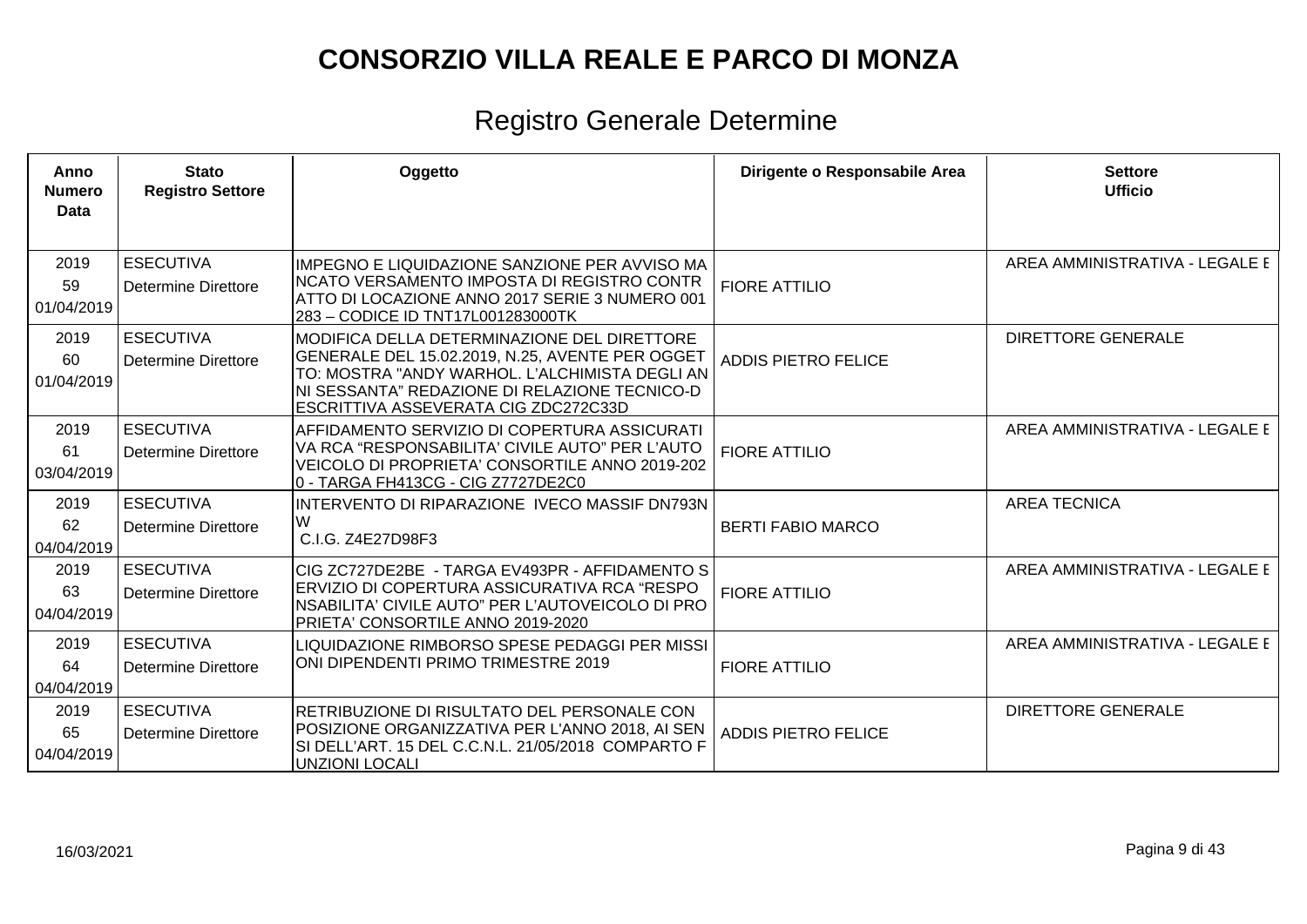| Anno<br><b>Numero</b><br>Data | <b>Stato</b><br><b>Registro Settore</b>        | Oggetto                                                                                                                                                                                                    | Dirigente o Responsabile Area | <b>Settore</b><br><b>Ufficio</b>          |
|-------------------------------|------------------------------------------------|------------------------------------------------------------------------------------------------------------------------------------------------------------------------------------------------------------|-------------------------------|-------------------------------------------|
| 2019<br>66<br>04/04/2019      | <b>ESECUTIVA</b><br><b>Determine Direttore</b> | LIQUIDAZIONE FONDO EX ARTICOLO 68 CCNL 21/05/2<br>018, COMPARTO FUNZIONI LOCALI - ANNO 2018                                                                                                                | <b>ADDIS PIETRO FELICE</b>    | <b>DIRETTORE GENERALE</b>                 |
| 2019<br>67<br>08/04/2019      | <b>ESECUTIVA</b><br><b>Determine Direttore</b> | CIG Z2D27EB14B ACQUISTO MATERIALE DI CONSUMO<br><b>PER LA DITTA DI PULIZIE</b>                                                                                                                             | <b>BERTI FABIO MARCO</b>      | <b>AREA TECNICA</b>                       |
| 2019<br>68<br>08/04/2019      | <b>ESECUTIVA</b><br><b>Determine Direttore</b> | OGGETTO: IMPEGNO DI SPESA PER L'ANNO 2019 A FA<br>VORE DEL COLLEGIO DEI REVISORI NOMINATO CON D<br> ELIBERA DI A.C. N.12 DEL 13/06/18.                                                                     | <b>CEREDA ORNELLA</b>         | <b>AREA FINANZIARIA</b><br>Uff_eFatturaPA |
| 2019<br>69<br>08/04/2019      | <b>ESECUTIVA</b><br>Determine Direttore        | CIG ZD027F085E. REALIZZAZIONE NUOVI SUPPORTI M<br>ULTIMEDIALI PER LA VISITA AGLI APPARTAMENTI REA<br>LI DELLA REGGIA DI MONZA                                                                              | <b>ADDIS PIETRO FELICE</b>    | <b>DIRETTORE GENERALE</b>                 |
| 2019<br>70<br>10/04/2019      | <b>ESECUTIVA</b><br><b>Determine Direttore</b> | IMPEGNO DI SPESA PRIMO TRIMESTRE PER LA FORNI<br>TURA DI ENERGIA ELETTRICA 15 / LOTTO 3 – LOMBAR<br>DIA ESCLUSE LA PROVINCIA DI MILANO E LA PROVINC<br>IA DI LODI CIG. 7395662559                          | <b>BERTI FABIO MARCO</b>      | <b>AREA TECNICA</b>                       |
| 2019<br>71<br>10/04/2019      | <b>ESECUTIVA</b><br><b>Determine Direttore</b> | CIG N° ZB327F6EB- APPROVAZIONE LETTERA D'INVIT<br>O PER SERVIZIO SOSTITUTIVO BUONO MENSA IN FOR<br>IMATO ELETTRONICO.                                                                                      | <b>FIORE ATTILIO</b>          | AREA AMMINISTRATIVA - LEGALE E            |
| 2019<br>72<br>12/04/2019      | <b>ESECUTIVA</b><br><b>Determine Direttore</b> | CIG Z212802499 - TARGA AHN104-161 - AFFIDAMENTO<br>SERVIZIO DI COPERTURA ASSICURATIVA RCA "RESPO<br><b>INSABILITA' CIVILE AUTO" PER L'AUTOVEICOLO TRATT</b><br>ORE DI PROPRIETA' CONSORTILE ANNO 2019-2020 | <b>FIORE ATTILIO</b>          | AREA AMMINISTRATIVA - LEGALE E            |
| 2019<br>73<br>12/04/2019      | <b>ESECUTIVA</b><br>Determine Direttore        | CIG ZEB27FF02C AFFIDAMENTO INCARICO PROGETT<br>O SPERIMENTALE DI GESTIONE DEL SERVIZIO INFOP<br>OINT "MOBILE" NEL PARCO DI MONZA.                                                                          | <b>ADDIS PIETRO FELICE</b>    | <b>DIRETTORE GENERALE</b>                 |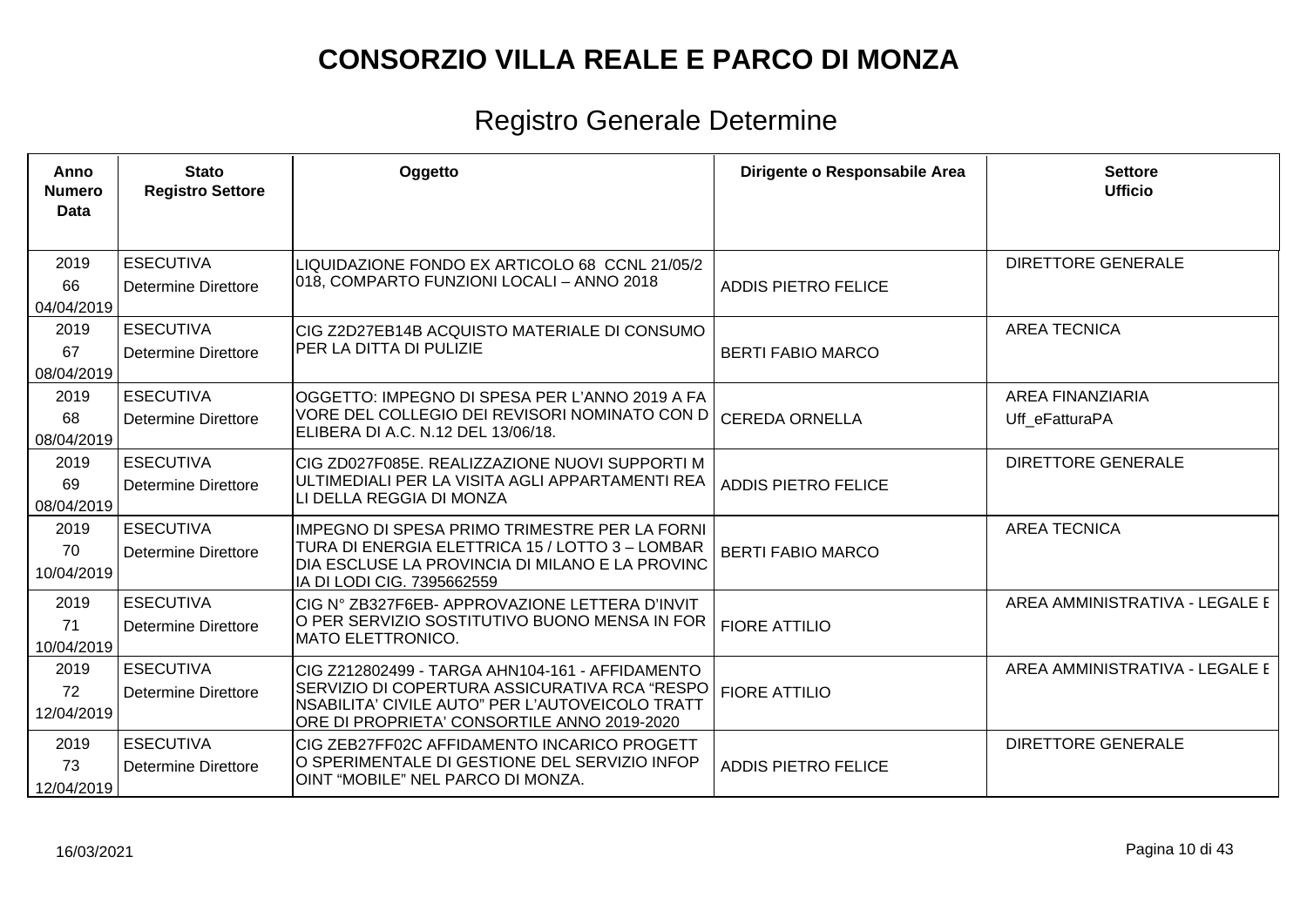| Anno<br><b>Numero</b><br>Data | <b>Stato</b><br><b>Registro Settore</b>        | Oggetto                                                                                                                                                                                                                          | Dirigente o Responsabile Area | <b>Settore</b><br><b>Ufficio</b> |
|-------------------------------|------------------------------------------------|----------------------------------------------------------------------------------------------------------------------------------------------------------------------------------------------------------------------------------|-------------------------------|----------------------------------|
| 2019<br>74<br>12/04/2019      | <b>ESECUTIVA</b><br><b>Determine Direttore</b> | ICIG Z4027FF60C ALA SUD DELLA VILLA REALE DI MON<br>ZA SERVIZIO DI MANUTENZIONE IMPIANTI - APPROVA<br>ZIONE PREVENTIVI E NUOVI PREZZI AI SENSI ART.3 F<br> OGLIO PATTI E CONDIZIONI –                                            | <b>BERTI FABIO MARCO</b>      | <b>AREA TECNICA</b>              |
| 2019<br>75<br>16/04/2019      | <b>ESECUTIVA</b><br><b>Determine Direttore</b> | MISSIONE AREA VALORIZZAZIONE CON LA FONDAZIO<br>NE TEATRO ALLA SCALA IL GIORNO 17 APRILE 2019                                                                                                                                    | <b>ADDIS PIETRO FELICE</b>    | <b>DIRETTORE GENERALE</b>        |
| 2019<br>76<br>16/04/2019      | <b>ESECUTIVA</b><br><b>Determine Direttore</b> | APPROVAZIONE ACCORDO DI COLLABORAZIONE PER<br>LA REALIZZAIONE DELLA MANIFESTAZIONE IL FESTIV<br>AL DEL PARCO DI MONZA                                                                                                            | <b>ADDIS PIETRO FELICE</b>    | <b>DIRETTORE GENERALE</b>        |
| 2019<br>77<br>16/04/2019      | <b>ESECUTIVA</b><br><b>Determine Direttore</b> | CIG: 7660879557 - CUP F56G15000760005 INTERVENTI<br>DI RIPRISTINO IDONEITA' STATICA EDIFICIO DI PORTA<br>MONZA ANTICIPAZIONE CONTRATTUALE DI CUI ALL'<br>ART.35 COMMA 18 DEL DLGS 50-2016                                        | <b>BERTI FABIO MARCO</b>      | <b>AREA TECNICA</b>              |
| 2019<br>78<br>24/04/2019      | <b>ESECUTIVA</b><br>Determine Direttore        | CIG N° ZB327FB6EB ADESIONE A CONVENZIONE CON<br>SIP PER LA FORNITURA DI BUONI PASTO ELETTRONIC                                                                                                                                   | <b>CEREDA ORNELLA</b>         | <b>AREA FINANZIARIA</b>          |
| 2019<br>79<br>24/04/2019      | <b>ESECUTIVA</b><br><b>Determine Direttore</b> | CIG Z2B2822232 PROROGA SERVIZI POSTA CERTIFICA<br>TA DI Nº 5 INDIRIZZI DI POSTA ELETTRONICA CERTIFI<br>CATA (PEC)                                                                                                                | <b>FIORE ATTILIO</b>          | AREA AMMINISTRATIVA - LEGALE E   |
| 2019<br>80<br>29/04/2019      | <b>ESECUTIVA</b><br><b>Determine Direttore</b> | CIG Z022824730 - AFFIDAMENTO DI UN INCARICO P<br>ROFESSIONALE PER LA REDAZIONE DI UNA PERIZIA<br>DI STIMA DI VALORE DI MERCATO DEL FABBRICATO SI<br>TO ALL'INTERNO DEL PARCO DI MONZA (EX TORRETT<br>A), ALL ARCH. ROMEO PALEARI | <b>FIORE ATTILIO</b>          | AREA AMMINISTRATIVA - LEGALE E   |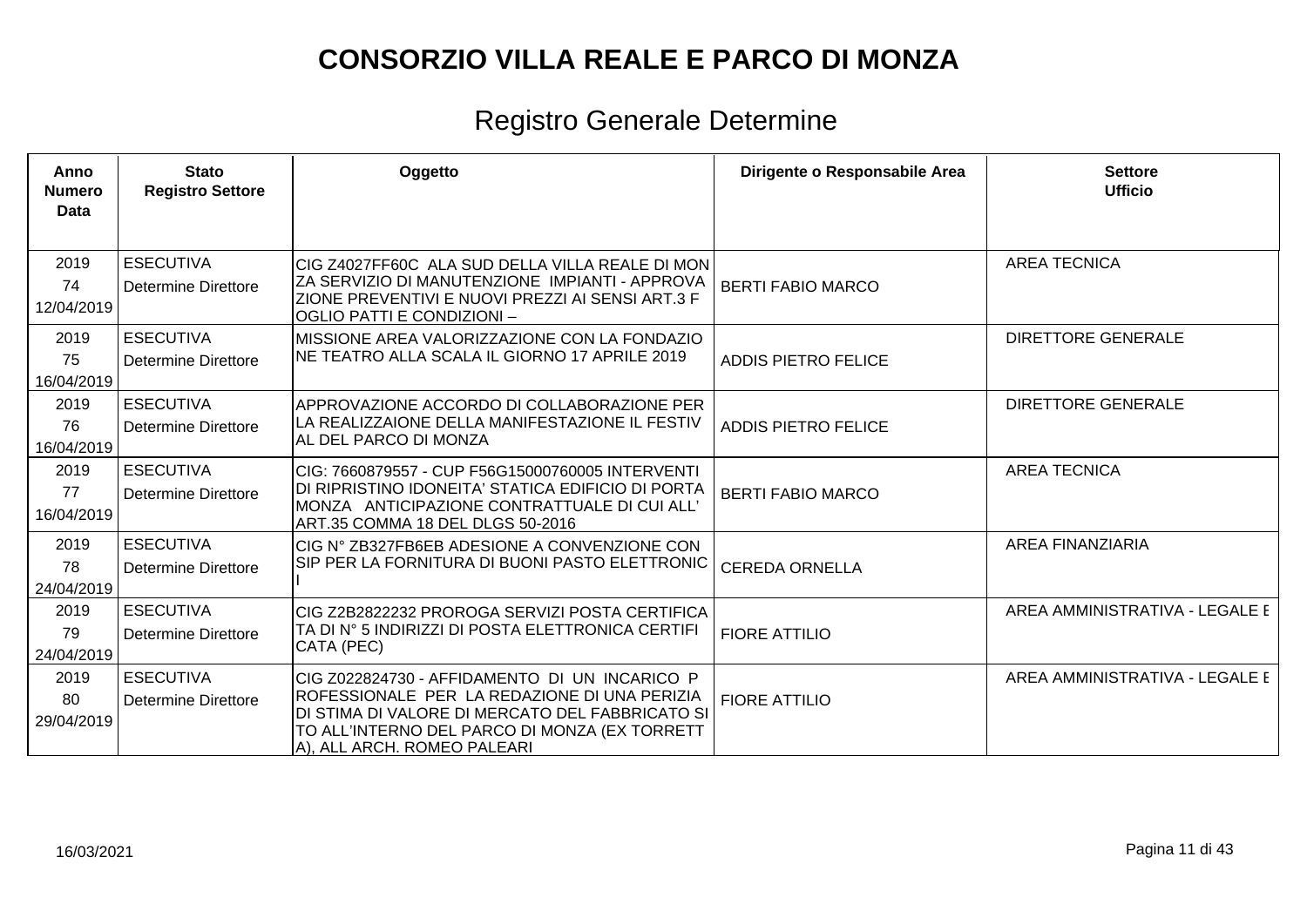| Anno<br><b>Numero</b><br>Data | <b>Stato</b><br><b>Registro Settore</b>        | Oggetto                                                                                                                                                                                                                                         | Dirigente o Responsabile Area | <b>Settore</b><br><b>Ufficio</b> |
|-------------------------------|------------------------------------------------|-------------------------------------------------------------------------------------------------------------------------------------------------------------------------------------------------------------------------------------------------|-------------------------------|----------------------------------|
| 2019<br>81                    | <b>ESECUTIVA</b><br><b>Determine Direttore</b> | CIG ZF92824717 - AFFIDAMENTO DI UN INCARICO P<br>ROFESSIONALE PER LA CONSULENZA LEGALE PER L                                                                                                                                                    | <b>FIORE ATTILIO</b>          | AREA AMMINISTRATIVA - LEGALE E   |
| 29/04/2019                    |                                                | 'AFFIDAMENTO DELLE CONCESSIONI SITE ALL'INTERN<br>O DEL PARCO DI MONZA EX RAI WAY E TORRETTA - A<br><b>VV. ANGELO RAVIZZOLI</b>                                                                                                                 |                               |                                  |
| 2019<br>82<br>30/04/2019      | <b>ESECUTIVA</b><br><b>Determine Direttore</b> | CIG Z2B2822232 INTEGRAZIONE IMPEGNO PER PROR<br>OGA SERVIZI POSTA CERTIFICATA DI Nº 3 INDIRIZZI DI<br>POSTA ELETTRONICA CERTIFICATA (PEC)                                                                                                       | <b>FIORE ATTILIO</b>          | AREA AMMINISTRATIVA - LEGALE E   |
| 2019<br>83<br>30/04/2019      | <b>ESECUTIVA</b><br><b>Determine Direttore</b> | AFFIDAMENTO DIRETTO SERVIZIO REALIZZAZIONE EV<br>ENTO NEI GIARDINI REALI DELLA REGGIA DI MONZA -<br>CIG Z182831BFF                                                                                                                              | <b>ADDIS PIETRO FELICE</b>    | <b>DIRETTORE GENERALE</b>        |
| 2019<br>84                    | <b>ESECUTIVA</b><br><b>Determine Direttore</b> | MISSIONE DEL DIRETTORE GENERALE DAL GIORNO 0<br>1.05.2019 AL GIORNO 05.05.2019                                                                                                                                                                  | <b>FIORE ATTILIO</b>          | AREA AMMINISTRATIVA - LEGALE E   |
| 30/04/2019                    |                                                |                                                                                                                                                                                                                                                 |                               |                                  |
| 2019                          | <b>ESECUTIVA</b>                               | INTEGRAZIONE MATERIALE DI CONSUMO PER LE PUL                                                                                                                                                                                                    |                               | <b>DIRETTORE GENERALE</b>        |
| 85<br>06/05/2019              | <b>Determine Direttore</b>                     | IZIE. CIG: ZEE2833E25                                                                                                                                                                                                                           | <b>BERTI FABIO MARCO</b>      |                                  |
| 2019<br>86<br>06/05/2019      | <b>ESECUTIVA</b><br><b>Determine Direttore</b> | AFFIDAMENTO DIRETTO AI SENSI DELL'ART. 36 C. 2 LE<br>TT. A) DEL D.LGS. 50/2016 DEL SERVIZIO DI BROKERA<br>GGIO ASSICURATIVO DEL CONSORZIO VILLA REALE E<br>PARCO DI MONZA - PERIODO: 01.06.2019-31.12.2021 -<br>NOMINA COMMISSIONE GIUDICATRICE | <b>FIORE ATTILIO</b>          | AREA AMMINISTRATIVA - LEGALE E   |
| 2019                          | <b>ESECUTIVA</b>                               | PRESA D'ATTO VARIAZIONE DELLA RAGIONE SOCIALE                                                                                                                                                                                                   |                               | AREA AMMINISTRATIVA - LEGALE E   |
| 87<br>06/05/2019              | Determine Direttore                            | DELLA AZIENDA AGRICOLA COLOSIO GIUSEPPE E SE<br><b>RGIO</b>                                                                                                                                                                                     | <b>FIORE ATTILIO</b>          |                                  |
| 2019                          | <b>ESECUTIVA</b>                               | Z6F283C19D IMPEGNO DI SPESA PER LA GESTIONE                                                                                                                                                                                                     |                               | <b>AREA TECNICA</b>              |
| 88<br>06/05/2019              | <b>Determine Direttore</b>                     | CALORE VARESE RISORSE S.P.A. DEGLI EDIFICI TEAT<br>RINO E SERRONE ANNO 2019                                                                                                                                                                     | <b>BERTI FABIO MARCO</b>      |                                  |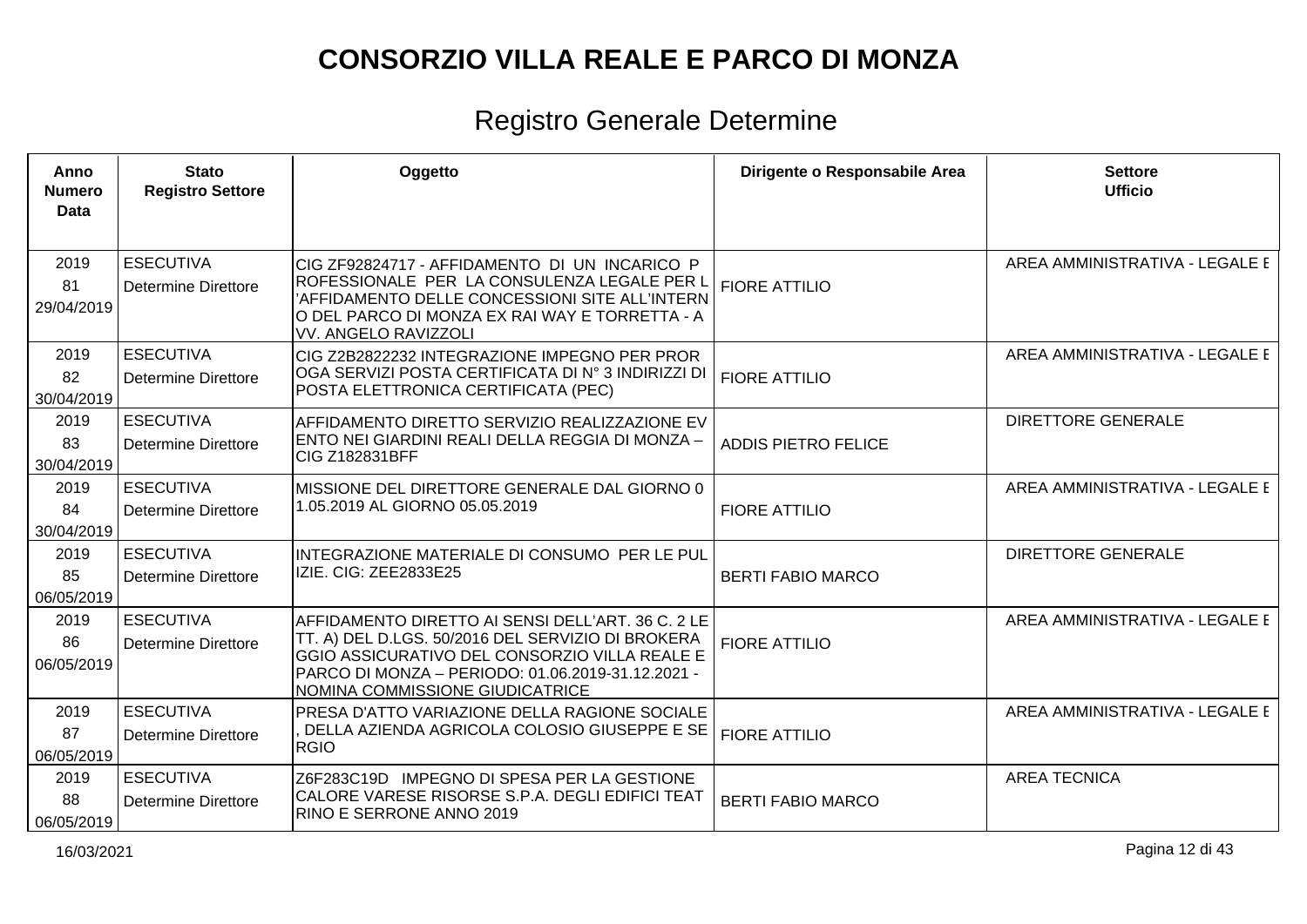| Anno<br><b>Numero</b><br><b>Data</b> | <b>Stato</b><br><b>Registro Settore</b>        | Oggetto                                                                                                                                                                                                                                                                              | Dirigente o Responsabile Area | <b>Settore</b><br><b>Ufficio</b> |
|--------------------------------------|------------------------------------------------|--------------------------------------------------------------------------------------------------------------------------------------------------------------------------------------------------------------------------------------------------------------------------------------|-------------------------------|----------------------------------|
| 2019<br>89<br>06/05/2019             | <b>ESECUTIVA</b><br>Determine Direttore        | CIG: 7660879557 - CUP F56G15000760005 INTERVENTI<br>DI RIPRISTINO IDONEITA' STATICA EDIFICIO DI PORTA<br>MONZA AUTORIZZAZIONE AL SUBAPPALTO ALL'IMPR<br><b>ESA GEOBERG S.R.L.</b>                                                                                                    | <b>BERTI FABIO MARCO</b>      | <b>AREA TECNICA</b>              |
| 2019<br>90<br>08/05/2019             | <b>ESECUTIVA</b><br><b>Determine Direttore</b> | ADESIONE A CONVENZIONE PER LA PRESTAZIONE DE<br>I SERVIZI DI TELEFONIA MOBILE, IN ABBONAMENTO E<br>RICARICABILI PER LE PUBBLICHE AMMINISTRAZIONI<br>EDIZIONI Nº7 CIG. Z0827004F3                                                                                                     | <b>FIORE ATTILIO</b>          | AREA AMMINISTRATIVA - LEGALE E   |
| 2019<br>91<br>08/05/2019             | <b>ESECUTIVA</b><br>Determine Direttore        | CONCESSIONE TEMPORANEA DI SPAZI PER LA MOST<br>RA "ARTGATE – DAL MARMO AL MISSILE" DAL 22 MAG<br>GIO 2019 AL 13 OTTOBRE 2019 PRESSO L'ORANGERIE<br><b>DELLA REGGIA DI MONZA</b>                                                                                                      | <b>ADDIS PIETRO FELICE</b>    | <b>DIRETTORE GENERALE</b>        |
| 2019<br>92<br>08/05/2019             | <b>ESECUTIVA</b><br>Determine Direttore        | <b>IMPEGNO E LIQUIDAZIONE TASSA SMALTIMENTO RIFI</b><br>UTI SOLIDI URBANI PER L'ANNO 2019                                                                                                                                                                                            | <b>FIORE ATTILIO</b>          | AREA AMMINISTRATIVA - LEGALE E   |
| 2019<br>93<br>10/05/2019             | <b>ESECUTIVA</b><br>Determine Direttore        | AFFIDAMENTO DIRETTO AI SENSI DELL'ART. 36 C. 2 LE<br>TT. A) DEL D.LGS. 50/2016 DEL SERVIZIO DI BROKERA<br>GGIO ASSICURATIVO DEL CONSORZIO VILLA REALE E<br>PARCO DI MONZA - PERIODO: 01.06.2019-31.12.2021 -<br>APPROVAZIONE VERBALE DI GARA E PROPOSTA DI A<br><b>GGIUDICAZIONE</b> | <b>FIORE ATTILIO</b>          | AREA AMMINISTRATIVA - LEGALE E   |
| 2019<br>94<br>10/05/2019             | <b>ESECUTIVA</b><br><b>Determine Direttore</b> | AGGIUDICAZIONE IN PENDENZA DEI CONTROLLI DEL<br>SERVIZIO DI BROKERAGGIO ASSICURATIVO DEL CON<br>SORZIO VILLA REALE E PARCO DI MONZA – PERIODO:<br>01.06.2019-31.12.2021 -                                                                                                            | <b>FIORE ATTILIO</b>          | AREA AMMINISTRATIVA - LEGALE E   |
| 2019<br>95<br>14/05/2019             | <b>ESECUTIVA</b><br>Determine Direttore        | CIG Z2F285DA54 - IMPEGNO DI SPESA PER PUBBLICAZ<br>IONE BANDO DI GARA PER LA CONCESSIONE EX COM<br>PENDIO CENTRO DI CONTROLLO RAI                                                                                                                                                    | <b>FIORE ATTILIO</b>          | AREA AMMINISTRATIVA - LEGALE E   |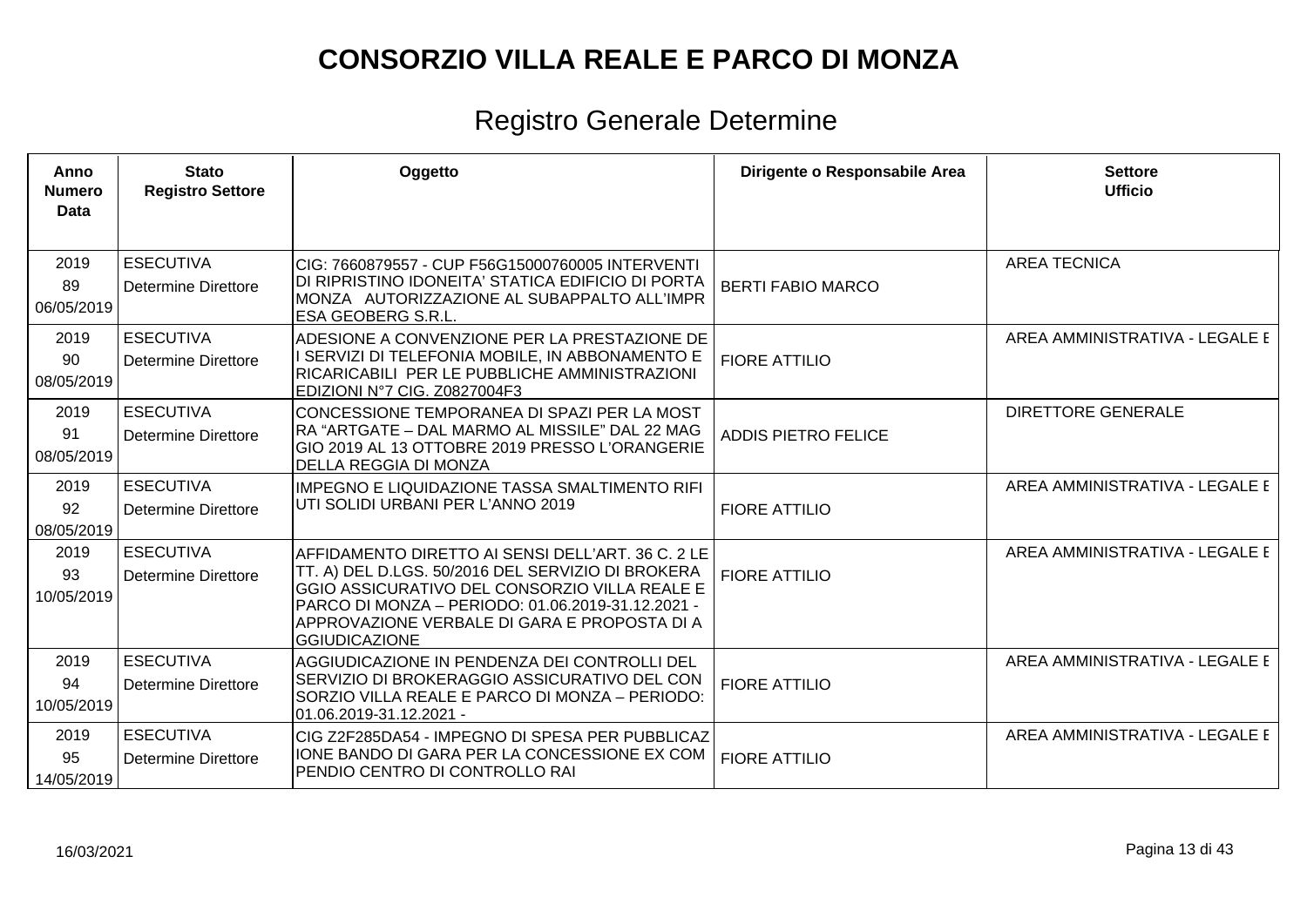| Anno<br>Numero<br>Data    | <b>Stato</b><br><b>Registro Settore</b>        | Oggetto                                                                                                                                                                                    | Dirigente o Responsabile Area | <b>Settore</b><br><b>Ufficio</b> |
|---------------------------|------------------------------------------------|--------------------------------------------------------------------------------------------------------------------------------------------------------------------------------------------|-------------------------------|----------------------------------|
| 2019<br>96<br>14/05/2019  | <b>ESECUTIVA</b><br><b>Determine Direttore</b> | CIG ZBF285D9EC - IMPEGNI DI SPESA PER PUBBLICAZ<br>IONE BANDO DI GARA PER LA CONCESSIONE EX COM<br>PENDIO CENTRO DI CONTROLLO RAI                                                          | <b>FIORE ATTILIO</b>          | AREA AMMINISTRATIVA - LEGALE E   |
| 2019<br>97<br>15/05/2019  | <b>ESECUTIVA</b><br><b>Determine Direttore</b> | REALIZZAZIONE DI WORKSHOP FOTOGRAFICI NEL CO<br><b>IMPLESSO MONUMENTALE REGGIA DI MONZA.</b>                                                                                               | <b>ADDIS PIETRO FELICE</b>    | <b>DIRETTORE GENERALE</b>        |
| 2019<br>98<br>15/05/2019  | <b>ESECUTIVA</b><br><b>Determine Direttore</b> | MISSIONE DEL DIRETTORE GENERALE PRESSO IL MIN<br>ISTERO PER I BENE E LE ATTIVITÀ CULTURALI – DIRE<br>ZIONE GENERALE MUSEI - I GIORNI 15.05.2019 E 16.05<br>.2019                           | <b>FIORE ATTILIO</b>          | AREA AMMINISTRATIVA - LEGALE E   |
| 2019<br>99<br>16/05/2019  | <b>ESECUTIVA</b><br><b>Determine Direttore</b> | CIG Z4F2821F27 - AFFIDAMENTO INCARICO ALLA SOC<br>IETA' SICURZETA SRL DEL SERVIZIO ASSISTENZA TEC<br>NICA SICUREZZA SUI LUOGHI DI LAVORO                                                   | <b>FIORE ATTILIO</b>          | AREA AMMINISTRATIVA - LEGALE E   |
| 2019<br>100<br>16/05/2019 | <b>ESECUTIVA</b><br><b>Determine Direttore</b> | INDIZIONE DI PROCEDURA PER L'AFFIDAMENTO IN CO<br>NCESSIONE DELL' EX COMPENDIO CENTRO DI CONTR<br>OLLO RAI SITO ALL'INTERNO DEL PARCO DI MONZA                                             | <b>FIORE ATTILIO</b>          | AREA AMMINISTRATIVA - LEGALE E   |
| 2019<br>101<br>17/05/2019 | <b>ESECUTIVA</b><br><b>Determine Direttore</b> | MOSTRA "ARTGATE DAL MARMO AL MISSILE" REALIZ<br><b>ZAZIONE COMMISSIONE COMUNALE DI VIGILANZA</b>                                                                                           | <b>ADDIS PIETRO FELICE</b>    | <b>DIRETTORE GENERALE</b>        |
| 2019<br>102<br>20/05/2019 | <b>ESECUTIVA</b><br><b>Determine Direttore</b> | VERSAMENTO CUMULATIVO TASSA DI PROPRIETA' B<br>OLLO AUTO ANNO 2019 PER GLI AUTOVEICOLI TARGA<br>TI FH413CG, EV493PR E EV424WJ                                                              | <b>FIORE ATTILIO</b>          | AREA AMMINISTRATIVA - LEGALE E   |
| 2019<br>103<br>20/05/2019 | <b>ESECUTIVA</b><br><b>Determine Direttore</b> | MISSIONE DEL DIRETTORE GENERALE A MONACO IN<br>OCCASIONE DELLA RIUNIONE PLENARIA ASSOCIAZIO<br>NE DELLE RESIDENZE REALI EUROPEE NELLE GIORN<br>ATE DEL 12/06/2019, 13/06/2019 E 14/06/2019 | <b>FIORE ATTILIO</b>          | AREA AMMINISTRATIVA - LEGALE E   |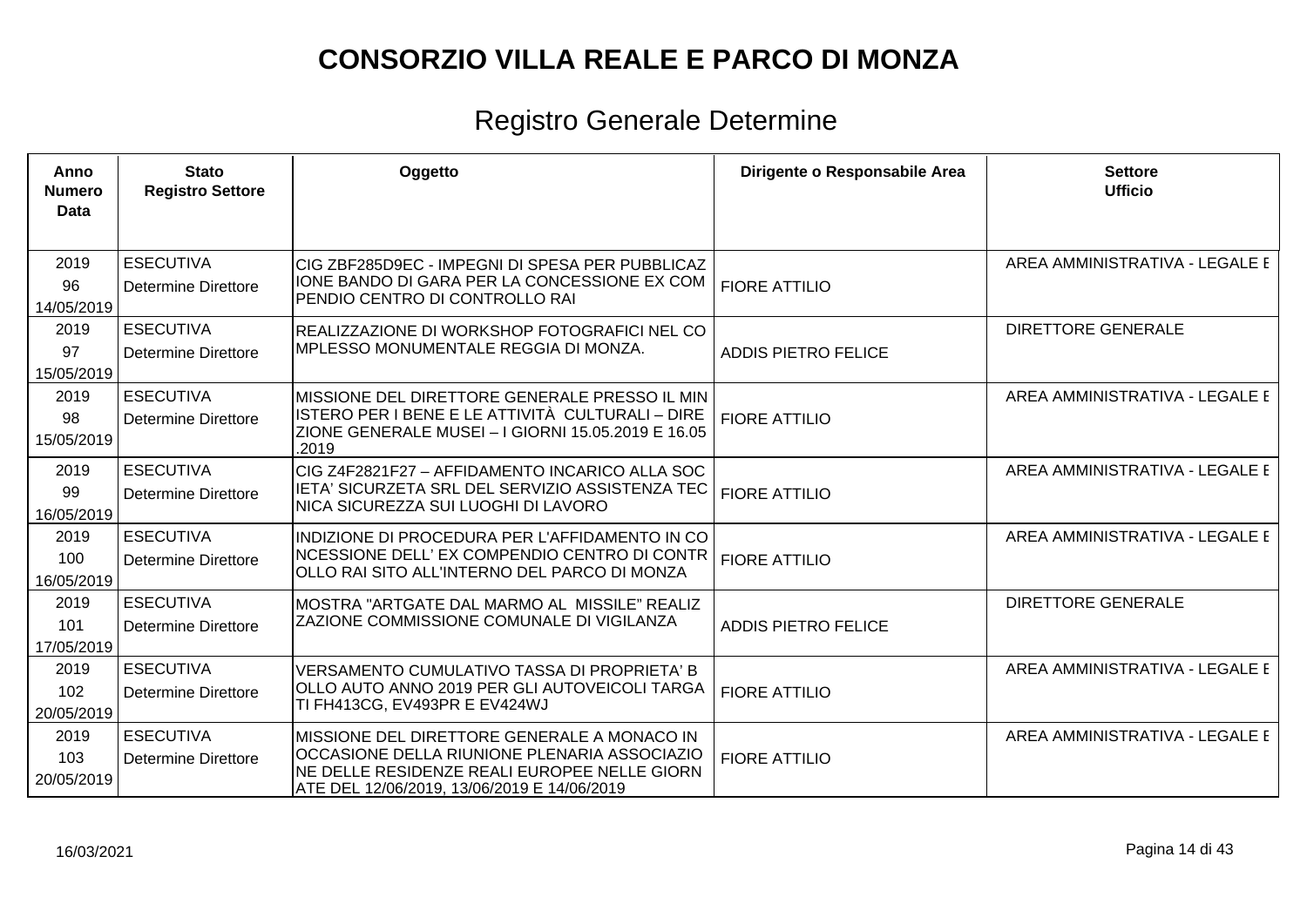| Anno<br><b>Numero</b><br><b>Data</b> | <b>Stato</b><br><b>Registro Settore</b>        | Oggetto                                                                                                                                                                                              | Dirigente o Responsabile Area | <b>Settore</b><br><b>Ufficio</b> |
|--------------------------------------|------------------------------------------------|------------------------------------------------------------------------------------------------------------------------------------------------------------------------------------------------------|-------------------------------|----------------------------------|
| 2019<br>104<br>22/05/2019            | <b>ESECUTIVA</b><br><b>Determine Direttore</b> | ADESIONE IN QUALITÀ DI PARTNER AL PROGETTO CA<br>RIPLO "GIS.AS - GIARDINI STORICI AL SICURO"                                                                                                         | <b>ADDIS PIETRO FELICE</b>    | <b>DIRETTORE GENERALE</b>        |
| 2019<br>105<br>23/05/2019            | <b>ESECUTIVA</b><br><b>Determine Direttore</b> | ACQUISTO MEDIANTE ADESIONE A CONVENZIONE CO<br>NSIP, DI GASOLIO PER TRAZIONE 4000 LITRI CIG. Z7E2<br>886AF7                                                                                          | <b>BERTI FABIO MARCO</b>      | <b>AREA TECNICA</b>              |
| 2019<br>106<br>28/05/2019            | <b>ESECUTIVA</b><br><b>Determine Direttore</b> | CIG: Z76289708E INTERVENTI DI RIPRISTINO IDONEITA<br>STATICA EDIFICIO DI PORTA MONZA INCARICO COL<br><b>LAUDO STRUTTURALE</b>                                                                        | <b>BERTI FABIO MARCO</b>      | <b>AREA TECNICA</b>              |
| 2019<br>107<br>28/05/2019            | <b>ESECUTIVA</b><br><b>Determine Direttore</b> | AGGIUDICAZIONE DEFINITIVA DEL SERVIZIO DI BROK<br>ERAGGIO ASSICURATIVO DEL CONSORZIO VILLA REA<br>LE E PARCO DI MONZA - PERIODO: 01.06.2019-31.12.20<br>21                                           | <b>FIORE ATTILIO</b>          | AREA AMMINISTRATIVA - LEGALE E   |
| 2019<br>108<br>28/05/2019            | <b>ESECUTIVA</b><br><b>Determine Direttore</b> | CIG Z0E287C674 AFFIDAMENTO DIRETTO SOTTO SOG<br>LIA SERVIZIO COSTO COPIA PACK 24 MESI PER FOTO<br>COPIATRICE MULTIFUNZIONE NUOVA A COLORI FORM<br>ATO A4 E A3 - PERIODO DAL 01/07/2019 AL 31/06/2021 | <b>FIORE ATTILIO</b>          | AREA AMMINISTRATIVA - LEGALE E   |
| 2019<br>109<br>28/05/2019            | <b>ESECUTIVA</b><br><b>Determine Direttore</b> | APPROVAZIONE CONVENZIONE CON FONDAZIONE GI<br>OVENTÙ MUSICALE D'ITALIA                                                                                                                               | <b>ADDIS PIETRO FELICE</b>    | <b>DIRETTORE GENERALE</b>        |
| 2019<br>110<br>29/05/2019            | <b>ESECUTIVA</b><br><b>Determine Direttore</b> | CIG ZB4287C618 AFFIDAMENTO DIRETTO SOTTO SOG<br>LIA SERVIZIO NOLEGGIO 60 MESI PER FOTOCOPIATRI<br>CE MULTIFUNZIONE NUOVA A COLORI FORMATO A4 E<br>A3 - PERIODO DAL 01/07/2019 AL 31/06/2024          | <b>FIORE ATTILIO</b>          | AREA AMMINISTRATIVA - LEGALE E   |
| 2019<br>111<br>31/05/2019            | <b>ESECUTIVA</b><br><b>Determine Direttore</b> | INTEGRAZIONE CONTRATTO CONVENZIONE IREN PE<br>R LA FORNITURA DI ENERGIA ELETTRICA 15 / LOTTO 3<br>- LOMBARDIA ESCLUSE LA PROVINCIA DI MILANO E L<br>A PROVINCIA DI LODI CIG ZE528A2090               | <b>BERTI FABIO MARCO</b>      | <b>AREA TECNICA</b>              |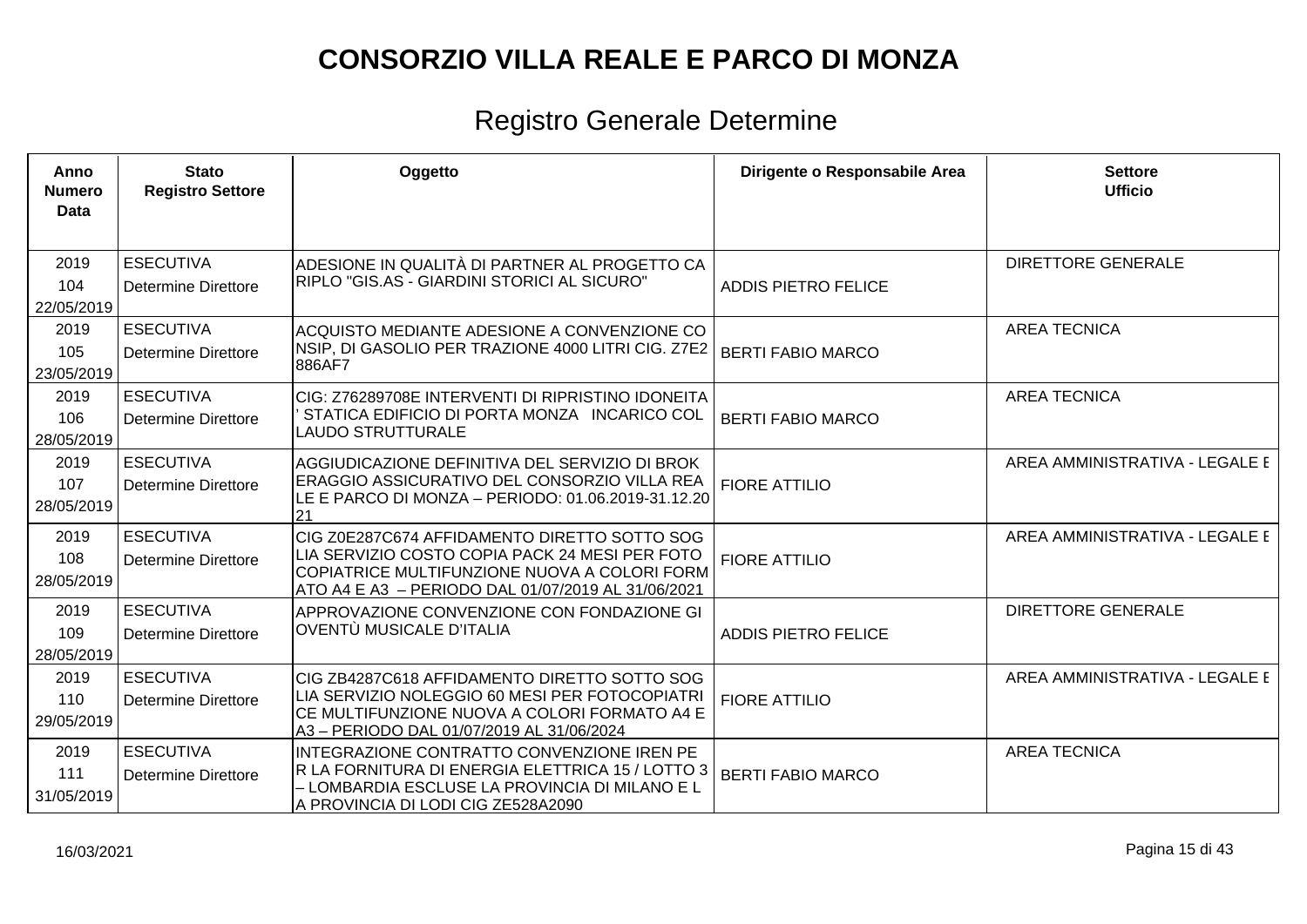| Anno<br><b>Numero</b><br>Data | <b>Stato</b><br><b>Registro Settore</b>        | Oggetto                                                                                                                                                                                                                         | Dirigente o Responsabile Area | <b>Settore</b><br><b>Ufficio</b> |
|-------------------------------|------------------------------------------------|---------------------------------------------------------------------------------------------------------------------------------------------------------------------------------------------------------------------------------|-------------------------------|----------------------------------|
| 2019                          | <b>ESECUTIVA</b>                               | Z4328A7557 AFFIDAMENTO DEL SERVIZIO DI MONITOR<br>AGGIO ANTICENDIO PRESSO ALCUNI IMMOBILI DEL C                                                                                                                                 |                               | <b>AREA TECNICA</b>              |
| 112<br>31/05/2019             | <b>Determine Direttore</b>                     | OMPLESSO MONUMENTALE VILLA REALE E PARCO                                                                                                                                                                                        | <b>BERTI FABIO MARCO</b>      |                                  |
| 2019<br>113<br>31/05/2019     | <b>ESECUTIVA</b><br>Determine Direttore        | CIG ZB428A6F85 - SPONSORIZZAZIONE TECNICA OPE<br>RA "LA VILLA REALE DI MONZA" DI CLELIA GRAFIGNA,<br>AI SENSI DELL'ART. 19 DEL D.LGS. 50/2016, POLIZZA A<br>SSICURATIVA - ACCERTAMENTO DI ENTRATA E IMPEG<br><b>NO DI SPESA</b> | <b>FIORE ATTILIO</b>          | AREA AMMINISTRATIVA - LEGALE E   |
| 2019<br>114<br>05/06/2019     | <b>ESECUTIVA</b><br><b>Determine Direttore</b> | MISSIONE CON LA RETE DEI GIARDINI STORICI A TIVO<br>LI DAL GIORNO 06.06.2019 AL GIORNO 08.06.2019                                                                                                                               | <b>ADDIS PIETRO FELICE</b>    | <b>DIRETTORE GENERALE</b>        |
| 2019<br>115<br>12/06/2019     | <b>ESECUTIVA</b><br><b>Determine Direttore</b> | PROROGA TERMINI DI SCADENZA DELLA MANIFESTAZ<br>IONE DI INTERESSE PER ESSERE INVIATATI ALLA PRO<br>CEDURA NEGOZIATA PER L'AFFIDAMENTO DELLA CO<br>NCESSIONE COMPENDIO EX CENTRO DI CONTROLLO<br>RAI                             | <b>ADDIS PIETRO FELICE</b>    | <b>DIRETTORE GENERALE</b>        |
| 2019<br>116<br>12/06/2019     | <b>ESECUTIVA</b><br><b>Determine Direttore</b> | RIMBORSI SPESE AL COMUNE DI MONZA PER MUTUI A<br>NNO 2019 (PRIMO SEMESTRE 2019)                                                                                                                                                 | <b>CEREDA ORNELLA</b>         | <b>AREA FINANZIARIA</b>          |
| 2019<br>117<br>14/06/2019     | <b>ESECUTIVA</b><br><b>Determine Direttore</b> | INTERVENTO DI SPAZZACAMINI PER VERIFICA DI Nº 3<br>CAMINI DELL'IMMOBILE CASCINA CASALTA VECCHIA E<br>NUOVA. CIG Z5228CF5B5                                                                                                      | <b>BERTI FABIO MARCO</b>      | <b>AREA TECNICA</b>              |
| 2019<br>118<br>14/06/2019     | <b>ESECUTIVA</b><br><b>Determine Direttore</b> | PIANO MANUTENZIONE ANNUALE IMPIANTI DI VIDEOS<br>ORVEGLIANZA. CIG Z5528D2885                                                                                                                                                    | <b>BERTI FABIO MARCO</b>      | <b>AREA TECNICA</b>              |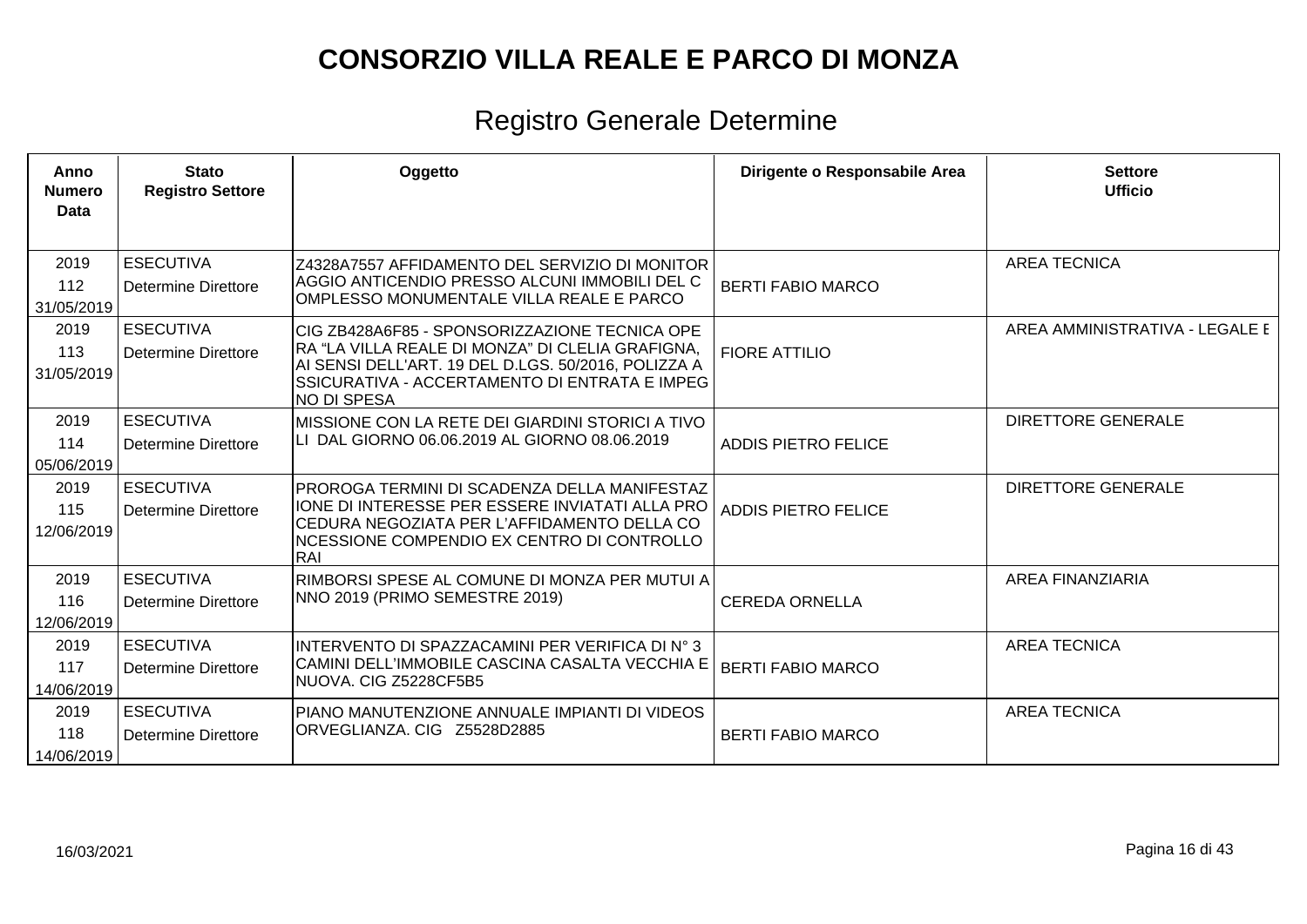| Anno<br><b>Numero</b><br><b>Data</b> | <b>Stato</b><br><b>Registro Settore</b>        | Oggetto                                                                                                                                                                                                                            | Dirigente o Responsabile Area | <b>Settore</b><br><b>Ufficio</b> |
|--------------------------------------|------------------------------------------------|------------------------------------------------------------------------------------------------------------------------------------------------------------------------------------------------------------------------------------|-------------------------------|----------------------------------|
| 2019<br>119<br>17/06/2019            | <b>ESECUTIVA</b><br>Determine Direttore        | ICIG: 7660879557 - CUP F56G15000760005 INTERVENTI<br>DI RIPRISTINO IDONEITA' STATICA EDIFICIO DI PORTA<br>MONZA AUTORIZZAZIONE AL SUBAPPALTO ALL'A.T.I.<br>B.R.P. DI BONETALLI ROBERTO & C. S.N.C. E BONETA<br><b>LLI FABRIZIO</b> | <b>BERTI FABIO MARCO</b>      | <b>AREA TECNICA</b>              |
| 2019<br>120<br>17/06/2019            | <b>ESECUTIVA</b><br>Determine Direttore        | NOMINA COMMISSIONE DEPUTATA ALLA VERIFICA DE<br>LLLA FATTIBILITA' DELLA PROPOSTA DI INTERVENTI DI<br>IMANUTENZIONE STRAORDINARIA ATTRAVERSO L'ATT<br>IVAZIONE DELLA PROCEDURA DI FINANZA DI PROGET<br>TO DELLA "FAGIANAIA REALE"   | <b>ADDIS PIETRO FELICE</b>    | <b>DIRETTORE GENERALE</b>        |
| 2019<br>121<br>17/06/2019            | <b>ESECUTIVA</b><br>Determine Direttore        | INTERVENTO DI TINTEGGIATURA ALA SUD VILLA REAL<br>E. RIPRISTINO " MOLERA " CAPPELLA VILLA REALE E<br>DELLA VILLA MIRABELLO. CIG Z3628A44BC                                                                                         | <b>BERTI FABIO MARCO</b>      | <b>AREA TECNICA</b>              |
| 2019<br>122<br>18/06/2019            | <b>ESECUTIVA</b><br>Determine Direttore        | CIG: ZE128DA875. ACQUISTO TRAMITE MEPA DI CANC<br> ELLERIA VARIA PER GLI UFFICI CONSORTILI. IMPEGN<br>O DI SPESA.                                                                                                                  | <b>CEREDA ORNELLA</b>         | <b>AREA FINANZIARIA</b>          |
| 2019<br>123<br>20/06/2019            | <b>ESECUTIVA</b><br><b>Determine Direttore</b> | AFFIDAMENTO DEL SERVIZIO DI ACCOGLIENZA IN OC<br>CASIONE DELL'INAUGURAZIONE DEL LOCALE ADIBITO<br>A BABY PIT STOP. CIG ZF028E2032                                                                                                  | <b>ADDIS PIETRO FELICE</b>    | <b>DIRETTORE GENERALE</b>        |
| 2019<br>124<br>20/06/2019            | <b>ESECUTIVA</b><br>Determine Direttore        | <b>GESTIONE DEL SERVIZIO INFOPOINT FISSO E MOBILE</b><br>NEL PARCO DI MONZA. PROROGA. CIG Z8B28E1F72                                                                                                                               | <b>ADDIS PIETRO FELICE</b>    | <b>DIRETTORE GENERALE</b>        |
| 2019<br>125<br>25/06/2019            | <b>ESECUTIVA</b><br>Determine Direttore        | REVISIONE INTEGRAZIONE CONTRATTO CONVENZIO<br>NE IREN PER LA FORNITURA DI ENERGIA ELETTRICA<br>15 / LOTTO 3 - LOMBARDIA ESCLUSE LA PROVINCIA DI<br>MILANO E LA PROVINCIA DI LODI CIG 79500268FD                                    | <b>BERTI FABIO MARCO</b>      | <b>AREA TECNICA</b>              |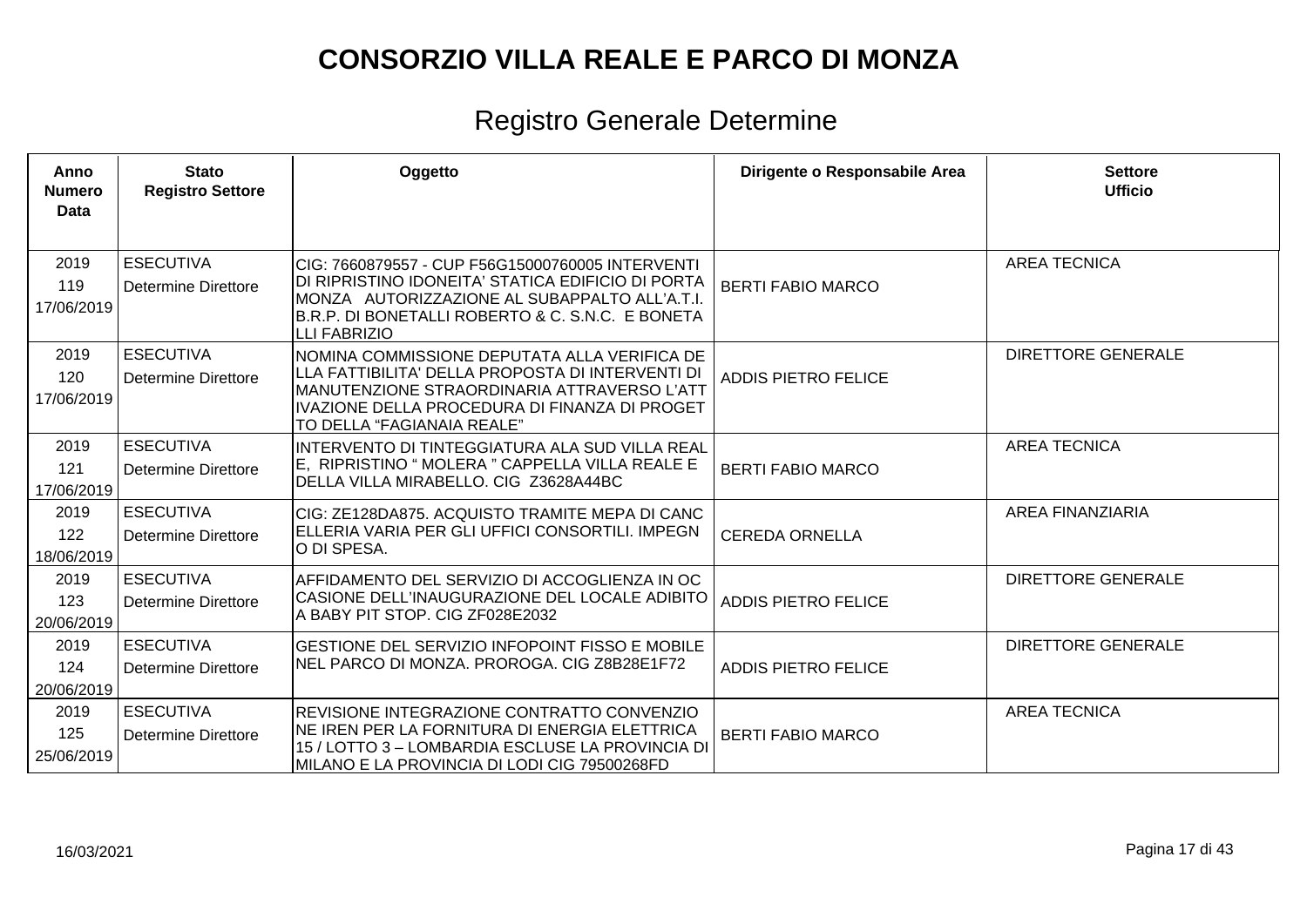| Anno<br><b>Numero</b><br><b>Data</b> | <b>Stato</b><br><b>Registro Settore</b>        | Oggetto                                                                                                                                                                                      | Dirigente o Responsabile Area | <b>Settore</b><br><b>Ufficio</b> |
|--------------------------------------|------------------------------------------------|----------------------------------------------------------------------------------------------------------------------------------------------------------------------------------------------|-------------------------------|----------------------------------|
| 2019<br>126<br>25/06/2019            | <b>ESECUTIVA</b><br>Determine Direttore        | ADESIONE AL BANDO PER IL CONTRIBUTO REGIONAL<br>E PER LA REALIZZAZIONE DEL PROGETTO DI PROMO<br>ZIONE EDUCATIVA E CULTURALE AI SENSI DELLA L.R.<br>25/2016 - ANNO 2019                       | <b>ADDIS PIETRO FELICE</b>    | <b>DIRETTORE GENERALE</b>        |
| 2019<br>127<br>26/06/2019            | <b>ESECUTIVA</b><br>Determine Direttore        | L.R. 31/2008 ARTT. 25,26,40,55 E 56. BANDO MISURE F<br>ORESTALI 2014. PROVVEDIMENTO DI DECADENZA DE<br>L CONTRIBUTO N. 2014/00319920.                                                        | <b>ADDIS PIETRO FELICE</b>    | <b>DIRETTORE GENERALE</b>        |
| 2019<br>128<br>27/06/2019            | <b>ESECUTIVA</b><br>Determine Direttore        | LIQUIDAZIONE RIMBORSO SPESE PEDAGGI DIPENDEN<br>TI E MISSIONI DIRETTORE SECONDO TRIMESTRE 2019                                                                                               | <b>FIORE ATTILIO</b>          | AREA AMMINISTRATIVA - LEGALE E   |
| 2019<br>129<br>27/06/2019            | <b>ESECUTIVA</b><br><b>Determine Direttore</b> | COSTITUZIONE DEL FONDO PER LE RISORSE DECENT<br>RATE DA DESTINARE AL PERSONALE NON DIRIGENTE<br>PER L'ANNO 2019                                                                              | <b>ADDIS PIETRO FELICE</b>    | <b>DIRETTORE GENERALE</b>        |
| 2019<br>130<br>27/06/2019            | <b>ESECUTIVA</b><br>Determine Direttore        | INTERVENTI DI PULIZIA EXTRA CANONE PER GLI IMM<br>OBILI SALA CONFERENZE, SALA MOSTRE SERRONE, V<br>ILLA MIRABELLO, CAPPELLA VILLA REALE IN OCCASI<br>ONE DI MOSTRE ED EVENTI. CIG ZDC28FC454 | <b>BERTI FABIO MARCO</b>      | <b>AREA TECNICA</b>              |
| 2019<br>131<br>28/06/2019            | <b>ESECUTIVA</b><br><b>Determine Direttore</b> | REALIZZAZIONE DI EVENTO ALL'INTERNO DEL "FESTIV<br>AL SUONI MOBILI 2019" NELLA REGGIA DI MONZA                                                                                               | <b>ADDIS PIETRO FELICE</b>    | <b>DIRETTORE GENERALE</b>        |
| 2019<br>132<br>01/07/2019            | <b>ESECUTIVA</b><br><b>Determine Direttore</b> | REINTEGRO FONDO ECONOMATO PRIMO E SECONDO<br>TRIMESTRE 2019                                                                                                                                  | <b>CEREDA ORNELLA</b>         | <b>AREA FINANZIARIA</b>          |
| 2019<br>133<br>01/07/2019            | <b>ESECUTIVA</b><br>Determine Direttore        | SECONDO TAGLIANDO DI CONTROLLO OBBLIGATORI<br>O FIAT PANDA 4 X 4 TARGATA FH413CG.<br>CIG Z9529051FD                                                                                          | <b>BERTI FABIO MARCO</b>      | <b>AREA TECNICA</b>              |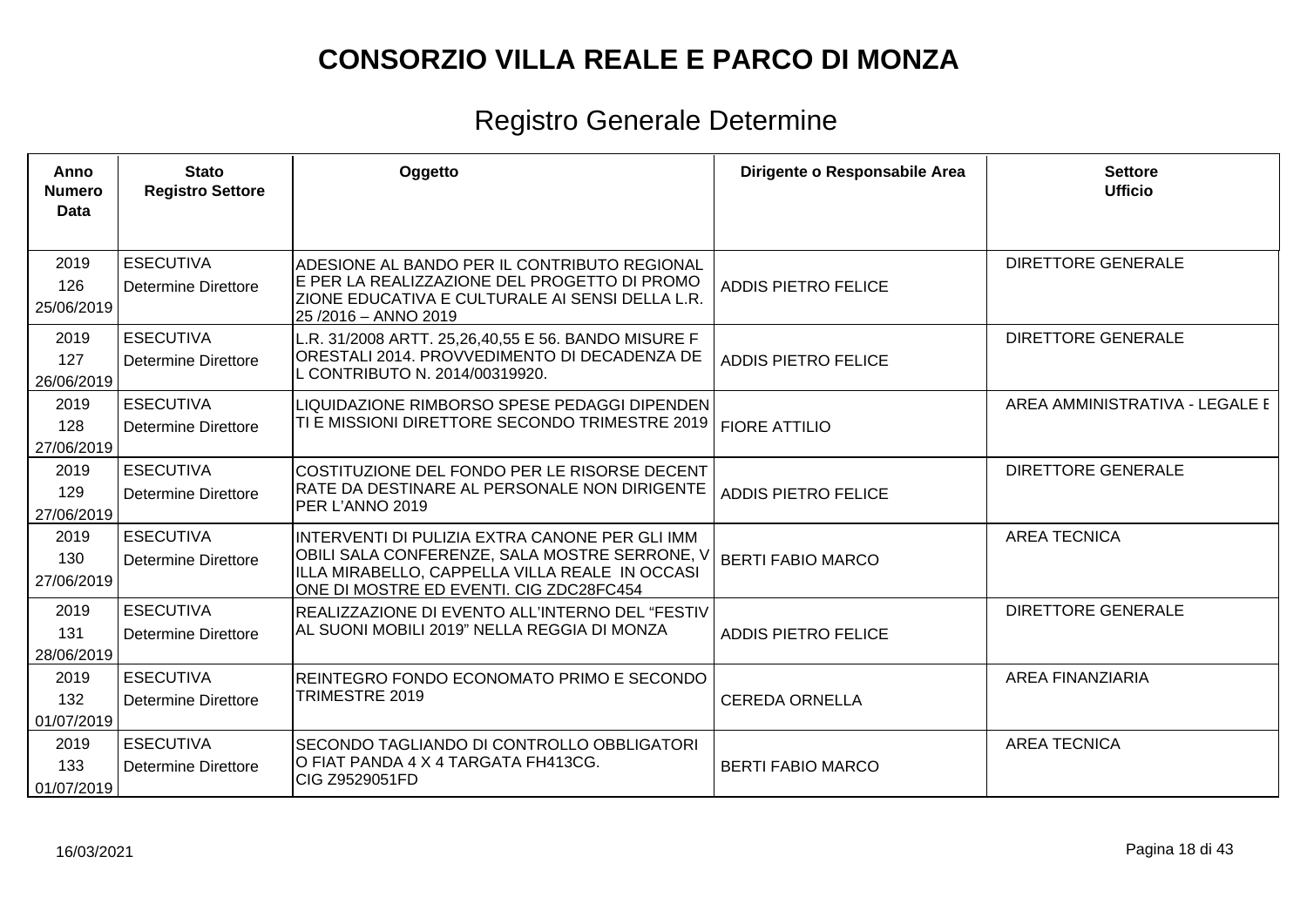| Anno<br><b>Numero</b><br>Data | <b>Stato</b><br><b>Registro Settore</b>        | Oggetto                                                                                                                                                                                                                                   | Dirigente o Responsabile Area | <b>Settore</b><br><b>Ufficio</b> |
|-------------------------------|------------------------------------------------|-------------------------------------------------------------------------------------------------------------------------------------------------------------------------------------------------------------------------------------------|-------------------------------|----------------------------------|
| 2019<br>134<br>01/07/2019     | <b>ESECUTIVA</b><br><b>Determine Direttore</b> | PROROGA SERVIZI GESTIONE COMUNICAZIONE DIGIT<br>ALE "REGGIADIMONZA" CIG ZD72908CF5                                                                                                                                                        | <b>ADDIS PIETRO FELICE</b>    | <b>DIRETTORE GENERALE</b>        |
| 2019<br>135<br>02/07/2019     | <b>ESECUTIVA</b><br><b>Determine Direttore</b> | C.I.G.Z802908E05 INTERVENTO SOSTITUZIONE FRENO<br>A MANO IVECO MASSIF DN793NW                                                                                                                                                             | <b>BERTI FABIO MARCO</b>      | <b>AREA TECNICA</b>              |
| 2019<br>136<br>03/07/2019     | <b>ESECUTIVA</b><br><b>Determine Direttore</b> | MANIFESTAZIONE DI INTERESSE PER ESSERE INVIAT<br>ATI ALLA PROCEDURA NEGOZIATA PER L'AFFIDAMEN<br>TO DELLA CONCESSIONE COMPENDIO EX CENTRO DI<br>CONTROLLO RAI - GARA DESERTA                                                              | <b>ADDIS PIETRO FELICE</b>    | <b>DIRETTORE GENERALE</b>        |
| 2019<br>137<br>08/07/2019     | <b>ESECUTIVA</b><br><b>Determine Direttore</b> | AFFIDAMENTO DI INCARICO PER LA FORNITURA DI MA<br>TERIALI DI COMUNICAZIONE PER LA DIVULGAZIONE E<br>PROMOZIONE DEL COMPENDIO REGGIA DI MONZA CI<br>G ZD5291C435                                                                           | <b>ADDIS PIETRO FELICE</b>    | <b>DIRETTORE GENERALE</b>        |
| 2019<br>138<br>08/07/2019     | <b>ESECUTIVA</b><br><b>Determine Direttore</b> | AFFIDAMENTO AI SENSI DELL'ART. 36, SECONDO COM<br>MA, LETT. A) DEL D.LGS. 50/2016 DELL'INCARICO DI TR<br>ASPORTO DI OPERE D'ARTE IN OCCASIONE DELLA M<br>OSTRA "LA VILLA REALE DI MONZA - L'OPERA SI RAC<br>CONTA" CIG Z1D2908BD9         | <b>ADDIS PIETRO FELICE</b>    | <b>DIRETTORE GENERALE</b>        |
| 2019<br>139<br>11/07/2019     | <b>ESECUTIVA</b><br><b>Determine Direttore</b> | CIG ZA12923B89 - SPRINT SRL - AFFIDAMENTO MEDIA<br>NTE RICORSO AL MERCATO ELETTRONICO DELLA PU<br>BBLICA AMMINISTRAZIONE DI CONSIP, DI INCARICO DI<br>MANUTENZIONE RETE INFORMATICA E SERVER CON<br>SISTEMA DI PACCHETTO 30 ORE A SCALARE | <b>FIORE ATTILIO</b>          | AREA AMMINISTRATIVA - LEGALE E   |
| 2019<br>140<br>15/07/2019     | <b>ESECUTIVA</b><br><b>Determine Direttore</b> | MISSIONE DEL DIRETTORE GENERALE DAL GIORNO 1<br>3.07.2019 AL GIORNO 15.07.2019                                                                                                                                                            | <b>ADDIS PIETRO FELICE</b>    | <b>DIRETTORE GENERALE</b>        |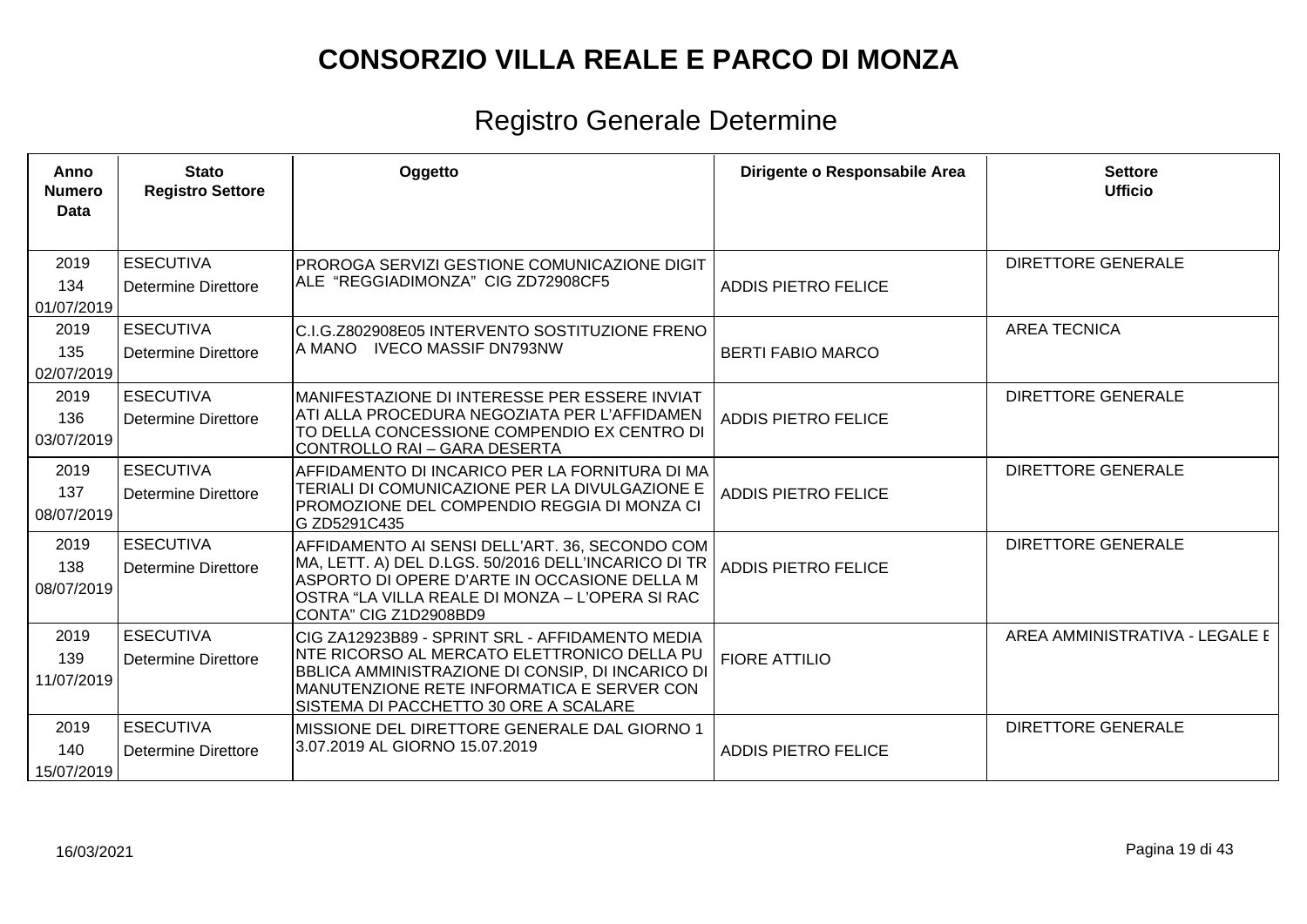| Anno<br><b>Numero</b><br><b>Data</b> | <b>Stato</b><br><b>Registro Settore</b>        | Oggetto                                                                                                                                                                                                                                                                                | Dirigente o Responsabile Area | <b>Settore</b><br><b>Ufficio</b> |
|--------------------------------------|------------------------------------------------|----------------------------------------------------------------------------------------------------------------------------------------------------------------------------------------------------------------------------------------------------------------------------------------|-------------------------------|----------------------------------|
| 2019<br>141<br>15/07/2019            | <b>ESECUTIVA</b><br><b>Determine Direttore</b> | ZBA292DE2B GIARDINI REALI DI MONZA - LAGHETTO<br>FORNITURA DI<br>MANGIME PER L'AVIFAUNA                                                                                                                                                                                                | <b>BERTI FABIO MARCO</b>      | <b>AREA TECNICA</b>              |
| 2019<br>142<br>15/07/2019            | <b>ESECUTIVA</b><br><b>Determine Direttore</b> | CIG Z76292E169 - MANET SRL - AFFIDAMENTO SERVIZI<br>O DI RIPARAZIONE CENTRALINO TELEFONICO GUAST<br>O SEGUITO FORTE TEMPORALE                                                                                                                                                          | <b>FIORE ATTILIO</b>          | AREA AMMINISTRATIVA - LEGALE E   |
| 2019<br>143<br>16/07/2019            | <b>ESECUTIVA</b><br><b>Determine Direttore</b> | RIMBORSO AL COMUNE DI CANONICA D'ADDA PER UT<br>ILIZZO DEL DIPENDENTE ARCH. TESTORI MARCO PRE<br>SSO IL CONSORZIO VILLA REALE E PARCO DI MONZA.                                                                                                                                        | <b>CEREDA ORNELLA</b>         | <b>AREA FINANZIARIA</b>          |
| 2019<br>144<br>18/07/2019            | <b>ESECUTIVA</b><br><b>Determine Direttore</b> | LIQUIDAZIONE RATEO PERIODO COPERTURA DAL 30.<br>06.2019 AL 31.12.2019 DELLE POLIZZE ASSICURATIVE:<br>RESPONSABILITA' CIVILE VERSO TERZI E PRESTATOR<br>I D'OPERA, INFORTUNI CATEGORIE DIVERSE E RESPO<br>NSABILITA' CIVILE PATRIMONIALE DELLE SOCIETA' E<br><b>DEGLI ENTI PUBBLICI</b> | <b>FIORE ATTILIO</b>          | AREA AMMINISTRATIVA - LEGALE E   |
| 2019<br>145<br>18/07/2019            | <b>ESECUTIVA</b><br><b>Determine Direttore</b> | Z6E293CE7D INTERVENTO DI MANUTENZIONE STRADI<br>NA DI ACCESSO AI GIARDINI REALI DAL PARCHEGGIO<br>DI PORTA MONZA AL VIALE DEL SERRONE                                                                                                                                                  | <b>BERTI FABIO MARCO</b>      | <b>AREA TECNICA</b>              |
| 2019<br>146<br>18/07/2019            | <b>ESECUTIVA</b><br><b>Determine Direttore</b> | CIG Nº Z82293D4DC CONFERIMENTO ALLA SCUOLA A<br>GRARIA DEL PARCO DI MONZA, DEL SERVIZIO DI ACC<br>OGLIENZA E PROMOZIONE DELLA REGGIA DI MONZA<br>E DEL PARCO DI MONZA IN AMBITO DELL'EVENTO DEL<br>GRAN PREMIO DI FORMULA 1-ANNO 2019                                                  | <b>ADDIS PIETRO FELICE</b>    | <b>DIRETTORE GENERALE</b>        |
| 2019<br>147<br>18/07/2019            | <b>ESECUTIVA</b><br><b>Determine Direttore</b> | RIFACIMENTO CABLAGGIO DELL' IMPIANTO DI AUTOM<br>AZIONE DEI CANCELLI CARRAI MONTAGNETTA E POR<br>TA SAN GIORGIO E TVCC PRESSO L'EDIFICIO CAPPEL<br>LA VILLA REALE CIG Z4529387A1                                                                                                       | <b>BERTI FABIO MARCO</b>      | <b>AREA TECNICA</b>              |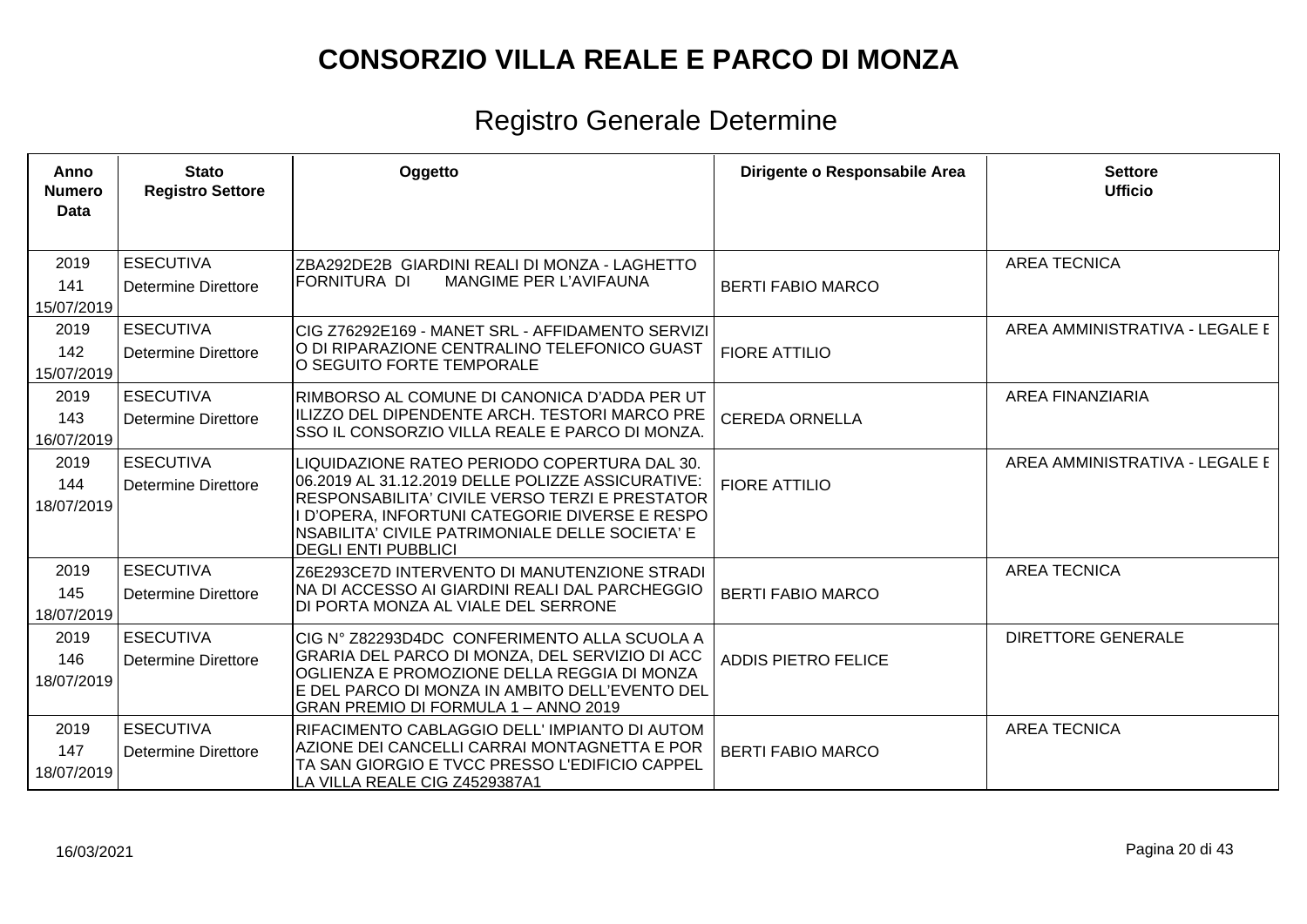| Anno<br><b>Numero</b><br>Data | <b>Stato</b><br><b>Registro Settore</b>        | Oggetto                                                                                                                                                                                                                                  | Dirigente o Responsabile Area | <b>Settore</b><br><b>Ufficio</b> |
|-------------------------------|------------------------------------------------|------------------------------------------------------------------------------------------------------------------------------------------------------------------------------------------------------------------------------------------|-------------------------------|----------------------------------|
| 2019<br>148<br>18/07/2019     | <b>ESECUTIVA</b><br><b>Determine Direttore</b> | CIG ZB9293D8E6 - ATTIVAZIONE SERVIZIO CLOUD OB<br>JECT STORAGE ARUBA PER ARCHIVIAZIONE E CONDI<br><b>VISIONE DATI</b>                                                                                                                    | <b>FIORE ATTILIO</b>          | AREA AMMINISTRATIVA - LEGALE E   |
| 2019<br>149<br>19/07/2019     | <b>ESECUTIVA</b><br><b>Determine Direttore</b> | Z6F283C19D IMPEGNO DI SPESA PER LA GESTIONE<br>CALORE VARESE RISORSE S.P.A. DEGLI EDIFICI TEAT<br>RINO E SERRONE ANNO 2019- PROVVEDIMENTI CONS<br>EGUENTI SUBIMPEGNO A FAVORE DI AEVV IMPIANTI S<br>.R.L.                                | <b>BERTI FABIO MARCO</b>      | <b>AREA TECNICA</b>              |
| 2019<br>150<br>19/07/2019     | <b>ESECUTIVA</b><br><b>Determine Direttore</b> | CIG Z0827004F3 - INTEGRAZIONE IMPEGNO DI SPESA<br>PER FORNITURA DI TELEFONIA FISSA E MOBILE ANNO<br>2019                                                                                                                                 | <b>FIORE ATTILIO</b>          | AREA AMMINISTRATIVA - LEGALE E   |
| 2019<br>151<br>19/07/2019     | <b>ESECUTIVA</b><br><b>Determine Direttore</b> | CIG Z1629064B4 - IMPEGNO DI SPESA PER FORNITUR<br>A SERVIZIO CONNESSIONE INTERRNET CON MIGRAZI<br>ONE ALLA FIBRA OTTICA - PERIODO CONTRATTUALE<br>DAL 01/01/2020 AL 31/12/2022                                                           | <b>FIORE ATTILIO</b>          | AREA AMMINISTRATIVA - LEGALE E   |
| 2019<br>152<br>23/07/2019     | <b>ESECUTIVA</b><br><b>Determine Direttore</b> | APPROVAZIONE AVVISO PUBBLICO PER LA NOMINA N<br>UCLEO DI VALUTAZIONE (N. D V.)                                                                                                                                                           | <b>ADDIS PIETRO FELICE</b>    | <b>DIRETTORE GENERALE</b>        |
| 2019<br>153<br>23/07/2019     | <b>ESECUTIVA</b><br>Determine Direttore        | AFFIDAMENTO DI INCARICO PER LA FORNITURA DI MA<br>TERIALI DI COMUNICAZIONE RELATIVAMENTE ALLA R<br>EALIZZAZIONE DELLA GUIDA "REGGIA DI MONZA, LA VI<br>LLA, I GIARDINI, IL PARCO E APPROVAZIONE CONTRA<br>TTO DI EDIZIONE CIG Z1129274CF | <b>ADDIS PIETRO FELICE</b>    | <b>DIRETTORE GENERALE</b>        |
| 2019<br>154<br>23/07/2019     | <b>ESECUTIVA</b><br><b>Determine Direttore</b> | PROROGA CONVENZIONE PER L'UTILIZZO DELL'ARCH<br>TESTORI MARCO, DIPENDENTE DEL COMUNE DI CAN<br>ONICA D'ADDA DA PARTE DEL CONSORZIO VILLA REA<br>LE E PARCO DI MONZA PER IL PERIODO DAL 01/08/201<br>9 AL 31/12/2019                      | <b>ADDIS PIETRO FELICE</b>    | <b>DIRETTORE GENERALE</b>        |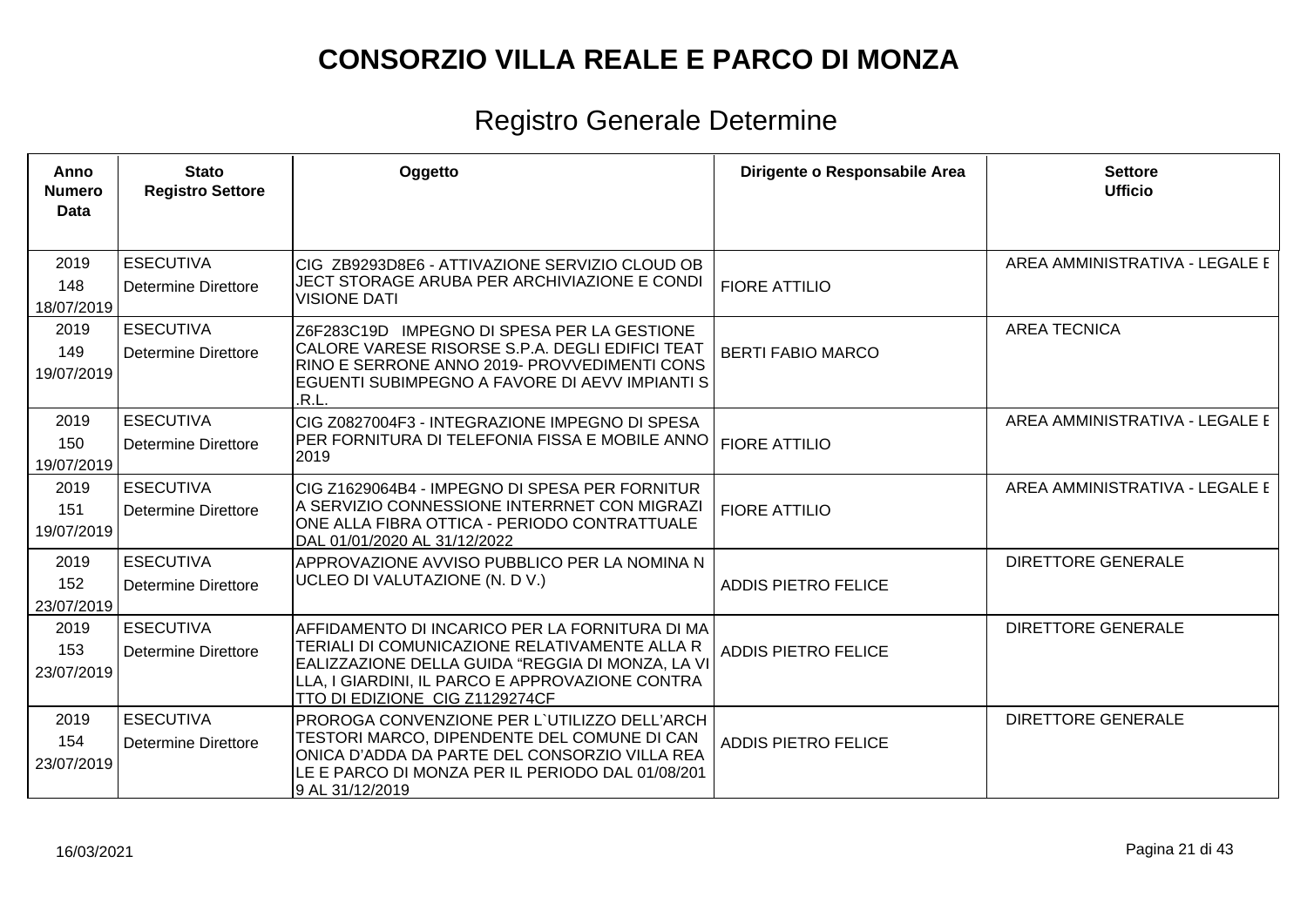| Anno<br><b>Numero</b><br>Data | <b>Stato</b><br><b>Registro Settore</b>        | Oggetto                                                                                                                                                                                                                                              | Dirigente o Responsabile Area | <b>Settore</b><br><b>Ufficio</b> |
|-------------------------------|------------------------------------------------|------------------------------------------------------------------------------------------------------------------------------------------------------------------------------------------------------------------------------------------------------|-------------------------------|----------------------------------|
| 2019<br>155<br>23/07/2019     | <b>ESECUTIVA</b><br><b>Determine Direttore</b> | SERVIZIO DI REALIZZAZIONE DELL'ALLESTIMENTO PE<br> R EVENTO ESPOSITIVO "L'OPERA SI RACCONTA" – CI<br>G Z462948CB4                                                                                                                                    | <b>ADDIS PIETRO FELICE</b>    | <b>DIRETTORE GENERALE</b>        |
| 2019<br>156<br>25/07/2019     | <b>ESECUTIVA</b><br><b>Determine Direttore</b> | CIG Z4C294D1F9 DETERMINA A CONTRARRE PER LA R<br>EALIZZAZIONE DI UN VIDEO ARTE DA REALIZZARSI IN<br>OCCASIONE DEL RESTAURO DELL'OPERA DI CLELIA G<br>RAFIGNA RAFFIGURANTE IL PARCO E LA VILLA REALE<br>DI MONZA E S.M LA REGINA MARGHERITA DI SAVOIA | <b>ADDIS PIETRO FELICE</b>    | <b>DIRETTORE GENERALE</b>        |
| 2019<br>157<br>29/07/2019     | <b>ESECUTIVA</b><br><b>Determine Direttore</b> | CIG Z4D295082B SPONSORIZZAZIONE TECNICA "RILIE<br>VO IN 3D, CON DRONE E LASER SCANNER EX CENTR<br>O SERVIZI RAI" - ACCERTAMENTO DI ENTRATA E IMPE<br><b>GNO DI SPESA</b>                                                                             | <b>ADDIS PIETRO FELICE</b>    | <b>DIRETTORE GENERALE</b>        |
| 2019<br>158<br>29/07/2019     | <b>ESECUTIVA</b><br>Determine Direttore        | CIG Z9D28D9B08 AFFIDAMENTO INCARICO SERVIZIO<br>DI RIPARAZIONE E FORNITURA CON SOSTITUZIONE P<br>NEUMATICI PER GLI AUTOVEICOLI E I MACCHINARI PE<br>IR LA MANUTENZIONE DEL VERDE IN USO AL CONSOR<br>ZIO - PERIODO DAL 01.07.2019 AL 30.06.2021      | <b>BERTI FABIO MARCO</b>      | <b>AREA TECNICA</b>              |
| 2019<br>159<br>29/07/2019     | <b>ESECUTIVA</b><br><b>Determine Direttore</b> | <b>INCARICO DI GESTIONE DEI SERVIZI AL PUBBLICO PR</b><br>ESSO GLI APPARTAMENTI REALI DELLA VILLA REALE<br>DI MONZA - PROROGA TECNICA.                                                                                                               | <b>FIORE ATTILIO</b>          | AREA AMMINISTRATIVA - LEGALE E   |
| 2019<br>160<br>29/07/2019     | <b>ESECUTIVA</b><br><b>Determine Direttore</b> | CONCESSIONE TEMPORANEA DI SPAZI PER LA MOST<br>RA "SALVADOR DALÌ. L'INCANTO DEL SURREALISMO"<br>DAL 24 GENNAIO 2020 AL 3 MAGGIO 2020 PRESSO L'O<br> RANGERIE DELLA REGGIA DI MONZA                                                                   | <b>FIORE ATTILIO</b>          | AREA AMMINISTRATIVA - LEGALE E   |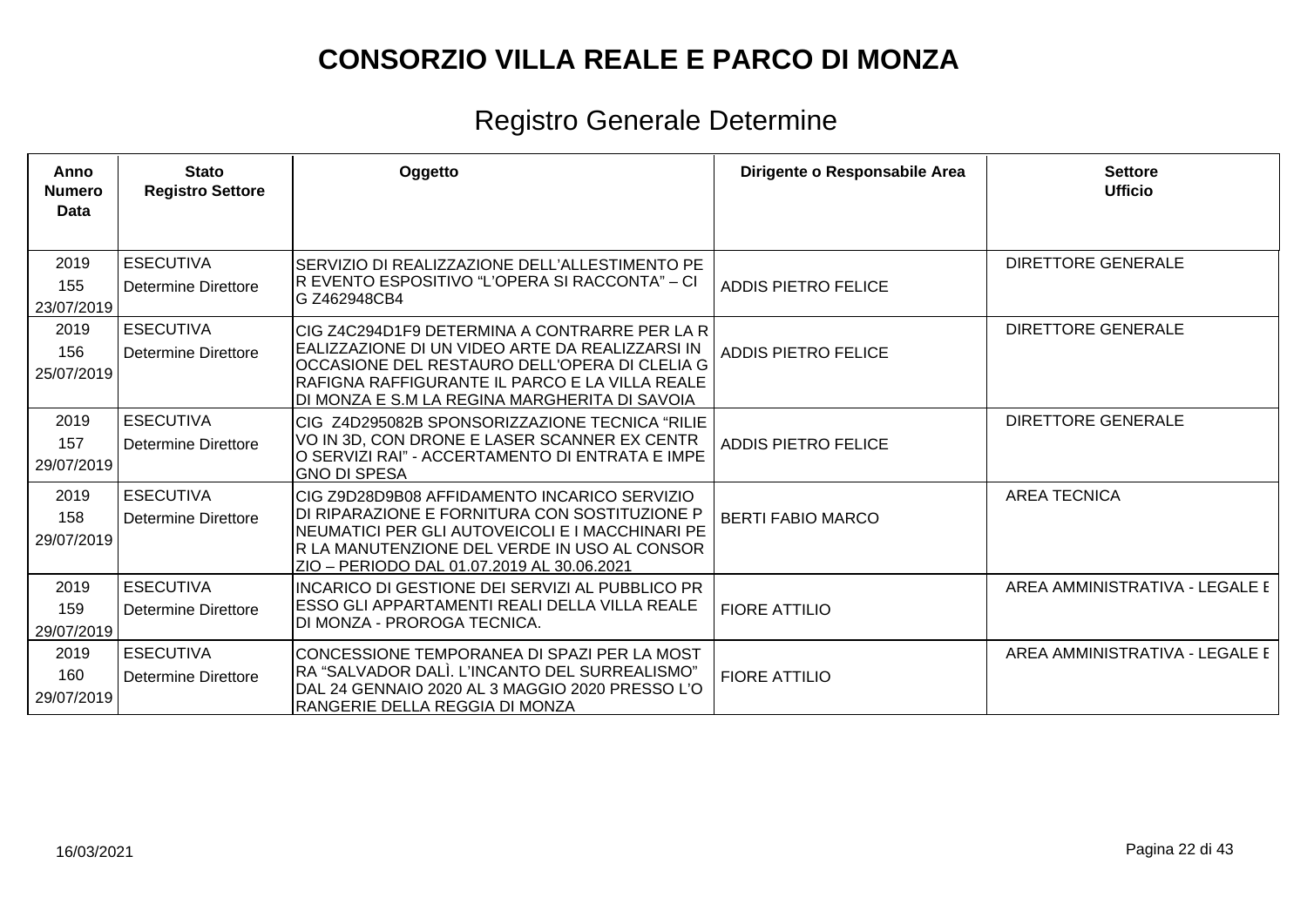| Anno<br><b>Numero</b><br>Data | <b>Stato</b><br><b>Registro Settore</b>        | Oggetto                                                                                                                                                                                                                                                                                                                                       | Dirigente o Responsabile Area | <b>Settore</b><br><b>Ufficio</b> |
|-------------------------------|------------------------------------------------|-----------------------------------------------------------------------------------------------------------------------------------------------------------------------------------------------------------------------------------------------------------------------------------------------------------------------------------------------|-------------------------------|----------------------------------|
| 2019<br>161<br>30/07/2019     | <b>ESECUTIVA</b><br>Determine Direttore        | AFFIDAMENTO DIRETTO INCARICO PER ATTIVITA' DI S<br>UPPORTO TECNICO AL R.U.P. RELATIVA ALL'"ACCORD<br>O DI PROGRAMMA PER LA VALORIZZAZIONE DEL COM<br>PLESSO MONUMENTALE VILLA REALE E PARCO DI MO<br>NZA". (ART. 36 COMMA 2 LETT.A) - ART. 31, COMMA 7,<br>ART. 31 COMMA 8, ART.31 COMMA 11 - D. LGS. N.50/20<br>16 E S.M.I.). CIG ZB92810BC7 | <b>TESTORI MARCO</b>          | AREA ADP                         |
| 2019<br>162<br>30/07/2019     | <b>ESECUTIVA</b><br><b>Determine Direttore</b> | FATTURA DI CHIUSURA CONVENZIONE IREN PER LA F<br>ORNITURA DI ENERGIA ELETTRICA 15 / LOTTO 3 - LO<br>MBARDIA ESCLUSE LA PROVINCIA DI MILANO E LA PR<br>OVINCIA DI LODI CIG Z90295F7D0.                                                                                                                                                         | <b>FIORE ATTILIO</b>          | AREA AMMINISTRATIVA - LEGALE E   |
| 2019<br>163<br>01/08/2019     | <b>ESECUTIVA</b><br><b>Determine Direttore</b> | FORNITURA DI UN DECESPUGLIATORE STIHL ACCESS<br>ORIATO DI BATTERIA E ZAINO. CIG Z112963C88                                                                                                                                                                                                                                                    | <b>FIORE ATTILIO</b>          | AREA AMMINISTRATIVA - LEGALE E   |
| 2019<br>164<br>01/08/2019     | <b>ESECUTIVA</b><br><b>Determine Direttore</b> | FORNITURA DI ANTENNE OMNIDIREZIONALE 4G DEDI<br>CATE PER ROUTER DIGICOM PIÙ TRE ROUTER DIGICO<br>M. CIG ZCE28D55E1                                                                                                                                                                                                                            | <b>FIORE ATTILIO</b>          | AREA AMMINISTRATIVA - LEGALE E   |
| 2019<br>165<br>02/08/2019     | <b>ESECUTIVA</b><br><b>Determine Direttore</b> | CIG: Z5329670A3 AFFIDAMENTO, MEDIANTE RICORSO<br>AL MERCATO ELETTRONICO DELLA PUBBLICA AMMINI<br>STRAZIONE DI CONSIP, DEL SERVIZIO DI MANUTENZI<br>ONE E ASSISTENZA DELLE PROCEDURE INFORMATIC<br>HE IN USO PRESSO LE AREE AMMINISTRATIVA LEGAL<br>E E GESTIONE PATRIMONIALE, FINANZIARIA E PERSO<br>NALE - IMPEGNO DI SPESA ANNI 2020-2021   | <b>CEREDA ORNELLA</b>         | <b>AREA FINANZIARIA</b>          |
| 2019<br>166<br>06/08/2019     | <b>ESECUTIVA</b><br><b>Determine Direttore</b> | APPROVAZIONE DELLA CONVENZIONE RELATIVA ALL<br>A VISITE GUIDATE PRESSO LA REGGIA DI MONZA IN O<br>CCASIONE DELLA MANIFESTAZIONE "VILLE APERTE IN<br>BRIANZA 2019". CIG Z2B296882C                                                                                                                                                             | <b>FIORE ATTILIO</b>          | <b>DIRETTORE GENERALE</b>        |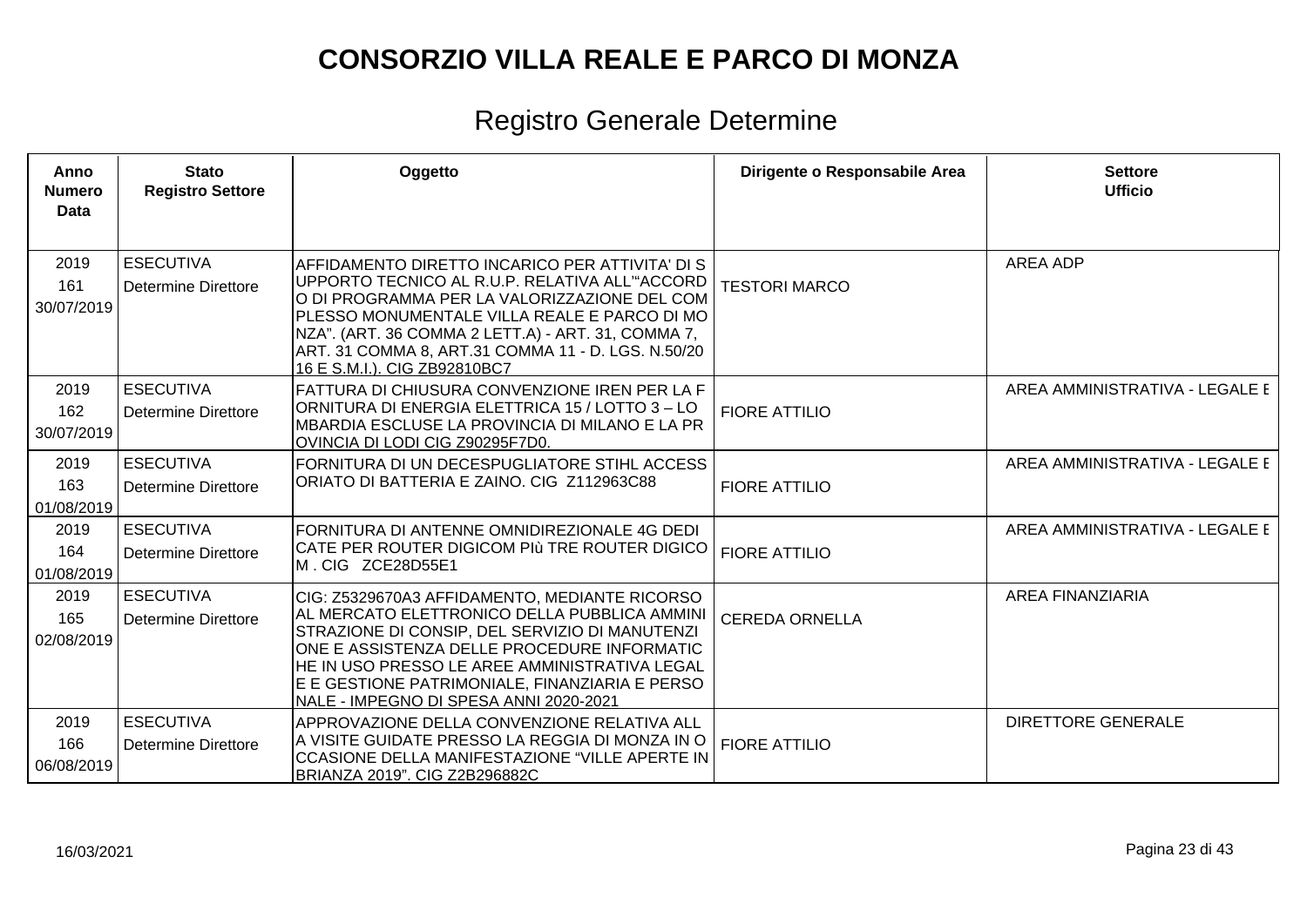| Anno<br><b>Numero</b><br>Data | <b>Stato</b><br><b>Registro Settore</b>        | Oggetto                                                                                                                                                                                                                             | Dirigente o Responsabile Area | <b>Settore</b><br><b>Ufficio</b> |
|-------------------------------|------------------------------------------------|-------------------------------------------------------------------------------------------------------------------------------------------------------------------------------------------------------------------------------------|-------------------------------|----------------------------------|
| 2019<br>167<br>27/08/2019     | <b>ESECUTIVA</b><br><b>Determine Direttore</b> | CIG Z7029826E1 - AFFIDAMENTO INCARICO PROFESSI<br>ONALE AL DR. FABRIZIO PRATI PER REDAZIONE DI UN<br>A PERIZIA DI STIMA DI VALORE DI MERCATO DEL FAB<br>BRICATO SITO ALL'INTERNO DEL PARCO DI MONZA (C<br><b>HIOSCO VILLASANTA)</b> | <b>FIORE ATTILIO</b>          | AREA AMMINISTRATIVA - LEGALE E   |
| 2019<br>168<br>27/08/2019     | <b>ESECUTIVA</b><br><b>Determine Direttore</b> | CIG ZE42983770 - ACQUISTO FORNITURA HARDWARE<br>NUOVO GRUPPO DI CONTINUITA' UPS E MODULO ESP<br>ANSIONE RAM PER AGGIORNAMENTO SERVER HP ML<br>350E GEN8                                                                             | <b>FIORE ATTILIO</b>          | AREA AMMINISTRATIVA - LEGALE E   |
| 2019<br>169<br>27/08/2019     | <b>ESECUTIVA</b><br><b>Determine Direttore</b> | PRESA D'ATTO DELLA CESSIONE DI RAMO DI AZIENDA<br>TRA "SYNESTHESIA" DI MONZA E ARTEMISIA SRL DI B<br><b>ERGAMO</b>                                                                                                                  | <b>FIORE ATTILIO</b>          | <b>DIRETTORE GENERALE</b>        |
| 2019<br>170<br>30/08/2019     | <b>ESECUTIVA</b><br><b>Determine Direttore</b> | CIG ZE929961DE - SPESE CONDOMINIALI RELATIVE AL<br>LA GESTIONE E MANUTENZIONI DELLE PARTI COMUNI<br>DELLA VILLA REALE DI MONZA ANNO 2019                                                                                            | <b>ADDIS PIETRO FELICE</b>    | <b>DIRETTORE GENERALE</b>        |
| 2019<br>171<br>30/08/2019     | <b>ESECUTIVA</b><br><b>Determine Direttore</b> | CIG: Z862996C71 ALA SUD DELLA VILLA REALE DI MO<br>NZA - VERIFICA IMPIANTO ALLARME ANTINCENDIO -<br><b>VERIFICA PONTI RADIO</b>                                                                                                     | <b>BERTI FABIO MARCO</b>      | <b>AREA TECNICA</b>              |
| 2019<br>172<br>30/08/2019     | <b>ESECUTIVA</b><br><b>Determine Direttore</b> | NOMINA NUCLEO DI VALUTAZIONE IN FORMA MONOC<br>RATICA (N. D V.) AL DR. ANDREA SCACCHI AI SENSI D<br>ELL'AVVISO PUBBLICO APPROVATO CON DETERMINA<br>ZIONE N. 152 DEL 23/07/2019                                                      | <b>ADDIS PIETRO FELICE</b>    | <b>DIRETTORE GENERALE</b>        |
| 2019<br>173<br>30/08/2019     | <b>ESECUTIVA</b><br><b>Determine Direttore</b> | PRESA D'ATTO PROROGA DISTACCO PRESSO IL CON<br>SORZIO VILLA REALE E PARCO DI MONZA DEL DIPEND<br>ENTE DELLA GIUNTA REGIONALE ALDEGHI GIULIANO<br>DAL 01/09/2019 AL 30/09/2019                                                       | <b>ADDIS PIETRO FELICE</b>    | DIRETTORE GENERALE               |
| 2019<br>174<br>03/09/2019     | <b>ESECUTIVA</b><br><b>Determine Direttore</b> | AGGIORNAMENTO APP "REGGIA MONZA - UN'APP DA<br>VVERO REALE" CIG Z2629684DD                                                                                                                                                          | <b>ADDIS PIETRO FELICE</b>    | DIRETTORE GENERALE               |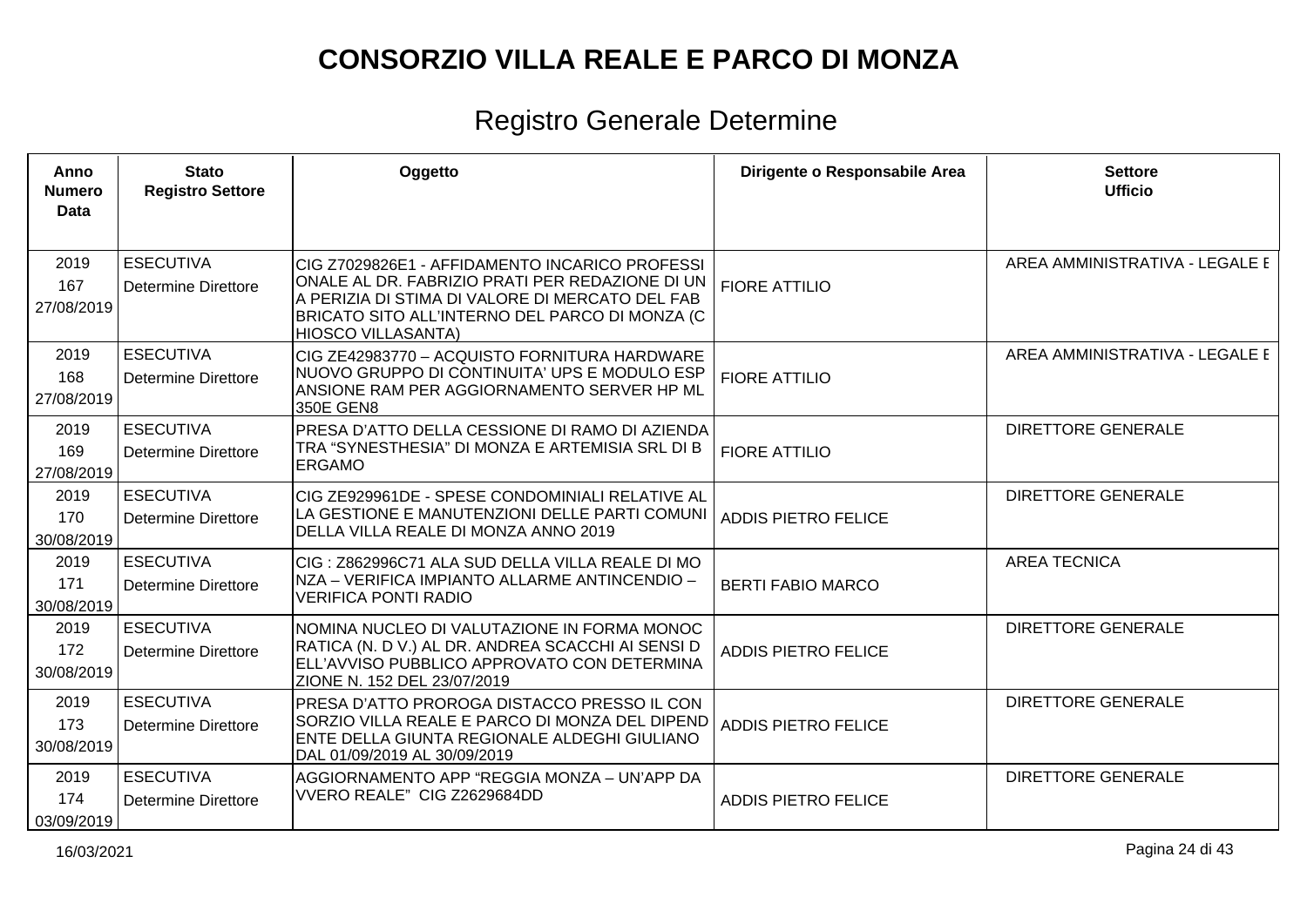| Anno<br><b>Numero</b><br>Data | <b>Stato</b><br><b>Registro Settore</b>        | Oggetto                                                                                                                                                                                                                                                                      | Dirigente o Responsabile Area | <b>Settore</b><br><b>Ufficio</b> |
|-------------------------------|------------------------------------------------|------------------------------------------------------------------------------------------------------------------------------------------------------------------------------------------------------------------------------------------------------------------------------|-------------------------------|----------------------------------|
| 2019<br>175<br>06/09/2019     | <b>ESECUTIVA</b><br><b>Determine Direttore</b> | CIG Z3129A9334 AFFIDAMENTO DI UN INCARICO PR<br>OFESSIONALE PER LA REDAZIONE DI UNO STUDIO D<br>I FATTIBILITA' PRELIMINARE PER INTERVENTI DI MAN<br>UTENZIONE STRAODINARIA DEL FABBRICATO SITO AL<br>L'INTERNO DEL PARCO DI MONZA (EX TORRETTA), AL<br>L'ARCH. ROMEO PALEARI | <b>FIORE ATTILIO</b>          | AREA AMMINISTRATIVA - LEGALE E   |
| 2019<br>176<br>06/09/2019     | <b>ESECUTIVA</b><br><b>Determine Direttore</b> | CIG ZDD29A7AF8 - AFFIDAMENTO INCARICO PROFESS<br>IONALE STUDIO TECNICO ING. MARCO DELL'ORTO PE<br>R RILASCIO CERTIFICAZIONE ENERGETICA SECONDO<br>DGR X/3868 PER GLI EDIFICI PRESSO IL COMPLESSO<br>AUTODROMO DI MONZA                                                       | <b>FIORE ATTILIO</b>          | AREA AMMINISTRATIVA - LEGALE E   |
| 2019<br>177<br>09/09/2019     | <b>ESECUTIVA</b><br><b>Determine Direttore</b> | APPROVAZIONE GRADUATORIA PROGRESSIONI ECO<br>NOMICHE DEL PERSONALE DEL CONSORZIO VILLA RE<br><u>IALE E PARCO DI MONZA E ATTRIBUZIONE PROGRESSI</u><br>ONI ORIZZONTALI CON DECORRENZA 01/01/2019.                                                                             | <b>ADDIS PIETRO FELICE</b>    | <b>DIRETTORE GENERALE</b>        |
| 2019<br>178<br>09/09/2019     | <b>ESECUTIVA</b><br><b>Determine Direttore</b> | ATTRIBUZIONE INCARICO DI SPECIFICHE RESPONSAB<br>ILITA' PERSONALE CONSORZIO VILLA REALE E PARCO<br>DI MONZA ANNO 2019                                                                                                                                                        | <b>ADDIS PIETRO FELICE</b>    | <b>DIRETTORE GENERALE</b>        |
| 2019<br>179<br>12/09/2019     | <b>ESECUTIVA</b><br><b>Determine Direttore</b> | CIG ZF8298283D - REGOLAMENTO EUROPEO PRIVACY<br>UE/2016/679 - DETERMINA RINNOVO AFFIDAMENTO IN<br>CARICO (GDPR) E DPO ANNO 2019 REGOLAMENTO EU<br>ROPEO PRIVACY UE/2016/679 - SPRINT SRL - PERIODO<br>DAL 01.07.2019 AL 30.06.2020                                           | <b>FIORE ATTILIO</b>          | AREA AMMINISTRATIVA - LEGALE E   |
| 2019<br>180<br>16/09/2019     | <b>ESECUTIVA</b><br><b>Determine Direttore</b> | AFFIDAMENTO DI INCARICO PER LA FORNITURA DI MA<br>TERIALI DI COMUNICAZIONE, PROMOZIONE DELLA RE<br>GGIA DI MONZA. CIG Z0A29B8A8E                                                                                                                                             | <b>ADDIS PIETRO FELICE</b>    | <b>DIRETTORE GENERALE</b>        |
| 2019<br>181<br>16/09/2019     | <b>ESECUTIVA</b><br><b>Determine Direttore</b> | CIG 8029042F0C - AFFIDAMENTO DEL SERVIZIO DI ASS<br>ISTENZA ALLE VISITE PRESSO GLI APPARTAMENTI RE<br> ALI – DETERMINA A CONTRARRE - PERIODO 01/12/201<br>9 - 30/11/2020                                                                                                     | <b>ADDIS PIETRO FELICE</b>    | <b>DIRETTORE GENERALE</b>        |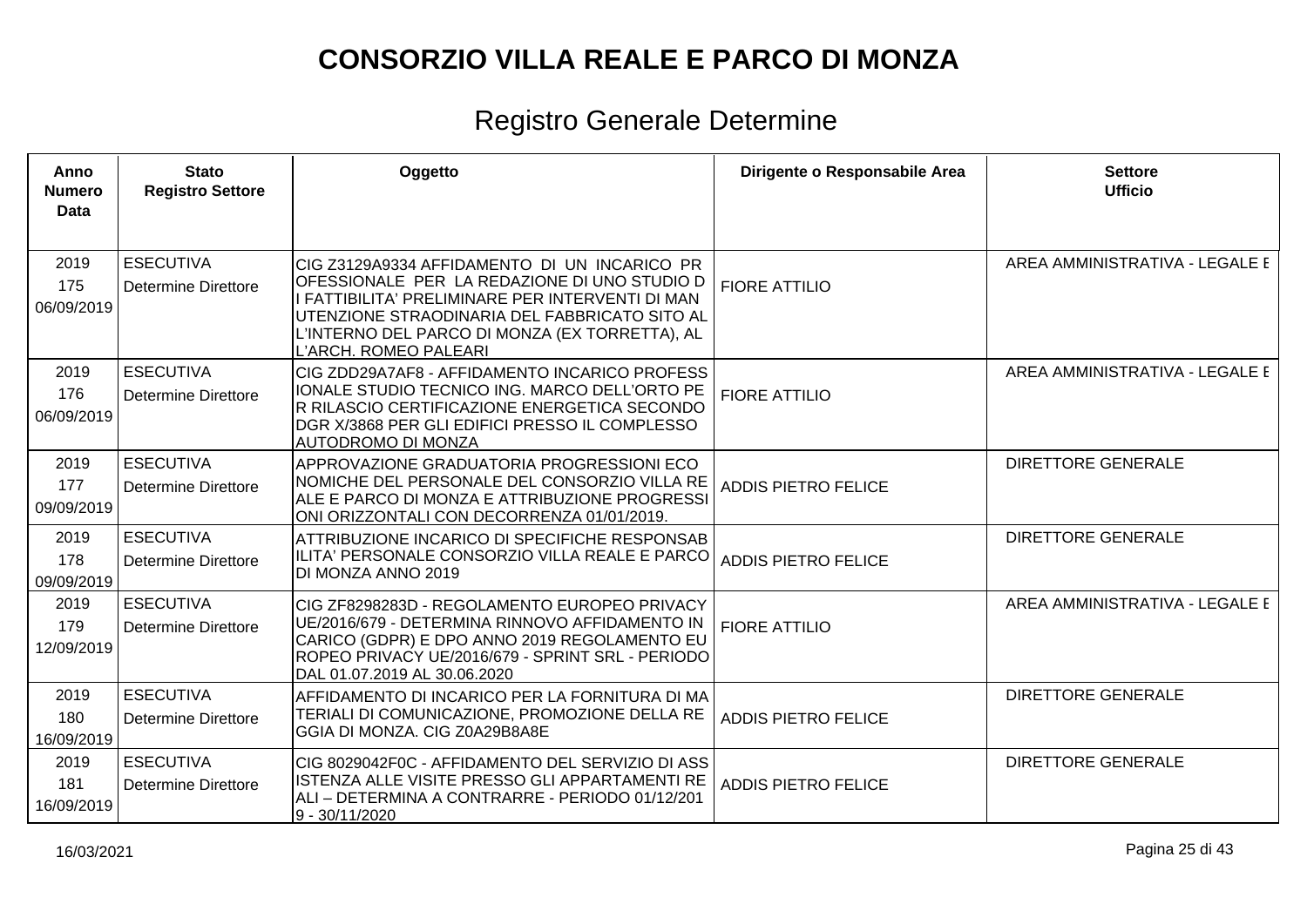| Anno<br><b>Numero</b><br><b>Data</b> | <b>Stato</b><br><b>Registro Settore</b>        | Oggetto                                                                                                                                                                                                                                                                                                                                                               | Dirigente o Responsabile Area | <b>Settore</b><br><b>Ufficio</b> |
|--------------------------------------|------------------------------------------------|-----------------------------------------------------------------------------------------------------------------------------------------------------------------------------------------------------------------------------------------------------------------------------------------------------------------------------------------------------------------------|-------------------------------|----------------------------------|
| 2019<br>182<br>17/09/2019            | <b>ESECUTIVA</b><br><b>Determine Direttore</b> | Z8D29C6340 IMPEGNO DI SPESA CONSUMI TELERISC<br> ALDAMENTO VILLA REALE ANNO 2019 VARESE RISOR<br>SE S.P.A.                                                                                                                                                                                                                                                            | <b>BERTI FABIO MARCO</b>      | <b>AREA TECNICA</b>              |
| 2019<br>183<br>18/09/2019            | <b>ESECUTIVA</b><br><b>Determine Direttore</b> | CIG Z9E29CAA81 - SUBENTRO AL RAPPORTO CONCES<br>SIORIO TRA RAI WAY E TIM S.P.A, RELATIVO AD UN AP<br>PARATO PER RETI DI COMUNICAZIONI ELETTRONICH<br>E INSISTENTE SULLA TORRE METALLICA COMPRESA<br>NEL COMPENDIO EX CENTRO DI CONTROLLO RAI (RAI<br>WAY)                                                                                                             | <b>ADDIS PIETRO FELICE</b>    | <b>DIRETTORE GENERALE</b>        |
| 2019<br>184<br>20/09/2019            | <b>ESECUTIVA</b><br><b>Determine Direttore</b> | CIG 764282745C - CUPF52C1600033005 "INTERVENTO<br>DI RESTAURO CONSERVATIVO DEL TEMPIETTO NEI GI<br>ARDINI REALI" - RETTIFICA QUADRO ECONOMICO                                                                                                                                                                                                                         | <b>BERTI FABIO MARCO</b>      | <b>AREA TECNICA</b>              |
| 2019<br>185<br>25/09/2019            | <b>ESECUTIVA</b><br><b>Determine Direttore</b> | CONCESSIONE TEMPORANEA DI SPAZI PER LA MOST<br>RA "GOING TO CONTEMPORARY ART" DAL 27 SETTEM<br>BRE 2019 AL 30 GIUGNO 2021 PRESSO LE ARGENTERI<br>E REALI DELLA REGGIA DI MONZA 27 SETTEMBRE 201<br>9 - 23 LUGLIO 2021                                                                                                                                                 | <b>ADDIS PIETRO FELICE</b>    | <b>DIRETTORE GENERALE</b>        |
| 2019<br>186<br>26/09/2019            | <b>ESECUTIVA</b><br><b>Determine Direttore</b> | CIG: Z2A29EA77A ACQUISTO MEDIANTE RICORSO AL<br>MERCATO ELETTRONICO DELLA PUBBLICA AMMINIST<br>RAZIONE DI CONSIP DI STAMPANTE DI RETE A3 / A4 M<br>ONOCROMATICA KYOCERA ECOSYS P 4040 DN                                                                                                                                                                              | <b>ADDIS PIETRO FELICE</b>    | <b>DIRETTORE GENERALE</b>        |
| 2019<br>187<br>27/09/2019            | <b>ESECUTIVA</b><br><b>Determine Direttore</b> | CIG Z8629EDCB5 - ING. RENATO COLCIAGO - AFFIDAM<br>ENTO DI UN INCARICO PROFESSIONALE PER LA RE<br>DAZIONE DEL PIU' PROBABILE VALORE DI MERCATO<br>DEL CANONE CONCESSORIO E DI UNO STUDIO DI FAT<br>TIBILITA' PRELIMINARE PER INTERVENTI DI MANUTEN<br>ZIONE STRAODINARIA DEL FABBRICATO SITO ALL'INT<br>ERNO DEL PARCO DI MONZA DENOMINATO CASCINA<br><b>DEL SOLE</b> | <b>FIORE ATTILIO</b>          | AREA AMMINISTRATIVA - LEGALE E   |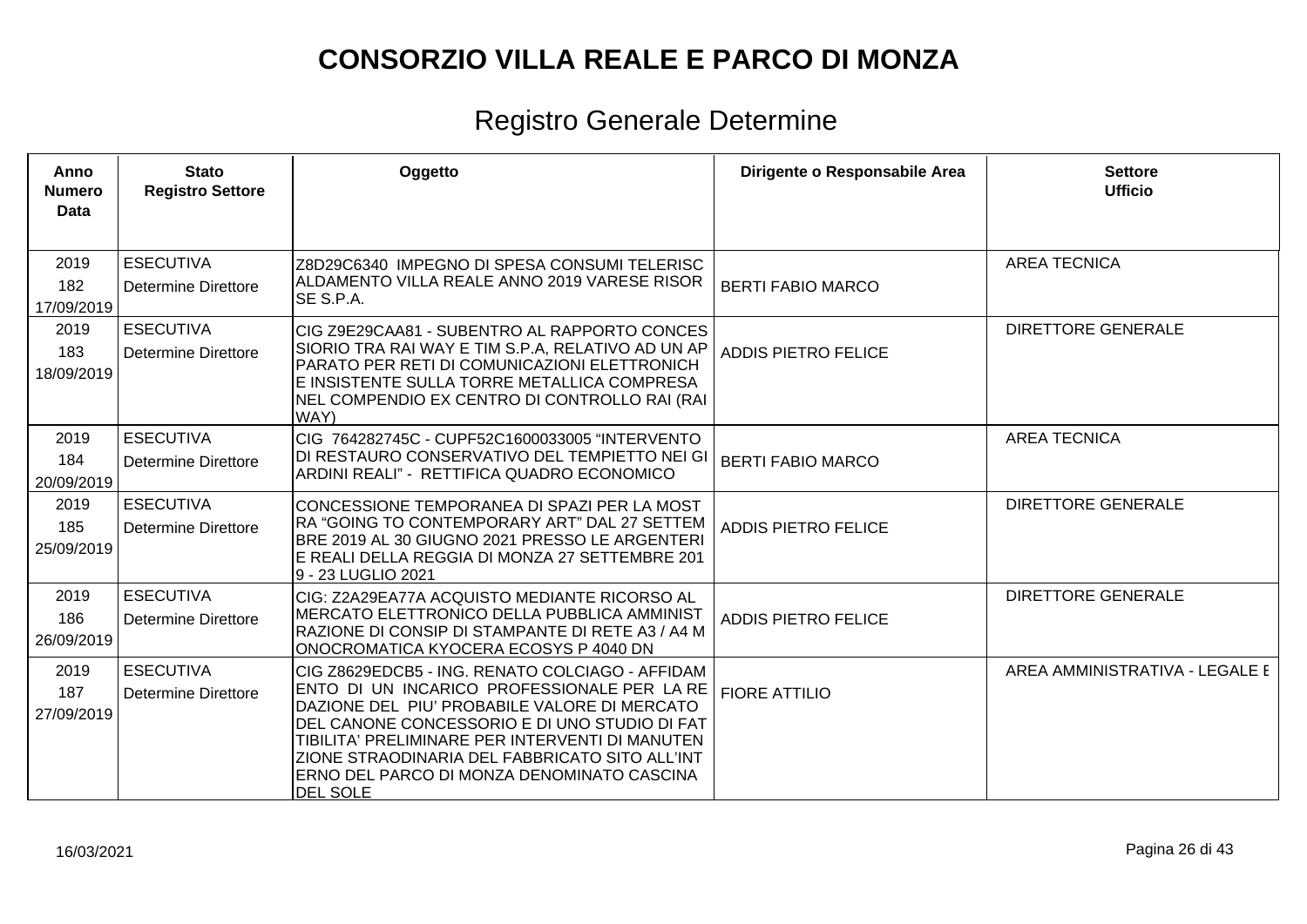| Anno<br><b>Numero</b><br><b>Data</b> | <b>Stato</b><br><b>Registro Settore</b>        | Oggetto                                                                                                                                                                                                               | Dirigente o Responsabile Area | <b>Settore</b><br><b>Ufficio</b> |
|--------------------------------------|------------------------------------------------|-----------------------------------------------------------------------------------------------------------------------------------------------------------------------------------------------------------------------|-------------------------------|----------------------------------|
| 2019<br>188<br>27/09/2019            | <b>ESECUTIVA</b><br><b>Determine Direttore</b> | CIG: Z7729EB077 ACQUISTO MEDIANTE RICORSO AL<br>MERCATO ELETTRONICO DELLA PUBBLICA AMMINIST<br>RAZIONE DI CONSIP DI TONER PER STAMPANTE DI RE<br>TE A3 / A4 MONOCROMATICA KYOCERA ECOSYS P 40<br>40 DN.               | <b>CEREDA ORNELLA</b>         | <b>AREA FINANZIARIA</b>          |
| 2019<br>189<br>30/09/2019            | <b>ESECUTIVA</b><br><b>Determine Direttore</b> | INCARICO DI GESTIONE DEI SERVIZI AL PUBBLICO PR<br>ESSO GLI APPARTAMENTI REALI DELLA VILLA REALE<br>DI MONZA - PROROGA TECNICA                                                                                        | <b>ADDIS PIETRO FELICE</b>    | <b>DIRETTORE GENERALE</b>        |
| 2019<br>190<br>01/10/2019            | <b>ESECUTIVA</b><br><b>Determine Direttore</b> | REINTEGRO FONDO ECONOMATO TERZO TRIMESTRE<br>2019                                                                                                                                                                     | <b>ADDIS PIETRO FELICE</b>    | <b>DIRETTORE GENERALE</b>        |
| 2019<br>191<br>01/10/2019            | <b>ESECUTIVA</b><br>Determine Direttore        | CIG ZF729F5D36 - ACQUISTO TRAMITE PIATTAFORMA<br>MEPA DI CONSIP PER FORNITURA LICENZE WINDOWS<br>10 PRO E OFFICE 2019 PRO PLUS PER AGGIORNAENT<br>O SOFTWARE PC IN USO AL CONSORZIO                                   | <b>ADDIS PIETRO FELICE</b>    | <b>DIRETTORE GENERALE</b>        |
| 2019<br>192<br>02/10/2019            | <b>ESECUTIVA</b><br>Determine Direttore        | LIQUIDAZIONE RIMBORSO SPESE PEDAGGI DIPENDEN<br>TI E MISSIONI DIRETTORE TERZO TRIMESTRE 2019                                                                                                                          | <b>FIORE ATTILIO</b>          | AREA AMMINISTRATIVA - LEGALE E   |
| 2019<br>193<br>02/10/2019            | <b>ESECUTIVA</b><br>Determine Direttore        | PRESA D'ATTO PROROGA DISTACCO PRESSO IL CON<br><b>SORZIO VILLA REALE</b><br>E PARCO DI MONZA DEL DIPENDENTE DELLA GIUNTA<br><b>REGIONALE ALDEGHI GIULIANO</b><br>DAL 01/10/2019 AL 31/10/2019                         | <b>ADDIS PIETRO FELICE</b>    | <b>DIRETTORE GENERALE</b>        |
| 2019<br>194<br>02/10/2019            | <b>ESECUTIVA</b><br><b>Determine Direttore</b> | MISSIONE PRESSO LA REGGIA DI VENARIA IN OCCASI<br>ONE DEL CONVEGNO "I GIARDINI NELLO SPECCHIO D<br>EL VIAGGIATORE: TESTIMONIANZE DEL PASSATO E D<br>ELLE ESPERIENZE DEL PRESENTE" IL GIORNO 4 OTTO<br><b>BRE 2019</b> | <b>FIORE ATTILIO</b>          | AREA AMMINISTRATIVA - LEGALE E   |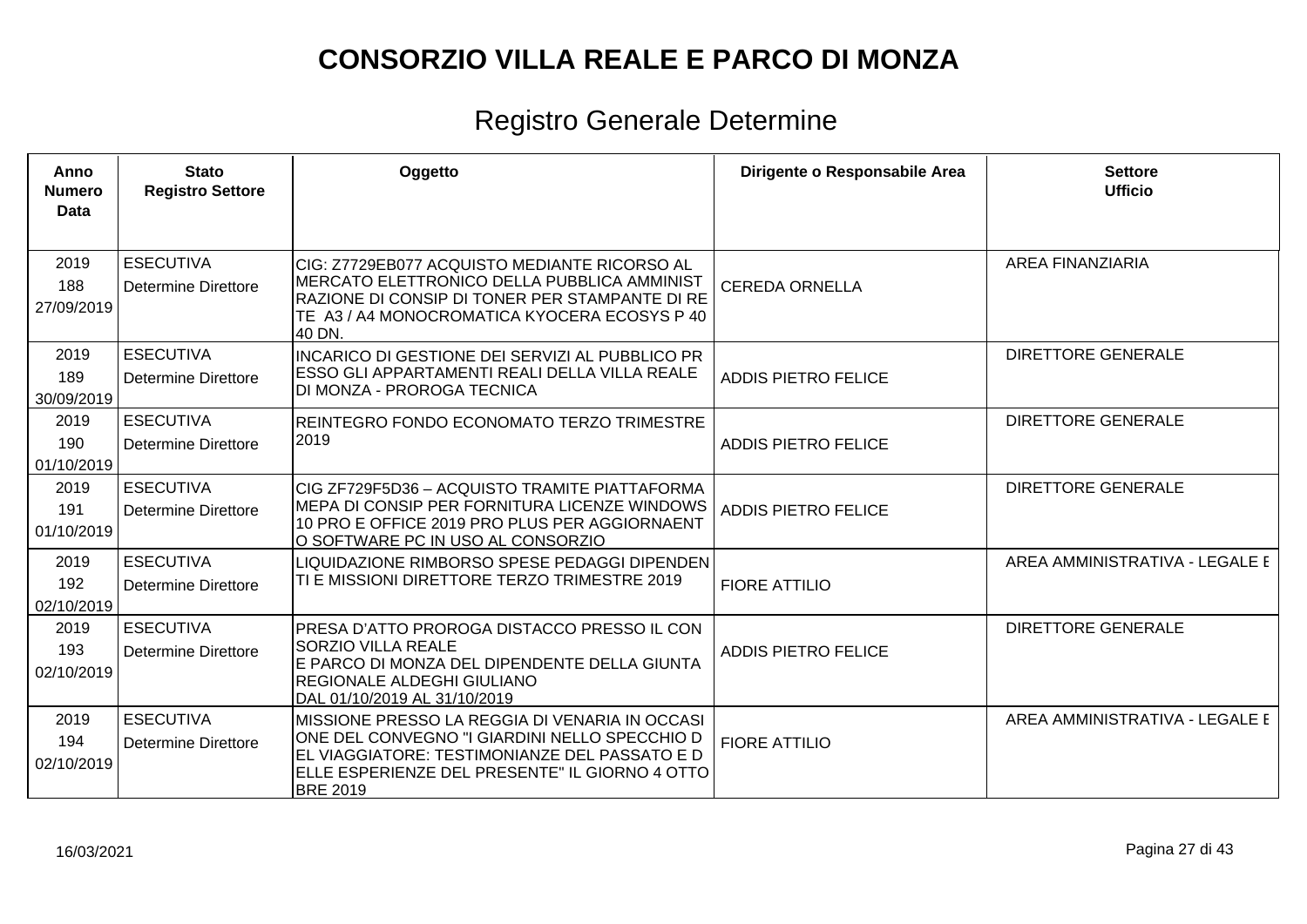| Anno<br><b>Numero</b><br><b>Data</b> | <b>Stato</b><br><b>Registro Settore</b>        | Oggetto                                                                                                                                                                                                                                | Dirigente o Responsabile Area | <b>Settore</b><br><b>Ufficio</b> |
|--------------------------------------|------------------------------------------------|----------------------------------------------------------------------------------------------------------------------------------------------------------------------------------------------------------------------------------------|-------------------------------|----------------------------------|
| 2019<br>195<br>02/10/2019            | <b>ESECUTIVA</b><br><b>Determine Direttore</b> | CIG ZC02A00C99 - AFFIDAMENTO DI INCARICO PER LA<br>FORNITURA DI TOTEM DA ESTERNO RISCALDATO CO<br>N DEFIBRILLATORE ALL'INTERNO DEL PARCO DI MON<br>ZA - IREDEEM SPA                                                                    | <b>ADDIS PIETRO FELICE</b>    | <b>DIRETTORE GENERALE</b>        |
| 2019<br>196<br>08/10/2019            | <b>ESECUTIVA</b><br><b>Determine Direttore</b> | CIG ZE82A11748 - LIQUIDAZIONE RECUPERO FRANCH<br>IGIE POLIZZA N. 370211693 RCT/O PER SINISTRI RICO<br>NOSCIUTI E LIQUIDATI NELL'ANNO 2018 DALLA COMP<br>AGNIA ASSICURATRICE GENERALI ITALIA SPA RICHIE<br>STA CONSUNTIVA AL 30/06/2019 | <b>FIORE ATTILIO</b>          | AREA AMMINISTRATIVA - LEGALE E   |
| 2019<br>197<br>08/10/2019            | <b>ESECUTIVA</b><br><b>Determine Direttore</b> | CIG 80396007CB - INDIZIONE DI PROCEDURA PER L'AF<br>FIDAMENTO DELLA CONCESSIONE DELL'IMMOBILE SI<br>TO ALL'INTERNO DEL PARCO DI MONZA, DENOMINAT<br>O: TORRETTA                                                                        | <b>FIORE ATTILIO</b>          | <b>DIRETTORE GENERALE</b>        |
| 2019<br>198<br>08/10/2019            | <b>ESECUTIVA</b><br><b>Determine Direttore</b> | INTERVENTO DI MANUTENZIONE STRAORDINARIA, CO<br>N RIFACIMENTO DEI CONDOTTI VERTICALI PER L'EVA<br>CUAZIONE DEI PRODOTTI DELLA COMBUSTIONE DELL<br>E CALDAIE DEGLI IMMOBILI CASCINA CASALTA NUOVA<br>E VECCHIA. CIG Z622A0B565          | <b>BERTI FABIO MARCO</b>      | <b>AREA TECNICA</b>              |
| 2019<br>199<br>08/10/2019            | <b>ESECUTIVA</b><br><b>Determine Direttore</b> | CONCESSIONE TEMPORANEA DI SPAZI PER LA MOST<br>RA "BIENNALE GIOVANI" DAL 26 OTTOBRE 2019 AL 6 G<br>ENNAIO 2020 PRESSO L'ORANGERIE DELLA REGGIA D<br>I MONZA                                                                            | <b>ADDIS PIETRO FELICE</b>    | <b>DIRETTORE GENERALE</b>        |
| 2019<br>200<br>08/10/2019            | <b>ESECUTIVA</b><br>Determine Direttore        | INTEGRAZIONE DEL SERVIZIO DI REALIZZAZIONE DEL<br>L'ALLESTIMENTO PER EVENTO ESPOSITIVO "L'OPERA<br>SI RACCONTA" - CIG Z362A000E5                                                                                                       | <b>ADDIS PIETRO FELICE</b>    | <b>DIRETTORE GENERALE</b>        |
| 2019<br>201<br>08/10/2019            | <b>ESECUTIVA</b><br><b>Determine Direttore</b> | CIG 8039638727 - INDIZIONE DI PROCEDURA PER L'AF<br>FIDAMENTO DELLA CONCESSIONE DELL'IMMOBILE SI<br>TO ALL'INTERNO DEL PARCO DI MONZA, DENOMINAT<br>O: "CHIOSCO VILLASANTA"                                                            | <b>FIORE ATTILIO</b>          | <b>DIRETTORE GENERALE</b>        |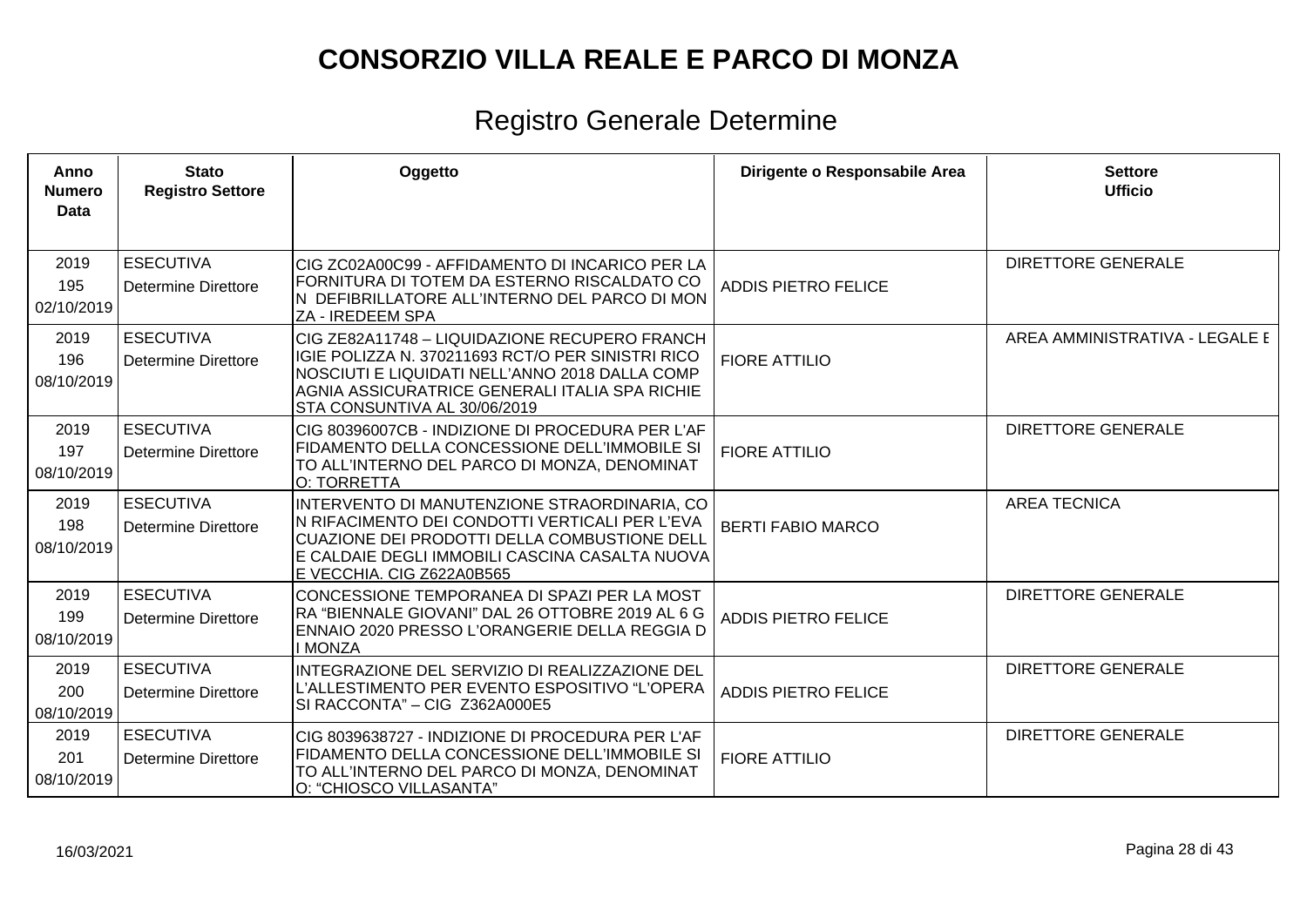| Anno<br><b>Numero</b><br><b>Data</b> | <b>Stato</b><br><b>Registro Settore</b>        | Oggetto                                                                                                                                                                                                                                                                                               | Dirigente o Responsabile Area | <b>Settore</b><br><b>Ufficio</b> |
|--------------------------------------|------------------------------------------------|-------------------------------------------------------------------------------------------------------------------------------------------------------------------------------------------------------------------------------------------------------------------------------------------------------|-------------------------------|----------------------------------|
| 2019<br>202<br>14/10/2019            | <b>ESECUTIVA</b><br><b>Determine Direttore</b> | APPROVAZIONE CONVENZIONE PER LA REALIZZAZIO<br>NE DELLA MOSTRA "FAIRY TALES" DI ANTONIO NOCE<br>IRA PRESSO GLI APPARTAMENTI REALI DAL 16 OTTOB<br>RE 2019 AL 19 GENNAIO 2020                                                                                                                          | <b>ADDIS PIETRO FELICE</b>    | <b>DIRETTORE GENERALE</b>        |
| 2019<br>203<br>15/10/2019            | <b>ESECUTIVA</b><br><b>Determine Direttore</b> | ICIG ZAA2821E30 – AFFIDAMENTO INCARICO SERVIZIO<br>SORVEGLIANZA SANITARIA MEDICO DEL LAVORO ALL<br>A SOCIETA' FORMAGROUP SRL, DOTT. MATTEO QUAT<br>TROCCHI - PERIODO DAL 15/10/2019 AL 14/10/2022                                                                                                     | <b>BERTI FABIO MARCO</b>      | <b>AREA TECNICA</b>              |
| 2019<br>204<br>15/10/2019            | <b>ESECUTIVA</b><br>Determine Direttore        | CIG 8064540CED – IMPEGNO DI SPESA PER RIPETIZIO<br>NE COPERTURA ASSICURATIVA GENERALI ITALIA SPA<br>POLIZZA ALL RISKS PROPERTY N. 3700216748- PERIO<br>DO CONTRATTUALE DAL 31.12.2019 AL 31.12.2021                                                                                                   | <b>FIORE ATTILIO</b>          | AREA AMMINISTRATIVA - LEGALE E   |
| 2019<br>205<br>17/10/2019            | <b>ESECUTIVA</b><br><b>Determine Direttore</b> | CIG: 7660879557 - CUP F56G15000760005 INTERVENTI<br>DI RIPRISTINO IDONEITA' STATICA EDIFICIO DI PORTA<br>IMONZA   REVOCA AUTORIZZAZIONE AL SUBAPPALTO<br>ALLA A.T.I. B.R.P. DI BONETALLI ROBERTO & C. CON B<br>ONETALLI FABRIZIO E CONTESTUALE AUTORIZZAZIO<br>NE AL SUBAPPALTO ALLA COPERT-ECO S.R.L | <b>BERTI FABIO MARCO</b>      | <b>AREA TECNICA</b>              |
| 2019<br>206<br>18/10/2019            | <b>ESECUTIVA</b><br><b>Determine Direttore</b> | Z5C2A3B186 AFFIDAMENTO INCARICO PER INDAGINI<br>GEOGNOSTICHE SOTTOSUOLO AVANCORTE E CORTI<br>LE D'ONORE DELLA VILLA REALE                                                                                                                                                                             | <b>BERTI FABIO MARCO</b>      | <b>AREA TECNICA</b>              |
| 2019<br>207<br>18/10/2019            | <b>ESECUTIVA</b><br><b>Determine Direttore</b> | IISTITUZIONE DEL PRIMO INSTAGRAM PHOTO CONTES<br>T DELLA REGGIA DI MONZA                                                                                                                                                                                                                              | <b>ADDIS PIETRO FELICE</b>    | <b>DIRETTORE GENERALE</b>        |
| 2019<br>208<br>22/10/2019            | <b>ESECUTIVA</b><br><b>Determine Direttore</b> | ICIG ZA7259516D - INTEGRAZIONE IMPEGNO DI SPESA<br>PER SERVIZIO SERVIZIO DI MEDIA PARTENER ANNO 2<br>019 - SETTIMANALE "IL CITTADINO"                                                                                                                                                                 | <b>ADDIS PIETRO FELICE</b>    | <b>DIRETTORE GENERALE</b>        |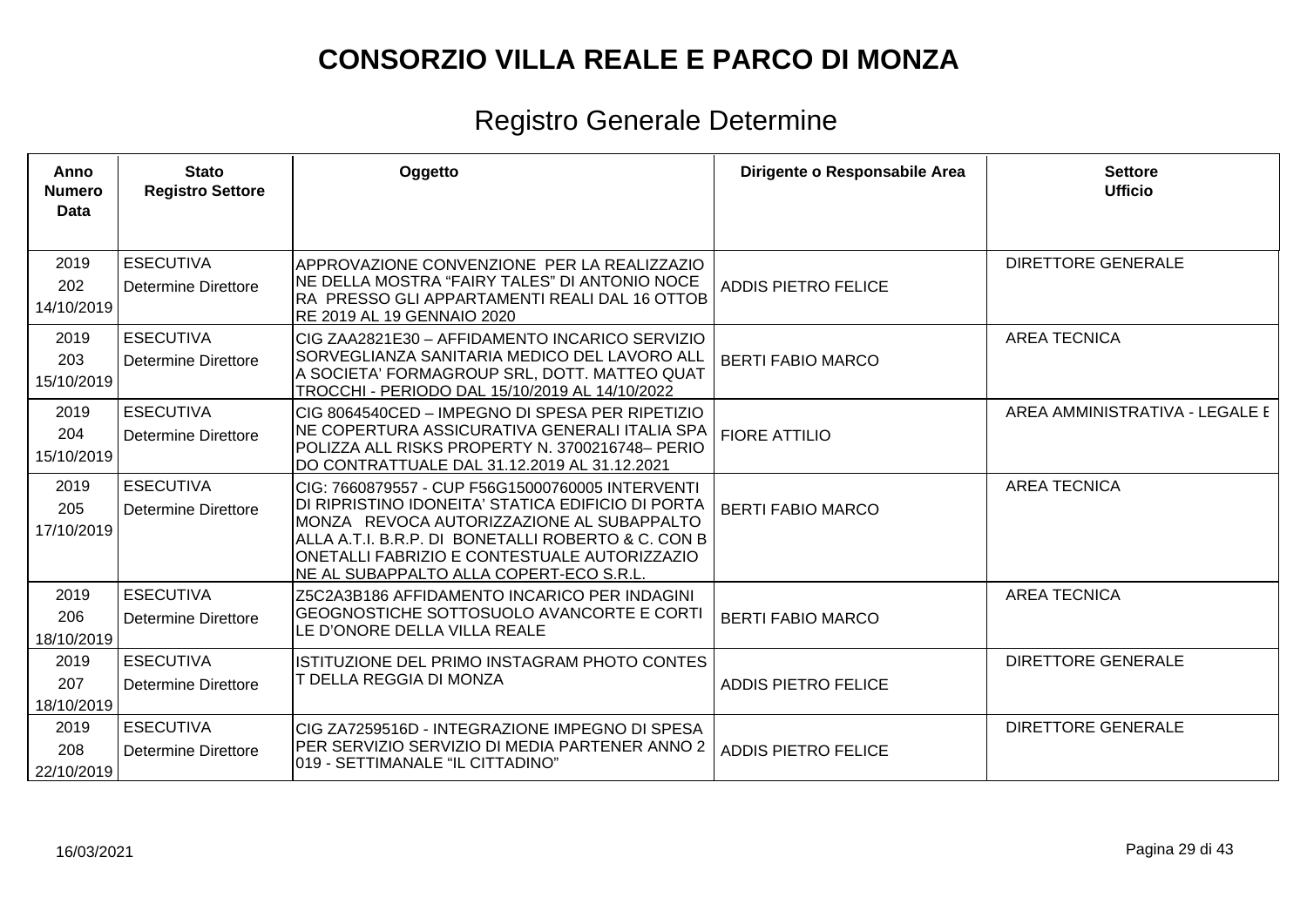| Anno<br><b>Numero</b><br>Data | <b>Stato</b><br><b>Registro Settore</b> | Oggetto                                                                                                                                                                                                                | Dirigente o Responsabile Area | <b>Settore</b><br><b>Ufficio</b> |
|-------------------------------|-----------------------------------------|------------------------------------------------------------------------------------------------------------------------------------------------------------------------------------------------------------------------|-------------------------------|----------------------------------|
| 2019<br>209<br>22/10/2019     | <b>ESECUTIVA</b><br>Determine Direttore | CIG ZA7259516D - SUB-IMPEGNO SPESA PER PRESA D<br>'ATTO DELLA CESSIONE DI RAMO DI AZIENDA TRA SP<br>M MONZA BRIANZA SRL DI MONZA ED EDITORIALE IL<br>CITTADINO SRL DI MONZA                                            | <b>FIORE ATTILIO</b>          | <b>DIRETTORE GENERALE</b>        |
| 2019<br>210<br>22/10/2019     | <b>ESECUTIVA</b><br>Determine Direttore | IMPEGNO DI SPESA RIPRISTINO DEGLI SPAZI DEL CO<br><b>IMPLESSO MONUMENTALE REGGIA DI MONZA IN OCA</b><br>CSIONE DI EVENTO NEI GIARDINI REALI – CIG ZB32A4<br>AE67                                                       | <b>ADDIS PIETRO FELICE</b>    | <b>DIRETTORE GENERALE</b>        |
| 2019<br>211<br>22/10/2019     | <b>ESECUTIVA</b><br>Determine Direttore | CONCESSIONE TEMPORANEA DI SPAZI PER EVENTI N<br>ELL'AMBITO DEL PROGETTO "STAGIONE 2019 DEL NE<br>W MADE ENSEMBLE – SIAE CLASSICI DI OGGI" PRESS<br>O LA VILLA MIRABELLO DELLA REGGIA DI MONZA                          | <b>ADDIS PIETRO FELICE</b>    | <b>DIRETTORE GENERALE</b>        |
| 2019<br>212<br>23/10/2019     | <b>ESECUTIVA</b><br>Determine Direttore | CIG Z422A117A4 - AGGIORNAMENTO DOTAZIONE SER<br>VER CON REALIZZAZIONE LINEA E QUADRO ELETTRIC<br>O DI SERVIZIO DEDICATO COMPLETO DI PROTEZIONE<br><b>DIFFERENZIALE</b>                                                 | <b>FIORE ATTILIO</b>          | <b>DIRETTORE GENERALE</b>        |
| 2019<br>213<br>23/10/2019     | <b>ESECUTIVA</b><br>Determine Direttore | CIG Z9C2A0F221 - AFFIDAMENTO SERVIZIO DI MANUT<br>ENZIONE ORDINARIA DEL SISTEMA DI POMPAGGIO DE<br>LLA FONTANA AVANCORTE PER L'ANNO 2019/2020 CO<br>N " GIOCHI D'ACQUA " VILLA REALE, VIALE BRIANZA N°<br>2 MONZA (MB) | <b>BERTI FABIO MARCO</b>      | <b>AREA TECNICA</b>              |
| 2019<br>214<br>23/10/2019     | <b>ESECUTIVA</b><br>Determine Direttore | INTERVENTO DI MANUTENZIONE STRAORDINARIA DE<br>LL'IMPIANTO DI AUTOMAZIONE DEI CANCELLO CARRA<br>IO DI PORTA DI BIASSONO E DELL'IMPIANTO DELLA C<br>ENTRALE TERMICA VILLA MIRABELLO, 10 CIG Z3C2A4<br>C637;             | <b>BERTI FABIO MARCO</b>      | <b>AREA TECNICA</b>              |
| 2019<br>215<br>24/10/2019     | <b>ESECUTIVA</b><br>Determine Direttore | CIG ZC22A4EA55 MANUTENZIONE STRAORDINARIA IM<br>PIANTO DI ILLUMINAZIONE SPAZI ESPOSITIVI DEL SER<br><b>RONE DELLA VILLA REALE</b>                                                                                      | <b>BERTI FABIO MARCO</b>      | <b>AREA TECNICA</b>              |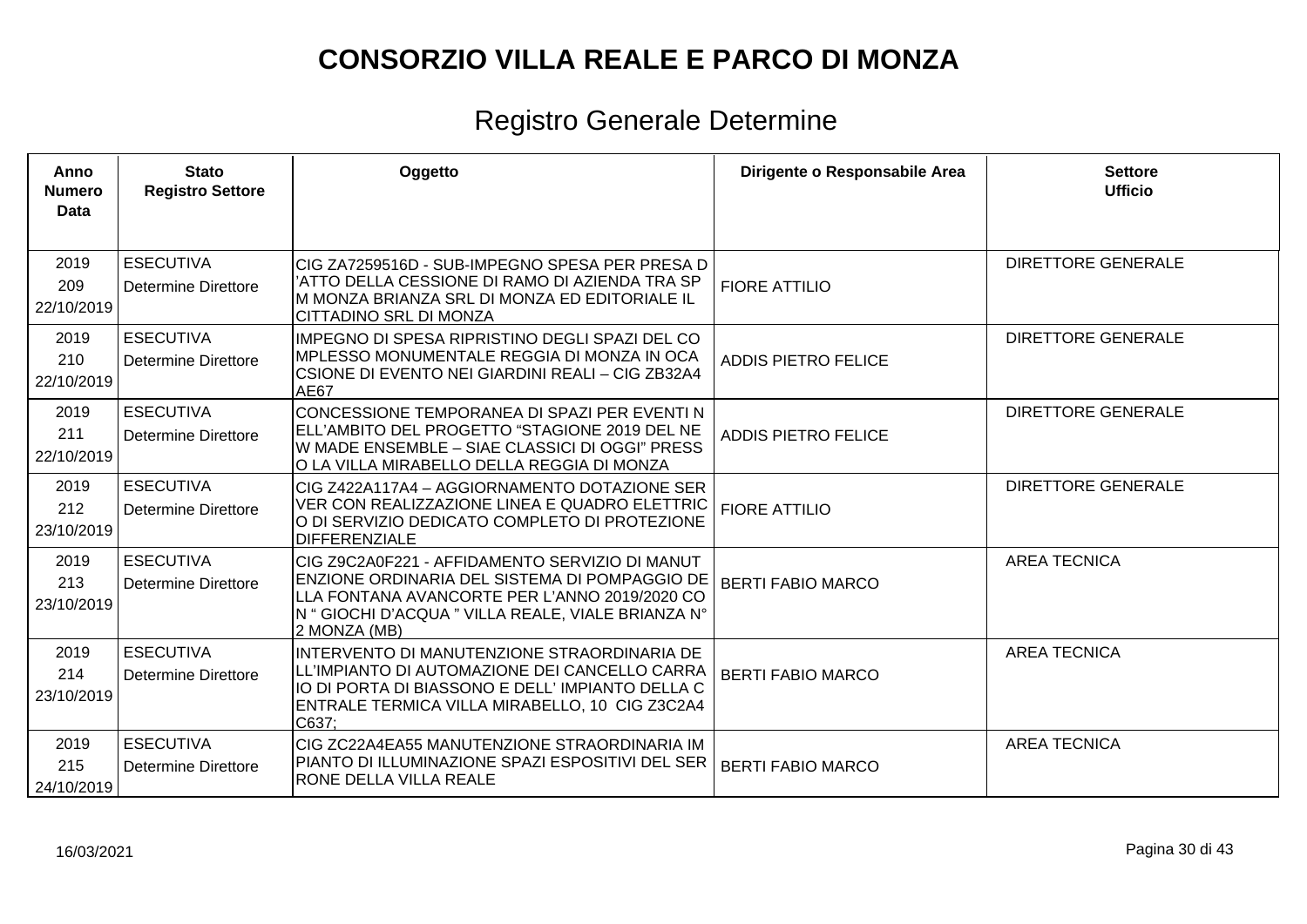| Anno<br><b>Numero</b><br>Data | <b>Stato</b><br><b>Registro Settore</b>        | Oggetto                                                                                                                                                                                       | Dirigente o Responsabile Area | <b>Settore</b><br><b>Ufficio</b> |
|-------------------------------|------------------------------------------------|-----------------------------------------------------------------------------------------------------------------------------------------------------------------------------------------------|-------------------------------|----------------------------------|
| 2019<br>216<br>24/10/2019     | <b>ESECUTIVA</b><br><b>Determine Direttore</b> | CIG. ZC62A500FB MANUTENZIONE STRAORDINARIA<br>PLAFONIERE DEL TEATRINO DELLA VILLA REALE                                                                                                       | <b>BERTI FABIO MARCO</b>      | <b>AREA TECNICA</b>              |
| 2019<br>217<br>24/10/2019     | <b>ESECUTIVA</b><br>Determine Direttore        | CIG 8029042F0C - AFFIDAMENTO DEL SERVIZIO DI ASS<br>ISTENZA ALLE VISITE PRESSO GLI APPARTAMENTI RE<br>ALI - NOMINA COMMISSIONE GIUDICATRICE                                                   | <b>ADDIS PIETRO FELICE</b>    | <b>DIRETTORE GENERALE</b>        |
| 2019<br>218<br>28/10/2019     | <b>ESECUTIVA</b><br>Determine Direttore        | Z772A57203 MANUTENZIONE STRAORDINARIA E COLL<br>AUDO CABINA TRASFORMAZIONE MT IN VILLA REALE<br><b>DI MONZA</b>                                                                               | <b>BERTI FABIO MARCO</b>      | <b>AREA TECNICA</b>              |
| 2019<br>219<br>30/10/2019     | <b>ESECUTIVA</b><br>Determine Direttore        | ZB12A69041 INTERVENTO MANUTENZIONE STRORDIN<br>ARIA DEL SISTEMA DI TRASMISSIONE DEL MONITORA<br><b>GGIO ANTICENDIO PRESSO IL SERRONE DELLA VILLA</b><br>REALE                                 | <b>BERTI FABIO MARCO</b>      | <b>AREA TECNICA</b>              |
| 2019<br>220<br>30/10/2019     | <b>ESECUTIVA</b><br><b>Determine Direttore</b> | RISOLUZIONE DEL RAPPORTO DI LAVORO CON IL DIP<br>ENDENTE CAGNONI STEFANO FRANCESCO, A SEGUIT<br>O DI RICONOSCIUTA INABILITÀ CON DECORRENZA A P<br>ARTIRE DAL 28/11/2019                       | <b>ADDIS PIETRO FELICE</b>    | <b>DIRETTORE GENERALE</b>        |
| 2019<br>221<br>30/10/2019     | <b>ESECUTIVA</b><br><b>Determine Direttore</b> | DISMISSIONE MATERIALE INFORMATICO FUORI USO E<br>D ECONOMICAMENTE NON VANTAGGIOSO DA RIPARA<br>RE.                                                                                            | <b>ADDIS PIETRO FELICE</b>    | <b>DIRETTORE GENERALE</b>        |
| 2019<br>222<br>31/10/2019     | <b>ESECUTIVA</b><br>Determine Direttore        | Z4F2A6DAD4 APPROVAZIONE PREVENTIVO 0837-2019<br>RIMOZIONE ALLACCIO GAS CORTILE INQUILINI IN VIL<br>LA REALE ( COD. PDR 03410000021573)                                                        | <b>BERTI FABIO MARCO</b>      | <b>AREA TECNICA</b>              |
| 2019<br>223<br>31/10/2019     | <b>ESECUTIVA</b><br>Determine Direttore        | CIG 8029042F0C - AFFIDAMENTO DEL SERVIZIO DI ASS<br>ISTENZA ALLE VISITE PRESSO GLI APPARTAMENTI RE<br>ALI – DETERMINA APPROVAZIONE VERBALE DI GARA<br>TELEMATICA E PROPOSTA DI AGGIUDICAZIONE | <b>ADDIS PIETRO FELICE</b>    | <b>DIRETTORE GENERALE</b>        |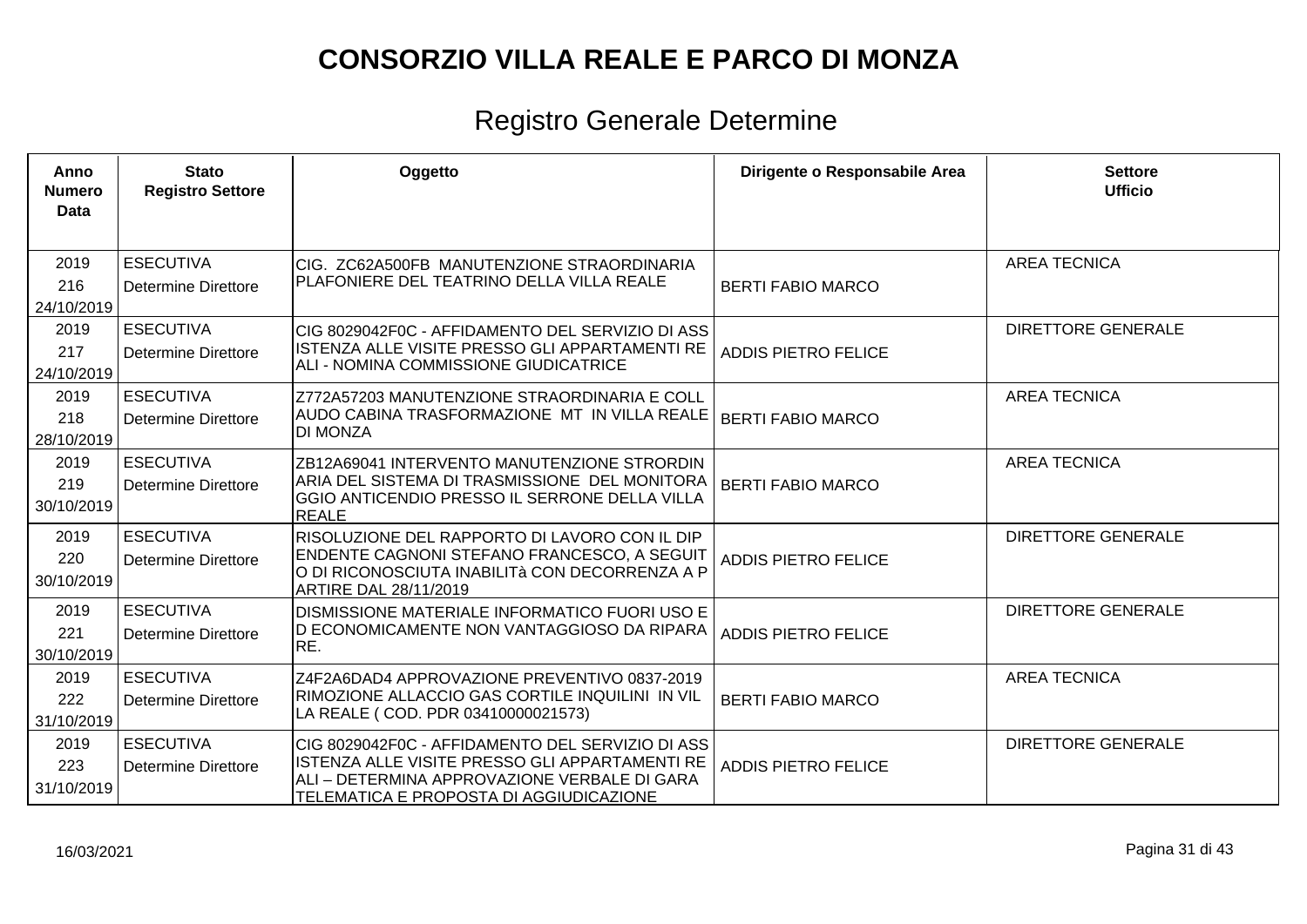| Anno<br><b>Numero</b><br><b>Data</b> | <b>Stato</b><br><b>Registro Settore</b>        | Oggetto                                                                                                                                                                                   | Dirigente o Responsabile Area | <b>Settore</b><br><b>Ufficio</b> |
|--------------------------------------|------------------------------------------------|-------------------------------------------------------------------------------------------------------------------------------------------------------------------------------------------|-------------------------------|----------------------------------|
| 2019<br>224<br>31/10/2019            | <b>ESECUTIVA</b><br><b>Determine Direttore</b> | PRESA D'ATTO PROROGA DISTACCO PRESSO IL CON<br><b>SORZIO VILLA REALE</b><br>E PARCO DI MONZA DEL DIPENDENTE DELLA GIUNTA<br>REGIONALE ALDEGHI GIULIANO DAL 01/11/2019 AL 30/<br>11/2019.  | <b>CEREDA ORNELLA</b>         | <b>AREA FINANZIARIA</b>          |
| 2019<br>225<br>05/11/2019            | <b>ESECUTIVA</b><br><b>Determine Direttore</b> | ACQUISTO DISPOSITIVI DI PROTEZIONE IDIVIDUALE (D<br>PI) PER IL PERSONALE OPERAIO. CIG ZEE2A729F6                                                                                          | <b>BERTI FABIO MARCO</b>      | <b>AREA TECNICA</b>              |
| 2019<br>226<br>05/11/2019            | <b>ESECUTIVA</b><br><b>Determine Direttore</b> | AFFIDAMENTO DI INCARICO PER LA REALIZZAZIONE D<br> EL CALENDARIO 2020 DELLA REGGIA DI MONZA. CIG Z<br>962A7B114                                                                           | <b>ADDIS PIETRO FELICE</b>    | <b>DIRETTORE GENERALE</b>        |
| 2019<br>227<br>07/11/2019            | <b>ESECUTIVA</b><br><b>Determine Direttore</b> | MISSIONE DEL DIRETTORE GENERALE PRESSO LA RE<br><b>GGIA DI CASERTA</b>                                                                                                                    | <b>FIORE ATTILIO</b>          | AREA AMMINISTRATIVA - LEGALE E   |
| 2019<br>228<br>07/11/2019            | <b>ESECUTIVA</b><br>Determine Direttore        | FORNITURA DI ARMADIO RACK COMPLETO DI VENTOL<br>A CON PIASTRA DI FONDO IN METALLO E MENSOLA A<br>SBALZO. CIG Z982A6FD36                                                                   | <b>BERTI FABIO MARCO</b>      | <b>AREA TECNICA</b>              |
| 2019<br>229<br>07/11/2019            | <b>ESECUTIVA</b><br><b>Determine Direttore</b> | INTERVENTI DI PULIZIA A CANONE BAGNO DI VILLASA<br>NTA. CIG Z8C2A835B0                                                                                                                    | <b>BERTI FABIO MARCO</b>      | <b>AREA TECNICA</b>              |
| 2019<br>230<br>11/11/2019            | <b>ESECUTIVA</b><br>Determine Direttore        | CIG Z7029826E1 - INTEGRAZIONE IMPEGNO DI SPESA<br>PER AFFIDAMENTO INCARICO PROFESSIONALE DR. F<br>ABRIZIO PRATI PER REDAZIONE PERIZIA DI STIMA VAL<br>ORE DI MERCATO (CHIOSCO VILLASANTA) | <b>FIORE ATTILIO</b>          | AREA AMMINISTRATIVA - LEGALE E   |
| 2019<br>231<br>11/11/2019            | <b>ESECUTIVA</b><br><b>Determine Direttore</b> | CIG ZED2A8B9B9 - MANET SRL - AFFIDAMENTO SERVI<br><b>ZIO DI INTERVENTO TECNICO SU CENTRALINO TELEF</b><br>ONICO PER CAMBIO ORARIO DA LEGALE A SOLARE                                      | <b>ADDIS PIETRO FELICE</b>    | <b>DIRETTORE GENERALE</b>        |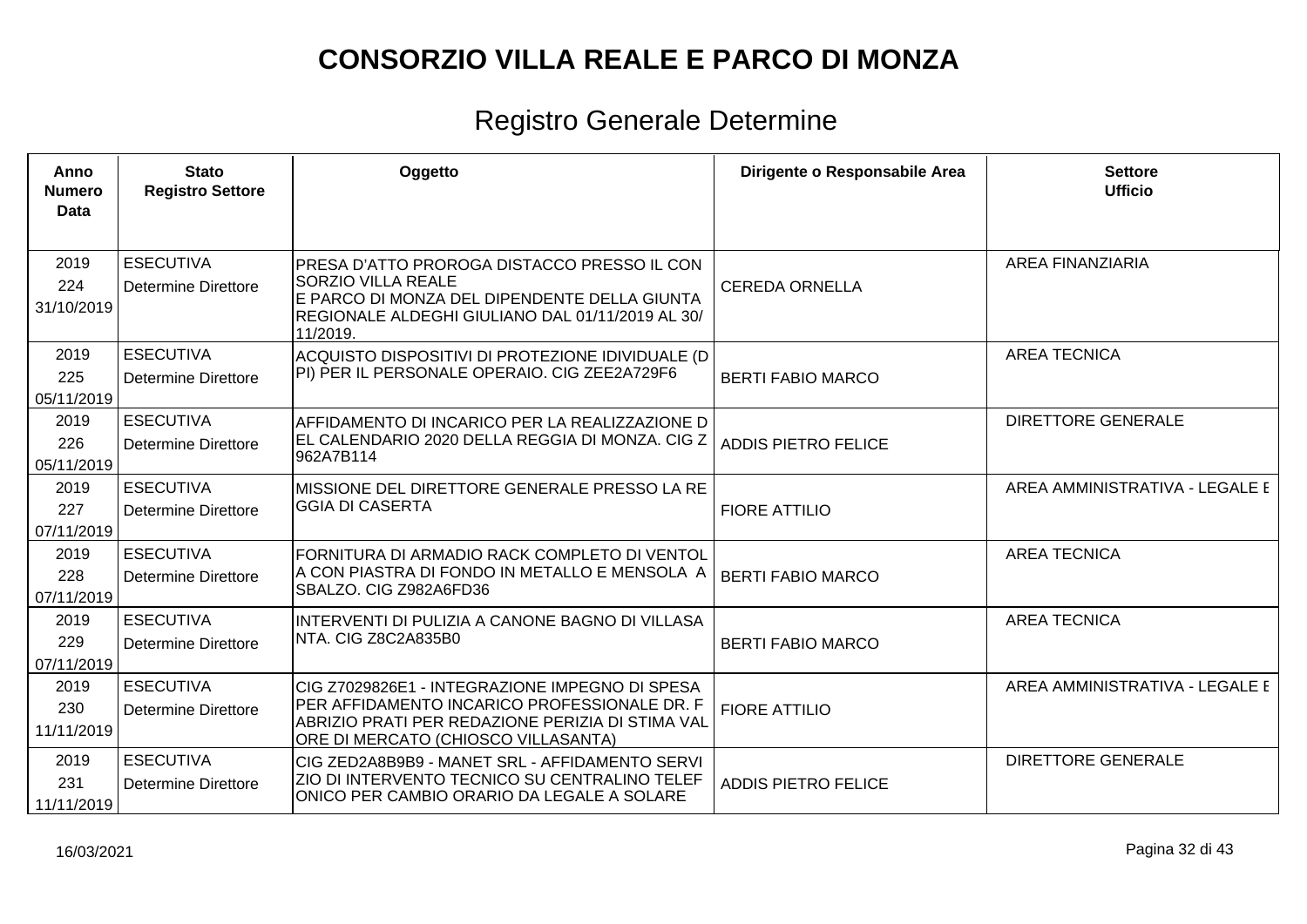| Anno<br><b>Numero</b><br>Data | <b>Stato</b><br><b>Registro Settore</b>        | Oggetto                                                                                                                                                                                                                                                                                 | Dirigente o Responsabile Area | <b>Settore</b><br><b>Ufficio</b> |
|-------------------------------|------------------------------------------------|-----------------------------------------------------------------------------------------------------------------------------------------------------------------------------------------------------------------------------------------------------------------------------------------|-------------------------------|----------------------------------|
|                               |                                                |                                                                                                                                                                                                                                                                                         |                               |                                  |
| 2019<br>232<br>11/11/2019     | <b>ESECUTIVA</b><br><b>Determine Direttore</b> | CIG 8029042F0C - AFFIDAMENTO DEL SERVIZIO DI ASS<br>ISTENZA ALLE VISITE PRESSO GLI APPARTAMENTI RE<br>ALI – AGGIUDICAZIONE DEFINITIVA                                                                                                                                                   | <b>ADDIS PIETRO FELICE</b>    | <b>DIRETTORE GENERALE</b>        |
| 2019<br>233<br>12/11/2019     | <b>ESECUTIVA</b><br><b>Determine Direttore</b> | MISSIONE DEL DIRETTORE GENERALE SAN PIETROBU<br>RGO (FED. RUSSA) DAL GIORNO 13.11.2019 AL GIORN<br>O 16.11.2019                                                                                                                                                                         | <b>FIORE ATTILIO</b>          | AREA AMMINISTRATIVA - LEGALE E   |
| 2019<br>234<br>12/11/2019     | <b>ESECUTIVA</b><br><b>Determine Direttore</b> | DEFINIZIONE LISTINO PREZZI DI VENDITA CALENDARI<br>O UFFICIALE «REGGIA DI MONZA 2020»                                                                                                                                                                                                   | <b>ADDIS PIETRO FELICE</b>    | <b>DIRETTORE GENERALE</b>        |
| 2019<br>235<br>13/11/2019     | <b>ESECUTIVA</b><br><b>Determine Direttore</b> | PRIMA QUOTA DEL CONTRIBUTO DI INVESTIMENTO P<br>ARI A €3.150.600,00 A CARICO DEL CONSORZIO VILLA<br>REALE E PARCO DI MONZA, COME DA ATTO INTEGRA<br>TIVO ALL'ACCORDO DI PROGRAMMA APPROVATO CO<br>N DELIBERA DEL CDG DEL CONSORZIO VILLA REALE<br>E PARCO DI MONZA N. 30 DEL 26/07/2019 | <b>TESTORI MARCO</b>          | <b>AREA ADP</b>                  |
| 2019<br>236<br>14/11/2019     | <b>ESECUTIVA</b><br><b>Determine Direttore</b> | CONCESSIONE TEMPORANEA DI SPAZI PER LA MOST<br>RA "AVVICINARE LEONARDO" DAL 28 NOVEMBRE 2019<br>AL 6 GENNAIO 2020 PRESSO LA CAPPELLA REALE DEL<br>LA REGGIA DI MONZA                                                                                                                    | <b>ADDIS PIETRO FELICE</b>    | <b>DIRETTORE GENERALE</b>        |
| 2019<br>237<br>15/11/2019     | <b>ESECUTIVA</b><br><b>Determine Direttore</b> | CIG 8039638727 - AFFIDAMENTO DELLA CONCESSION<br>E DELL'IMMOBILE SITO ALL'INTERNO DEL PARCO DI M<br>ONZA, DENOMINATO "CHIOSCO VILLASANTA" - NOMIN<br>A COMMISSIONE GIUDICATRICE                                                                                                         | <b>ADDIS PIETRO FELICE</b>    | <b>DIRETTORE GENERALE</b>        |
| 2019<br>238<br>15/11/2019     | <b>ESECUTIVA</b><br><b>Determine Direttore</b> | APPROVAZIONE PROGETTO DI PROMOZIONE TURISTI<br><b>CA WECHAT</b>                                                                                                                                                                                                                         | <b>ADDIS PIETRO FELICE</b>    | <b>DIRETTORE GENERALE</b>        |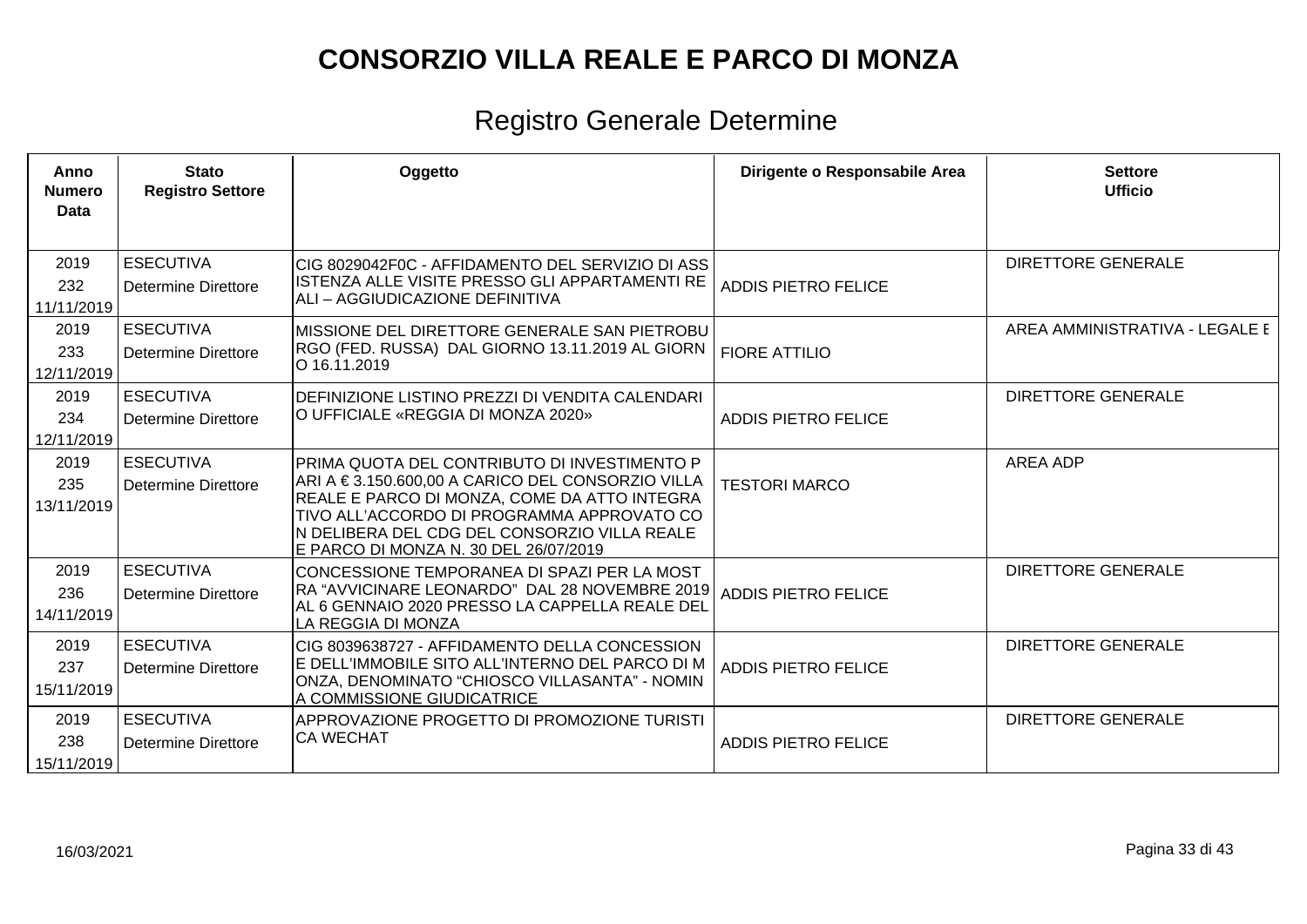| Anno<br><b>Numero</b><br><b>Data</b> | <b>Stato</b><br><b>Registro Settore</b>        | Oggetto                                                                                                                                                                              | Dirigente o Responsabile Area | <b>Settore</b><br><b>Ufficio</b> |
|--------------------------------------|------------------------------------------------|--------------------------------------------------------------------------------------------------------------------------------------------------------------------------------------|-------------------------------|----------------------------------|
| 2019<br>239<br>15/11/2019            | <b>ESECUTIVA</b><br><b>Determine Direttore</b> | CIG Z0827004F3 - INTEGRAZIONE IMPEGNO DI SPESA<br>PER FORNITURA DI TELEFONIA FISSA E MOBILE ANNO<br>2019                                                                             | <b>FIORE ATTILIO</b>          | AREA AMMINISTRATIVA - LEGALE E   |
| 2019<br>240<br>15/11/2019            | <b>ESECUTIVA</b><br>Determine Direttore        | CIG.Z272AA8B06 MANUTENZIONE STRAORDINARIA PL<br>UVIALI DEL TEATRINO DELLA VILLA REALE                                                                                                | <b>BERTI FABIO MARCO</b>      | <b>AREA TECNICA</b>              |
| 2019<br>241<br>15/11/2019            | <b>ESECUTIVA</b><br><b>Determine Direttore</b> | CIG. Z6B2AAA146 SMONTAGGIO SIPARIO ARLECCHIN<br>O E TENDAGGI DEL TEATRINO DELLA VILLA REALE                                                                                          | <b>BERTI FABIO MARCO</b>      | <b>AREA TECNICA</b>              |
| 2019<br>242<br>19/11/2019            | <b>ESECUTIVA</b><br><b>Determine Direttore</b> | CIG 80396007CB - PROROGA TERMINI DI SCADENZA D<br>EL BANDO DI GARA PER L'AFFIDAMENTO IN CONCESS<br>IONE DELL'IMMOBILE SITO ALL'INTERNO DEL PARCO<br>DI MONZA, DENOMINATO: TORRETTA   | <b>ADDIS PIETRO FELICE</b>    | <b>DIRETTORE GENERALE</b>        |
| 2019<br>243<br>20/11/2019            | <b>ESECUTIVA</b><br><b>Determine Direttore</b> | CIG ZA52AB9460 MANUTENZIONE STRAORDINARIA IM<br>PIANTI PRESSO L'ALA SUD DELLA VILLA REALE DI MO<br>NZA- APPROVAZIONE PREVENTIVI E NUOVI PREZZI AR<br>T.3 FOGLIO PATTI E CONDIZIONI – | <b>BERTI FABIO MARCO</b>      | <b>AREA TECNICA</b>              |
| 2019<br>244<br>20/11/2019            | <b>ESECUTIVA</b><br><b>Determine Direttore</b> | CIG ZA917CB6F7 ADEGUAMENTO INCARICO PROFESS<br>IONALE "INTERVENTO DI RESTAURO CONSERVATIVO<br>DEL TEMPIETTO NEI GIARDINI REALI"                                                      | <b>BERTI FABIO MARCO</b>      | <b>AREA TECNICA</b>              |
| 2019<br>245<br>21/11/2019            | <b>ESECUTIVA</b><br><b>Determine Direttore</b> | AFFIDAMENTO DI INCARICO PER LA REALIZZAZIONE D<br>I MATERIALE DI COMUNICAZIONE PER LA DIVULGAZIO<br>NE E PROMOZIONE DEL MARCHIO REGGIA DI MONZA.<br>CIG Z1C2ABD084                   | <b>ADDIS PIETRO FELICE</b>    | <b>DIRETTORE GENERALE</b>        |
| 2019<br>246<br>22/11/2019            | <b>ESECUTIVA</b><br><b>Determine Direttore</b> | CIG Z632AB8391 - AFFIDAMENTO INCARICO DI GESTIO<br>NE DEL SERVIZIO INFOPOINT NEL PARCO DI MONZA -<br>DETERMINA A CONTRARRE                                                           | <b>ADDIS PIETRO FELICE</b>    | <b>DIRETTORE GENERALE</b>        |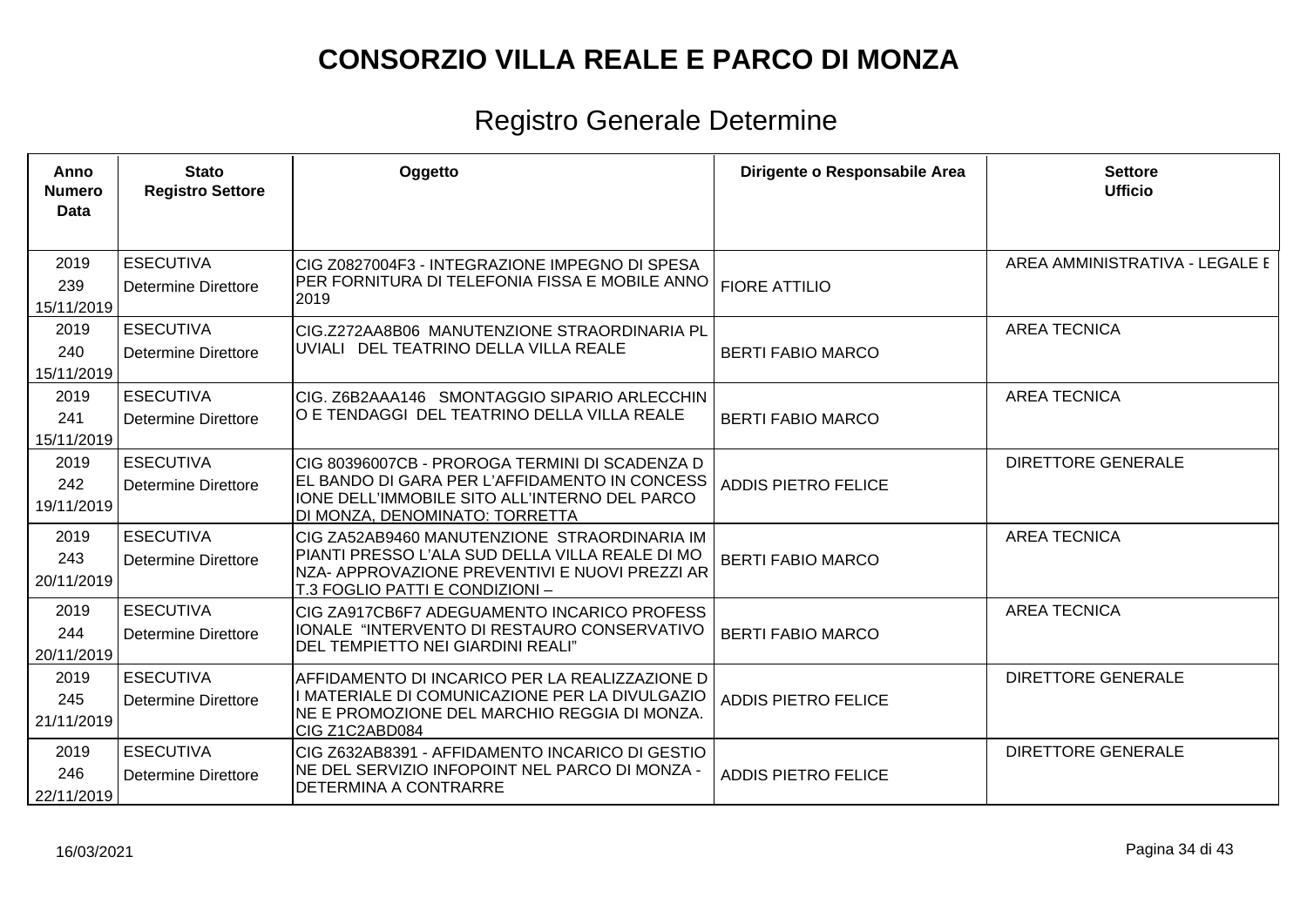| Anno<br><b>Numero</b><br>Data | <b>Stato</b><br><b>Registro Settore</b>        | Oggetto                                                                                                                                                                                         | Dirigente o Responsabile Area | <b>Settore</b><br><b>Ufficio</b>          |
|-------------------------------|------------------------------------------------|-------------------------------------------------------------------------------------------------------------------------------------------------------------------------------------------------|-------------------------------|-------------------------------------------|
| 2019<br>247<br>22/11/2019     | <b>ESECUTIVA</b><br>Determine Direttore        | CIG: ZC32AC703E AFFIDAMENTO SERVIZIO CHIUSURA<br>MASSIVA DEBITI PIATTAFORMA CREDITI COMMERCIA<br>LI AL 31/12/2017. IMPEGNO DI SPESA                                                             | <b>CEREDA ORNELLA</b>         | <b>AREA FINANZIARIA</b><br>Uff eFatturaPA |
| 2019<br>248<br>22/11/2019     | <b>ESECUTIVA</b><br><b>Determine Direttore</b> | PARTECIPAZIONE DEL CONSORZIO VILLA REALE E PA<br>RCO DI MONZA AD ASSPCIAZIONI CULTURALI. PAGAM<br><b>ENTO DELLE QUOTE ASSOCIATIVE ANNUALI</b>                                                   | <b>ADDIS PIETRO FELICE</b>    | <b>DIRETTORE GENERALE</b>                 |
| 2019<br>249<br>25/11/2019     | <b>ESECUTIVA</b><br>Determine Direttore        | CIG Z7A2AA4345 - SERVIZIO DI COMUNICAZIONE INTE<br>GRATA PER LA VALORIZZAZIONE DELL'IMMAGINE DEL<br>LA REGGIA DI MONZA: LA VILLA, I GIARDINI, IL PARCO<br>- CLP SRL - AGGIUDICAZIONE DEFINITIVA | <b>ADDIS PIETRO FELICE</b>    | <b>DIRETTORE GENERALE</b>                 |
| 2019<br>250<br>27/11/2019     | <b>ESECUTIVA</b><br><b>Determine Direttore</b> | CIG: Z292AD9AF5 ACQUISTO MEDIANTE AFFIDAMENT<br>O DIRETTO DI CANCELLERIA VARIA PER GLI UFFICI C<br>ONSORTILI. IMPEGNO DI SPESA.                                                                 | <b>CEREDA ORNELLA</b>         | <b>AREA FINANZIARIA</b>                   |
| 2019<br>251<br>28/11/2019     | <b>ESECUTIVA</b><br><b>Determine Direttore</b> | INOMINA COMMISSIONE GIUDICATRICE DEL PRIMO IN<br>STAGRAM PHOTO CONTEST DELLA REGGIA DI MONZ<br>lA.                                                                                              | <b>ADDIS PIETRO FELICE</b>    | DIRETTORE GENERALE                        |
| 2019<br>252<br>28/11/2019     | <b>ESECUTIVA</b><br>Determine Direttore        | CRITERI PER IL RILASCIO DEI PERMESSI DI CIRCOLAZI<br>ONE NEL PARCO DI MONZA - ANNO 2020                                                                                                         | <b>ADDIS PIETRO FELICE</b>    | <b>DIRETTORE GENERALE</b>                 |
| 2019<br>253<br>28/11/2019     | <b>ESECUTIVA</b><br><b>Determine Direttore</b> | CRITERI PER IL RILASCIO DEI PERMESSI DI ACCESSO<br>E SOSTA PRESSO L'AVANCORTE DELLA VILLA REALE.                                                                                                | <b>ADDIS PIETRO FELICE</b>    | <b>DIRETTORE GENERALE</b>                 |
| 2019<br>254<br>28/11/2019     | <b>ESECUTIVA</b><br>Determine Direttore        | ADESIONE AL BANDO PER IL CONTRIBUTO DI FONDAZ<br>IONE CARIPLO PER LA REALIZZAZIONE DEL PROGETT<br>O DI PARTECIPAZIONE CULTURALE E COESIONE SOCI<br>ALE – LUOGHI DI INNOVAZIONE CULTURALE        | <b>ADDIS PIETRO FELICE</b>    | <b>DIRETTORE GENERALE</b>                 |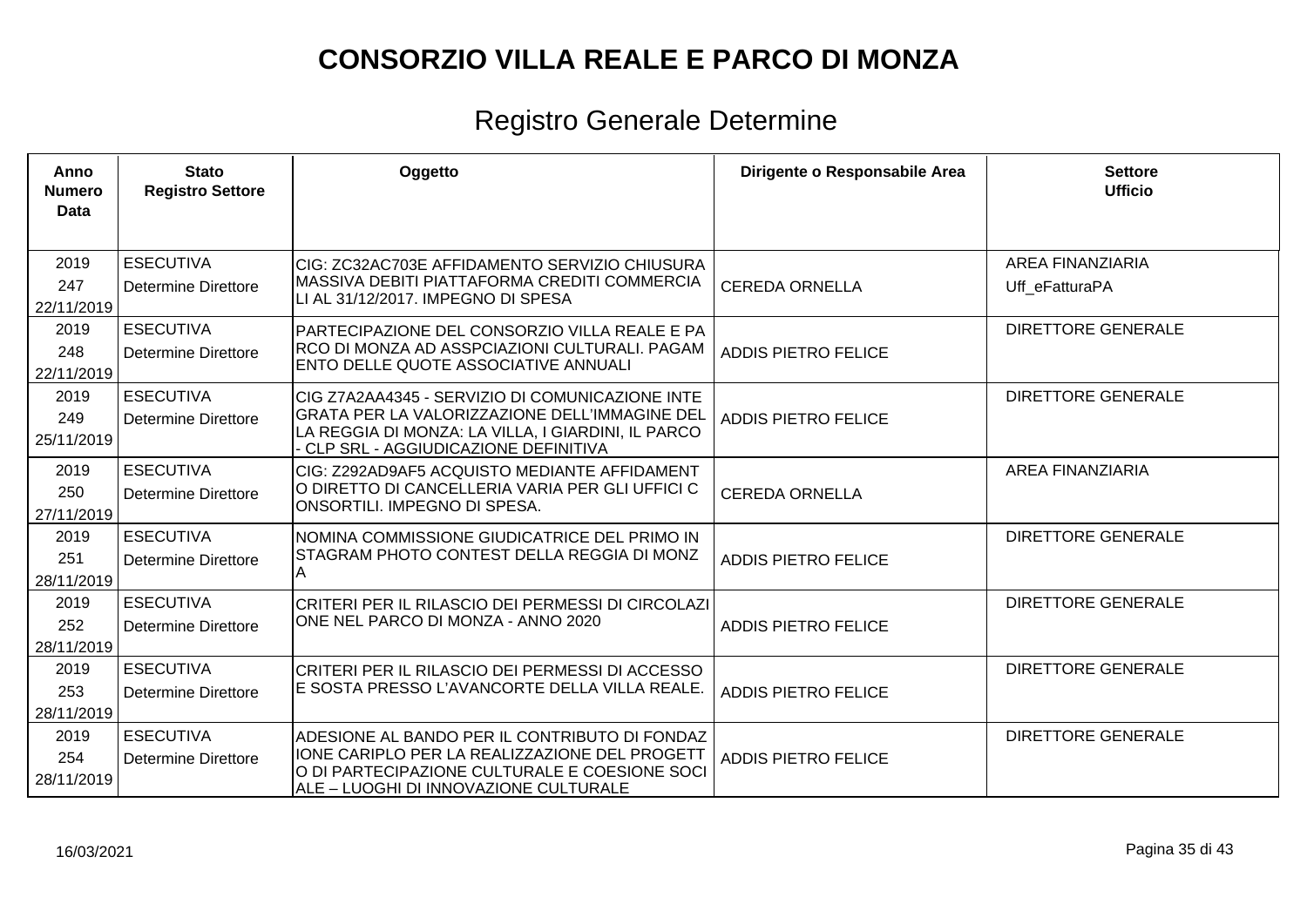| Anno<br><b>Numero</b><br><b>Data</b> | <b>Stato</b><br><b>Registro Settore</b>        | Oggetto                                                                                                                                                                                                                                                                                  | Dirigente o Responsabile Area | <b>Settore</b><br><b>Ufficio</b> |
|--------------------------------------|------------------------------------------------|------------------------------------------------------------------------------------------------------------------------------------------------------------------------------------------------------------------------------------------------------------------------------------------|-------------------------------|----------------------------------|
| 2019<br>255<br>29/11/2019            | <b>ESECUTIVA</b><br><b>Determine Direttore</b> | CIG 8039638727 - AFFIDAMENTO DELLA CONCESSION<br>E DELL'IMMOBILE SITO ALL'INTERNO DEL PARCO DI M<br>ONZA, DENOMINATO "CHIOSCO VILLASANTA" - DETER<br>MINA APPROVAZIONE VERBALE DI GARA TELEMATICA<br>E PROPOSTA DI AGGIUDICAZIONE                                                        | <b>ADDIS PIETRO FELICE</b>    | <b>DIRETTORE GENERALE</b>        |
| 2019<br>256<br>02/12/2019            | <b>ESECUTIVA</b><br><b>Determine Direttore</b> | CIG ZE42AD4DE6 ABBONAMENTO ALLA RIVISTA TELE<br>MATICA ENTIONLINE PER LE MATERIE RAGIONERIA, P<br>ERSONALE, AREA TECNICA, APPALTI (PERIODO 14/04/<br>2020 -13/04/2023), ABBONAMENTO "SERVIZI ENTI ON LI<br>NE" MODULISTICA ARMONIZZAZIONE CONTABILE (PE<br>RIODO 31/01/2020 - 30/01/2023 | <b>ADDIS PIETRO FELICE</b>    | <b>DIRETTORE GENERALE</b>        |
| 2019<br>257<br>02/12/2019            | <b>ESECUTIVA</b><br><b>Determine Direttore</b> | CIG ZA329B56A6 - IMPEGNO DI SPESA PER FORNITUR<br>A ED INSTALLAZIONE NUOVO CABLAGGIO RETE LAN P<br>RESSO LA SEDE CONSORTILE - TELECOMITALIA SPA (<br>TIM BUSINESS) CONVENZIONE CONSIP RETI LAN 6                                                                                         | <b>ADDIS PIETRO FELICE</b>    | <b>DIRETTORE GENERALE</b>        |
| 2019<br>258<br>03/12/2019            | <b>ESECUTIVA</b><br><b>Determine Direttore</b> | CIG 58109145ED E 7329889FBD - SUB-IMPEGNO DI SPE<br>SA PER PRESA D'ATTO DELLA CESSIONE DI RAMO DI<br>AZIENDA TRA NUOVA MALEGORI SRL E LA TSA SRL DI<br><b>ROMA</b>                                                                                                                       | <b>FIORE ATTILIO</b>          | AREA AMMINISTRATIVA - LEGALE E   |
| 2019<br>259<br>03/12/2019            | <b>ESECUTIVA</b><br>Determine Direttore        | CIG Z752AA17C3 FORNITURA E POSA DI TECNOLOGIA<br>BIODRY DISPOSITIVO PER IL PROSCIUGAMENTO DEI<br>MURI UMIDI DA 100 MQ FINO 200 MQ PRESSO LA CAPP<br>ELLA VILLA REALE                                                                                                                     | <b>BERTI FABIO MARCO</b>      | <b>AREA TECNICA</b>              |
| 2019<br>260<br>03/12/2019            | <b>ESECUTIVA</b><br>Determine Direttore        | CIG Z632AB8391 - AFFIDAMENTO INCARICO DI GESTIO<br>NE DEL SERVIZIO INFOPOINT NEL PARCO DI MONZA -<br><b>DETERMINA A CONTRARRE</b>                                                                                                                                                        | <b>ADDIS PIETRO FELICE</b>    | <b>DIRETTORE GENERALE</b>        |
| 2019<br>261<br>03/12/2019            | <b>ESECUTIVA</b><br>Determine Direttore        | CIG Z5A2ACD55D - AFFIDAMENTO INCARICO PER FOR<br>NITURA OCCHIALINI SMARTGLASS PER REALTA' AUM<br>ENTATA PER SERVIZIO VISITA VIRTUALE APPARTAME<br>NTI REALI - DETERMINA A CONTRARRE                                                                                                      | <b>ADDIS PIETRO FELICE</b>    | <b>DIRETTORE GENERALE</b>        |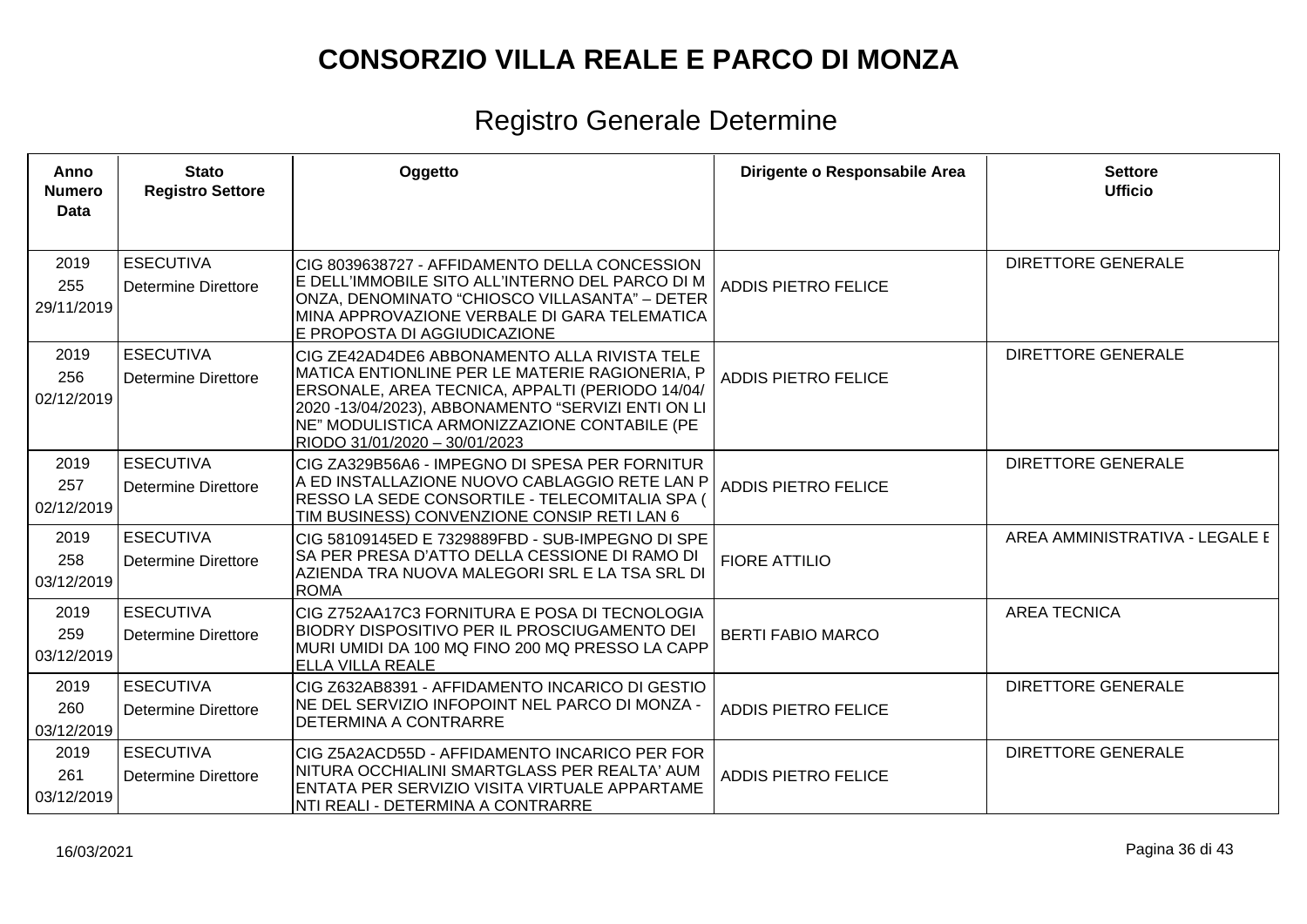| Anno<br><b>Numero</b><br>Data | <b>Stato</b><br><b>Registro Settore</b>        | Oggetto                                                                                                                                                                           | Dirigente o Responsabile Area | <b>Settore</b><br><b>Ufficio</b> |
|-------------------------------|------------------------------------------------|-----------------------------------------------------------------------------------------------------------------------------------------------------------------------------------|-------------------------------|----------------------------------|
| 2019<br>262<br>03/12/2019     | <b>ESECUTIVA</b><br>Determine Direttore        | PROROGA SERVIZI GESTIONE COMUNICAZIONE DIGIT<br>ALE "REGGIADIMONZA" CIG Z792AF6F9D                                                                                                | <b>ADDIS PIETRO FELICE</b>    | <b>DIRETTORE GENERALE</b>        |
| 2019<br>263<br>03/12/2019     | <b>ESECUTIVA</b><br>Determine Direttore        | AFFIDAMENTO DI INCARICO PER LA MANUTENZIONE<br>DEL MONTASCALE PRESSO GLI APPARTAMENTI REALI<br>ICIG ZC32AF70EE                                                                    | ADDIS PIETRO FELICE           | <b>DIRETTORE GENERALE</b>        |
| 2019<br>264<br>04/12/2019     | <b>ESECUTIVA</b><br>Determine Direttore        | CIG 8039638727- AFFIDAMENTO DELLA CONCESSIONE<br>DELL'IMMOBILE SITO ALL'INTERNO DEL PARCO DI MO<br>NZA, DENOMINATO "CHIOSCO VILLASANTA" – AGGIUDI<br><b>CAZIONE DEFINITIVA</b>    | <b>ADDIS PIETRO FELICE</b>    | <b>DIRETTORE GENERALE</b>        |
| 2019<br>265<br>06/12/2019     | <b>ESECUTIVA</b><br>Determine Direttore        | ACQUISTO MATERIALE DI CONSUMO PER LA DITTA DI<br>PULIZIE                                                                                                                          | <b>BERTI FABIO MARCO</b>      | <b>AREA TECNICA</b>              |
| 2019<br>266<br>06/12/2019     | <b>ESECUTIVA</b><br><b>Determine Direttore</b> | INTERVENTO DI PULIZIA STRAORDINARIA ALA SUD VIL<br>LA REALE "LA CAVALLERIZZA " E LA SEDE DEL CONSO<br><b>RZIO CASCINA FONTANA</b>                                                 | <b>BERTI FABIO MARCO</b>      | <b>AREA TECNICA</b>              |
| 2019<br>267<br>06/12/2019     | <b>ESECUTIVA</b><br>Determine Direttore        | INTERVENTO MANUTENZIONE STRAORDINARIA IMPIA<br>NTO INTERRATO FONTANA AVANCORTE E LA SOSTIT<br>UZIONE DI DUE POMPE DEI FILTRI A SABBIA. CIG: ZDC<br>2B00ABD                        | <b>BERTI FABIO MARCO</b>      | <b>AREA TECNICA</b>              |
| 2019<br>268<br>06/12/2019     | <b>ESECUTIVA</b><br><b>Determine Direttore</b> | CIG 7753404762 - CUP B23E06000070004 "RECUPERO<br> EDILIZIO IMMOBILI EX IPPODROMO" – DETERMINA A C<br><b>ONTRARRE</b>                                                             | <b>BERTI FABIO MARCO</b>      | <b>AREA TECNICA</b>              |
| 2019<br>269<br>10/12/2019     | <b>ESECUTIVA</b><br>Determine Direttore        | CIG 80396007CB - PROROGA TERMINI DI SCADENZA D<br>EL BANDO DI GARA PER L'AFFIDAMENTO IN CONCESS<br>IONE DELL'IMMOBILE SITO ALL'INTERNO DEL PARCO<br>DI MONZA, DENOMINATO TORRETTA | <b>FIORE ATTILIO</b>          | <b>DIRETTORE GENERALE</b>        |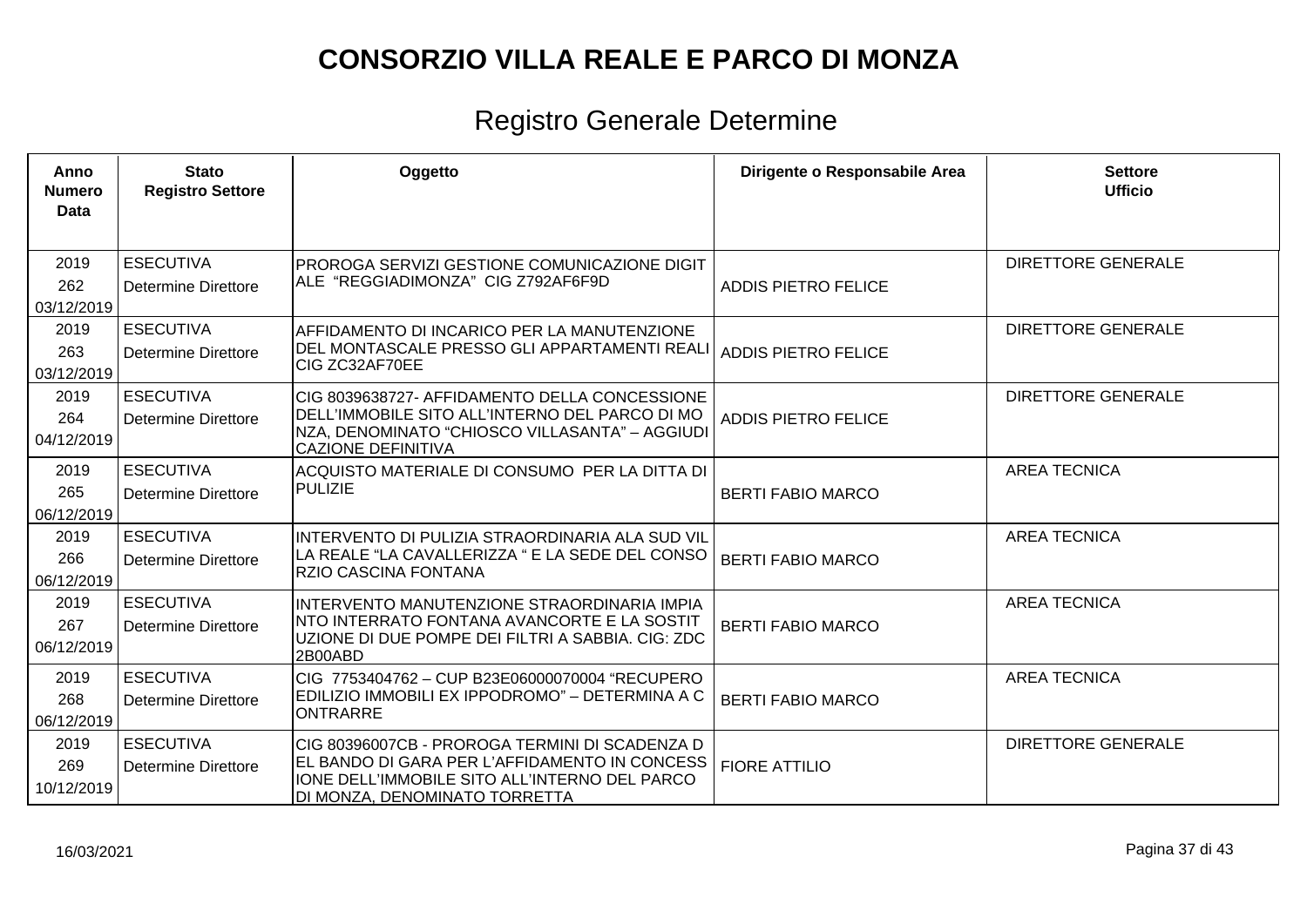| Anno<br><b>Numero</b><br>Data | <b>Stato</b><br><b>Registro Settore</b>        | Oggetto                                                                                                                                                                                                                    | Dirigente o Responsabile Area | <b>Settore</b><br><b>Ufficio</b> |
|-------------------------------|------------------------------------------------|----------------------------------------------------------------------------------------------------------------------------------------------------------------------------------------------------------------------------|-------------------------------|----------------------------------|
| 2019<br>270<br>10/12/2019     | <b>ESECUTIVA</b><br><b>Determine Direttore</b> | CIG ZA32B15094 - REDAZIONE DUVRI E EVENTUALE P<br>ARTECIPAZIONE ALLA RIUNIONE DI COORDINAMENTO<br>AI SENSI ART. 26 D.LGS N. 81/2008                                                                                        | <b>BERTI FABIO MARCO</b>      | <b>AREA TECNICA</b>              |
| 2019<br>271<br>10/12/2019     | <b>ESECUTIVA</b><br><b>Determine Direttore</b> | INTERVENTO DI TINTEGGIATURA LOCALE CALDAIA VI<br>LLA MIRABELLO E FORMAZIONE ABBASSAMENTO IN C<br>ARTONGESSO R.E.I. 120 LOCALE CALDAIA CIG Z5F2B<br>00D53                                                                   | <b>BERTI FABIO MARCO</b>      | <b>AREA TECNICA</b>              |
| 2019<br>272<br>10/12/2019     | <b>ESECUTIVA</b><br><b>Determine Direttore</b> | CIG.Z2C2B16C50 MANUTENZIONE LATTONERIE CASC<br>INA CASALTA NUOVA, CASALTA VECCHIA, CASCINA C<br>ERNUSCHI E CORTILE INQUILINI IN VILLA REALE                                                                                | <b>BERTI FABIO MARCO</b>      | <b>AREA TECNICA</b>              |
| 2019<br>273<br>10/12/2019     | <b>ESECUTIVA</b><br><b>Determine Direttore</b> | Z492B16C49 AFFIDAMENTO INCARICO VERIFICA PERI<br>ODICA IMPIANTO DI TERRA AI SENSI NEL D.P.R. 462/0<br>1 - ALA SUD VILLA REALE DI MONZA E DEPOSITO CAR<br><b>BURANTI VILLA MIRABELLO</b>                                    | <b>BERTI FABIO MARCO</b>      | <b>AREA TECNICA</b>              |
| 2019<br>274<br>13/12/2019     | <b>ESECUTIVA</b><br><b>Determine Direttore</b> | APPROVAZIONE DELLA RENDICONTAZIONE FINALE A<br>REGIONE LOMBARDIA ANNO 2019 DELLA SPESA SOST<br>ENUTA IN RELAZIONE ALL'ART.4 DELLA CONVENZION<br>E ANNI 2019-2020-2021 PER L'ATTRIBUZIONE DI RISOR<br><b>SE FINANZIARIE</b> | <b>ADDIS PIETRO FELICE</b>    | <b>DIRETTORE GENERALE</b>        |
| 2019<br>275<br>16/12/2019     | <b>ESECUTIVA</b><br><b>Determine Direttore</b> | INTEGRAZIONE MANUTENZIONE ESTINTORI AIR FIRE.<br>CIG Z4F2B00FE0                                                                                                                                                            | <b>BERTI FABIO MARCO</b>      | <b>AREA TECNICA</b>              |
| 2019<br>276<br>16/12/2019     | <b>ESECUTIVA</b><br><b>Determine Direttore</b> | RIPARAZIONE ELETTROPOMPA SOMMERGIBILE FLYG<br>T DELL'IMPIANTO E SISTEMAZIONE IMPIANTO DI SOLL<br>EVAMENTO ACQUE NERE C/O CASCINA FONTANA. CI<br>G ZAC2B24047                                                               | <b>BERTI FABIO MARCO</b>      | <b>AREA TECNICA</b>              |
| 2019<br>277<br>16/12/2019     | <b>ESECUTIVA</b><br><b>Determine Direttore</b> | INTERVENTO DI ALLACCIO DEFIBRILLATORI SUGLI IM<br>MOBILI, COSTA ALTA, FATTORIA SAN GIORGIO E L'EDI<br>FICIO SERRONE. CIG Z222B1699E                                                                                        | <b>BERTI FABIO MARCO</b>      | <b>AREA TECNICA</b>              |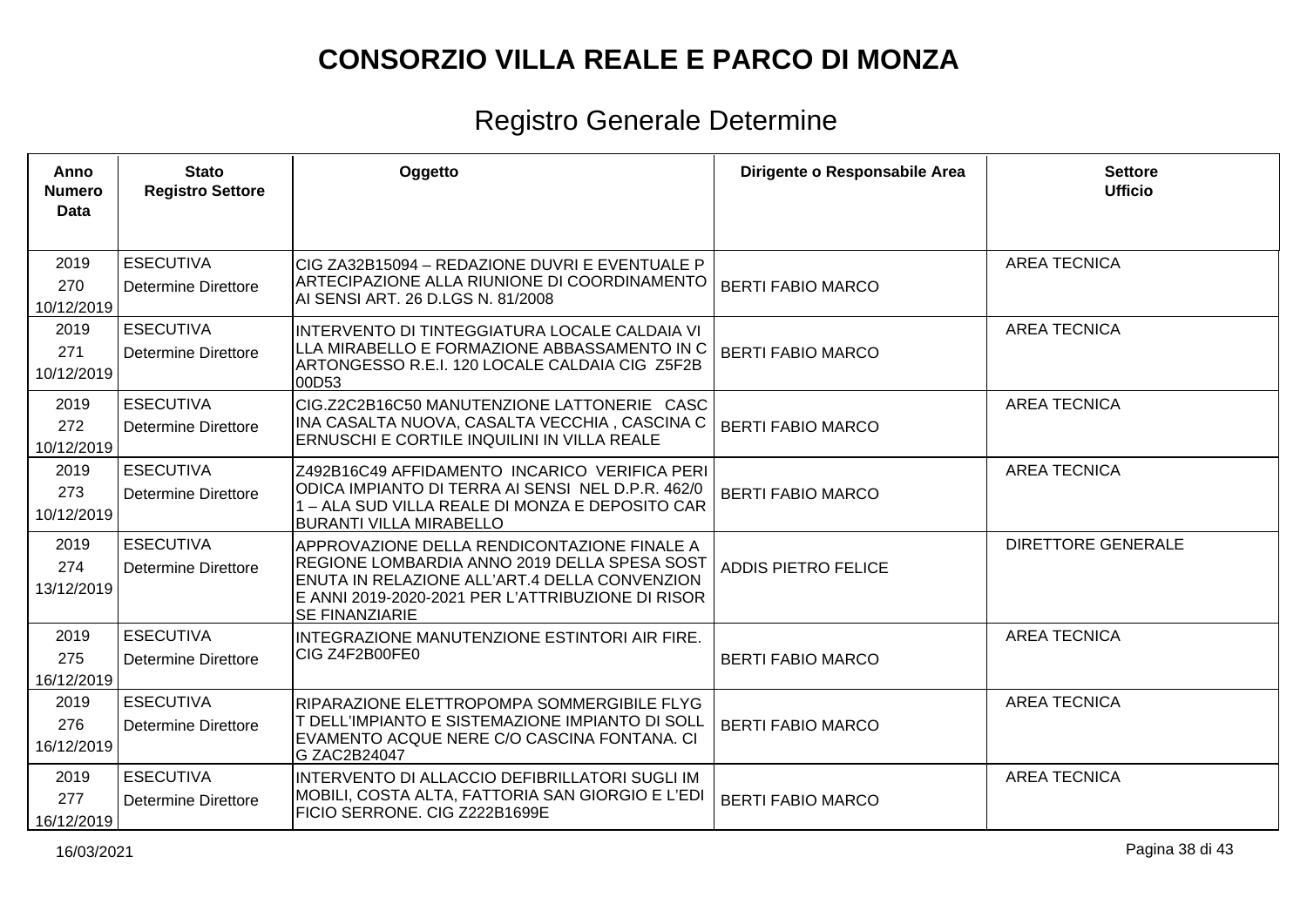| Anno<br><b>Numero</b><br>Data | <b>Stato</b><br><b>Registro Settore</b>        | Oggetto                                                                                                                                                                                                                    | Dirigente o Responsabile Area | <b>Settore</b><br><b>Ufficio</b> |
|-------------------------------|------------------------------------------------|----------------------------------------------------------------------------------------------------------------------------------------------------------------------------------------------------------------------------|-------------------------------|----------------------------------|
| 2019<br>278<br>16/12/2019     | <b>ESECUTIVA</b><br><b>Determine Direttore</b> | CIG 7745093CEC - PROROGA AFFIDAMENTO SERVIZIO<br>DI PULIZIA GIORNALIERO PERIODICO DEI LOCALI ADIB<br>ITI AD UFFICI E DEGLI IMMOBILI STORICI DEL PARCO<br>DAL 01.01.2020 AL 31.03.2020                                      | <b>BERTI FABIO MARCO</b>      | <b>AREA TECNICA</b>              |
| 2019<br>279<br>16/12/2019     | <b>ESECUTIVA</b><br><b>Determine Direttore</b> | INTERVENTO SOSTITUTIVO BARRIERE ANTINCENDIO<br>DELL'EDIFICIO SERRONE SALA MOSTRE COMPRENSIV<br>O DI CONTROLLO MANUTENTIVO E LA SOSTITUZIONE<br>DI SIRENE ANTINTRUSIONE. CIG Z252B01925                                     | <b>BERTI FABIO MARCO</b>      | <b>AREA TECNICA</b>              |
| 2019<br>280<br>16/12/2019     | <b>ESECUTIVA</b><br><b>Determine Direttore</b> | CIG 8136087F60 - AFFIDAMENTO SERVIZIO DI PULIZIA<br>GIORNALIERO PERIODICO DEI LOCALI ADIBITI AD UFFI<br>CI E DEGLI IMMOBILI STORICI DEL PARCO - PERIODO<br>DAL 01.04.2020 AL 31.03.2021 - DETERMINA A CONTRA<br><b>RRE</b> | <b>BERTI FABIO MARCO</b>      | <b>AREA TECNICA</b>              |
| 2019<br>281<br>16/12/2019     | <b>ESECUTIVA</b><br><b>Determine Direttore</b> | CIG: Z0F2B376EE ACQUISTO SOFTWARE PER LA GES<br>TIONE DELLE PRESENZE - PERSONALE GIURIDICO DE<br>L CONSORZIO VILLA REALE E PARCO DI MONZA                                                                                  | <b>ADDIS PIETRO FELICE</b>    | <b>DIRETTORE GENERALE</b>        |
| 2019<br>282<br>17/12/2019     | <b>ESECUTIVA</b><br><b>Determine Direttore</b> | PROCLAMAZIONE VINCITORI DEL PRIMO INSTAGRAM<br>PHOTO CONTEST DELLA REGGIA DI MONZA.                                                                                                                                        | <b>ADDIS PIETRO FELICE</b>    | <b>DIRETTORE GENERALE</b>        |
| 2019<br>283<br>17/12/2019     | <b>ESECUTIVA</b><br><b>Determine Direttore</b> | CIG Z362B1FF23 - FIAT DOBLO' TARGA EV424WJ - AFFI<br>DAMENTO SERVIZIO DI COPERTURA ASSICURATIVA R<br>CA "RESPONSABILITA' CIVILE AUTO" PER AUTOVEICO<br>LO DI PROPRIETA' CONSORTILE ANNO 2020                               | <b>FIORE ATTILIO</b>          | AREA AMMINISTRATIVA - LEGALE E   |
| 2019<br>284<br>17/12/2019     | <b>ESECUTIVA</b><br><b>Determine Direttore</b> | ZE72B35FC MANUTENZIONE STRAORDINARIA DELL'AP<br>PARATO DECORATIVO PLAFONIERE DELLA PLATEA D<br>EL TEATRINO DELLA VILLA REALE                                                                                               | <b>BERTI FABIO MARCO</b>      | <b>AREA TECNICA</b>              |
| 2019<br>285<br>17/12/2019     | <b>ESECUTIVA</b><br><b>Determine Direttore</b> | Z042B35C6F INTERVENTI DI RIPARAZIONE E TAGLIAN<br>DI TRATTORI SAME IN DOTAZIONE ALL'AREA TECNIC<br>A DEL CONSORZIO                                                                                                         | <b>BERTI FABIO MARCO</b>      | <b>AREA TECNICA</b>              |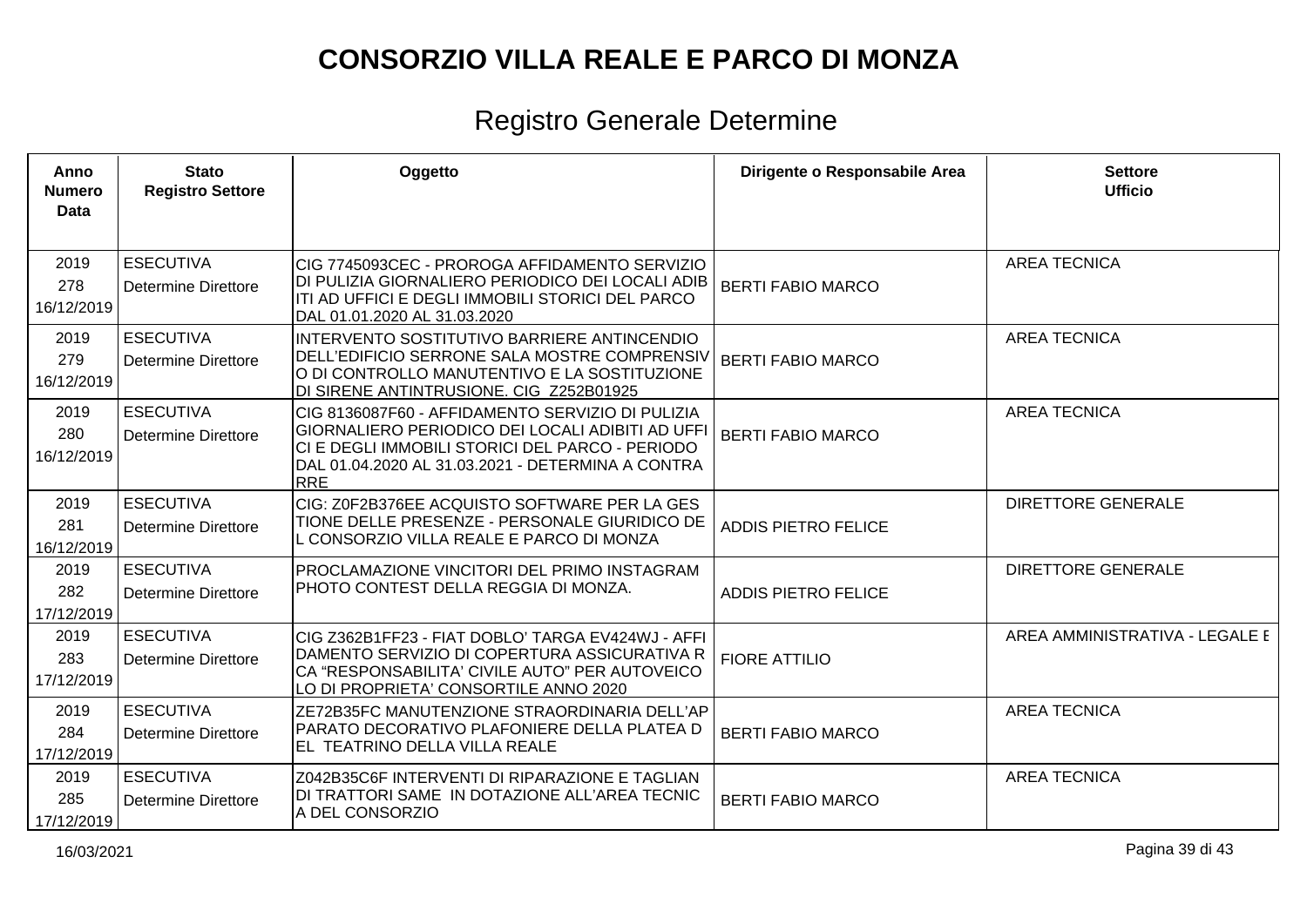| Anno<br><b>Numero</b><br>Data | <b>Stato</b><br><b>Registro Settore</b>        | Oggetto                                                                                                                                                                                                                              | Dirigente o Responsabile Area | <b>Settore</b><br><b>Ufficio</b> |
|-------------------------------|------------------------------------------------|--------------------------------------------------------------------------------------------------------------------------------------------------------------------------------------------------------------------------------------|-------------------------------|----------------------------------|
| 2019<br>286<br>17/12/2019     | <b>ESECUTIVA</b><br>Determine Direttore        | CIG ZC62B3CB8D - CONGUAGLIO UTENZE ELETTRICH<br>E DA CONVENZIONE IREN A CONVENZIONE ENEL                                                                                                                                             | <b>ADDIS PIETRO FELICE</b>    | <b>DIRETTORE GENERALE</b>        |
| 2019<br>287<br>18/12/2019     | <b>ESECUTIVA</b><br>Determine Direttore        | MANUTENZIONE STRAORDINARIA DEL MURO PERIME<br>TRALE E DELLA COLONNA D'INGRESSO CANCELLO VI<br>LLA REALE NEL PARCO DI MONZA.CIG ZA5261B9FF                                                                                            | <b>BERTI FABIO MARCO</b>      | <b>AREA TECNICA</b>              |
| 2019<br>288<br>18/12/2019     | <b>ESECUTIVA</b><br><b>Determine Direttore</b> | MANUTENZIONE STRAORDINARIA SERRATURE DELLA<br>VILLA REALE, CAPPELLA VILLA REALE E SERRONE. CI<br>G ZBC2B014BE;                                                                                                                       | <b>BERTI FABIO MARCO</b>      | <b>AREA TECNICA</b>              |
| 2019<br>289<br>18/12/2019     | <b>ESECUTIVA</b><br><b>Determine Direttore</b> | INCARICO DI GESTIONE DEI SERVIZI AL PUBBLICO PR<br><b>ESSO GLI APPARTAMENTI REALI DELLA VILLA REALE</b><br>DI MONZA - PROROGA TECNICA                                                                                                | <b>ADDIS PIETRO FELICE</b>    | <b>DIRETTORE GENERALE</b>        |
| 2019<br>290<br>19/12/2019     | <b>ESECUTIVA</b><br>Determine Direttore        | INTEGRAZIONE IMPEGNO DI SPESA SERVIZIO DI NOLE<br>GGIO E MANUTENZIONI DI BAGNI MOBILI DA POSIZION<br>ARE ALL'INTERNO DEL PARCO DI MONZA CIG: Z041E6<br>4F1E                                                                          | <b>BERTI FABIO MARCO</b>      | <b>AREA TECNICA</b>              |
| 2019<br>291<br>19/12/2019     | <b>ESECUTIVA</b><br>Determine Direttore        | APPROVAZIONE DELLA RENDICONTAZIONE FINALE A<br>REGIONE LOMBARDIA ANNO 2019 DELLA SPESA SOST<br>ENUTA IN RELAZIONE ALL'ART.4 DELLA CONVENZION<br>E ANNI 2019-2020-2021 PER RIMBORSO SVOLGIMENTO<br>ATTIVITA' GESTIONALE E MANUTENTIVA | <b>ADDIS PIETRO FELICE</b>    | <b>DIRETTORE GENERALE</b>        |
| 2019<br>292<br>19/12/2019     | <b>ESECUTIVA</b><br>Determine Direttore        | CIG Z0E2B48F13 INTERVENTO DI RIPARAZIONE PORTI<br>ERA E SERRATURA PORTELLONE IVECO MASSIF DN7<br>93NW IN DOTAZIONE ALL'AREA TECNICA                                                                                                  | <b>BERTI FABIO MARCO</b>      | <b>AREA TECNICA</b>              |
| 2019<br>293<br>19/12/2019     | <b>ESECUTIVA</b><br>Determine Direttore        | SERVIZIO DI DISINFESTAZIONE E DEBLATTIZZAZIONE<br>- DISINFEZIONE DERATTIZZAZIONE E DEZANZARIZZA<br>ZIONE. CIG Z392B4AF41                                                                                                             | <b>BERTI FABIO MARCO</b>      | <b>AREA TECNICA</b>              |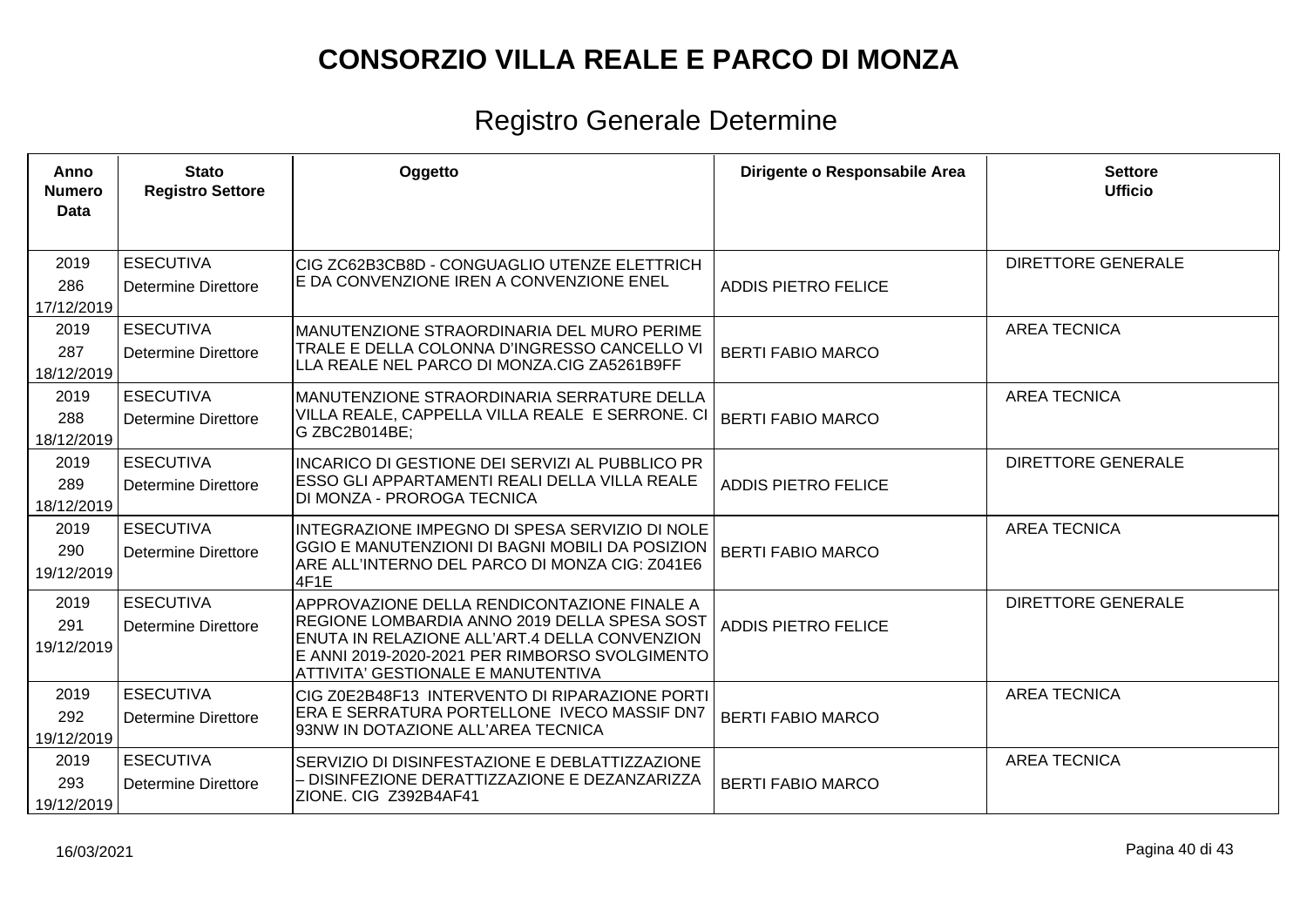| Anno<br><b>Numero</b><br>Data | <b>Stato</b><br><b>Registro Settore</b>        | Oggetto                                                                                                                                                                   | Dirigente o Responsabile Area | <b>Settore</b><br><b>Ufficio</b> |
|-------------------------------|------------------------------------------------|---------------------------------------------------------------------------------------------------------------------------------------------------------------------------|-------------------------------|----------------------------------|
| 2019<br>294<br>19/12/2019     | <b>ESECUTIVA</b><br><b>Determine Direttore</b> | ICIG Z692B4AC81 INTERVENTO DI MANUTENZIONE STR<br>AORDINARIA DELLE MURA PERIMETRALI DEL PARCO<br>A SEGUITO EVENTO METEO 21 AGOSTO 2019                                    | <b>BERTI FABIO MARCO</b>      | <b>AREA TECNICA</b>              |
| 2019<br>295<br>19/12/2019     | <b>ESECUTIVA</b><br>Determine Direttore        | CIG. ZF42B4AEAC VERIFICA E CLASSIFICAZIONE AMIA<br>INTO LASTRE SOTTOCOPPO FAGIANAIA REALE                                                                                 | <b>BERTI FABIO MARCO</b>      | <b>AREA TECNICA</b>              |
| 2019<br>296<br>19/12/2019     | <b>ESECUTIVA</b><br><b>Determine Direttore</b> | CIG 7642822745C - CUP F52C16000330005 INTERVENT<br>O DI RESTAURO CONSERVATIVO DEL TEMPIETTO NEI<br>İGIARDINI REALI APPROVAZIONE PERIZIA DI VARIANTE<br>- IMPEGNO DI SPESA | <b>BERTI FABIO MARCO</b>      | <b>AREA TECNICA</b>              |
| 2019<br>297<br>19/12/2019     | <b>ESECUTIVA</b><br>Determine Direttore        | CIG Z972B4B5F6 AFFIDAMENTO DI INCARICO PER LA F<br>ORNITURA DI ESPOSITORI DA COLLOCARE PRESSO G<br>ILI APPARTAMENTI REALI DELLA REGGIA DI MONZA                           | ADDIS PIETRO FELICE           | <b>DIRETTORE GENERALE</b>        |
| 2019<br>298<br>20/12/2019     | <b>ESECUTIVA</b><br>Determine Direttore        | INTERVENTO DI MANUTENZIONE STRAORDINARIA DE<br>L GRUPPO FRIGO ESTERNO DELLA SALA MOSTRE SE<br>IRRONE. CIG Z412B015E8                                                      | <b>BERTI FABIO MARCO</b>      | <b>AREA TECNICA</b>              |
| 2019<br>299<br>20/12/2019     | <b>ESECUTIVA</b><br>Determine Direttore        | IINTERVENTI DI MANUTENTIVI SU CANCELLI E CANCEL<br> LATE ALL'INTERNO DEL PARCO DI MONZA CIG Z3D2B4<br>BD14                                                                | <b>BERTI FABIO MARCO</b>      | <b>AREA TECNICA</b>              |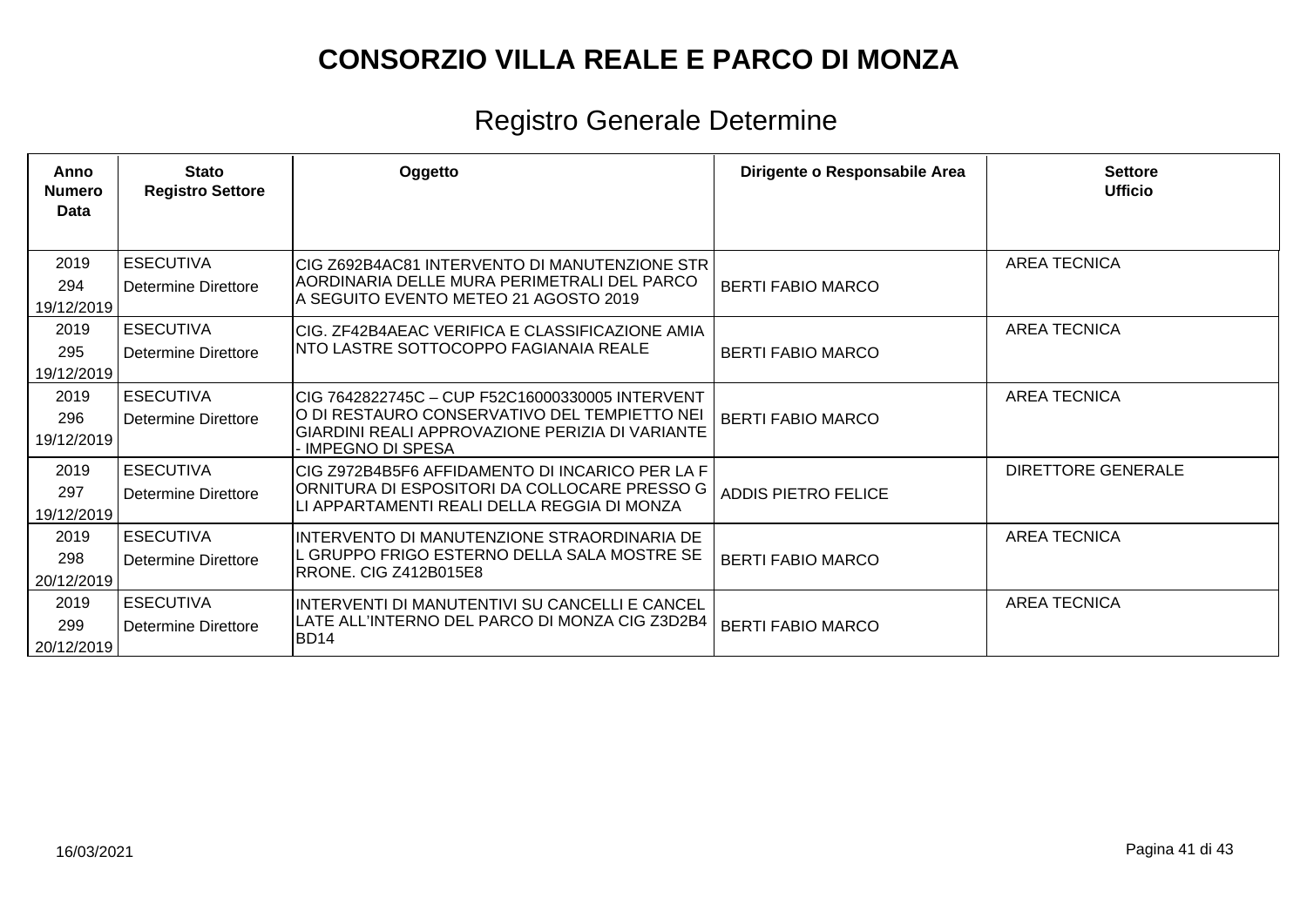| Anno<br><b>Numero</b><br><b>Data</b> | <b>Stato</b><br><b>Registro Settore</b>        | Oggetto                                                                                                                                                                                                                                                                                                                                                                                                                                                                                                   | Dirigente o Responsabile Area | <b>Settore</b><br><b>Ufficio</b> |
|--------------------------------------|------------------------------------------------|-----------------------------------------------------------------------------------------------------------------------------------------------------------------------------------------------------------------------------------------------------------------------------------------------------------------------------------------------------------------------------------------------------------------------------------------------------------------------------------------------------------|-------------------------------|----------------------------------|
| 2019<br>300<br>20/12/2019            | <b>ESECUTIVA</b><br><b>Determine Direttore</b> | CIG ZAF2B4848B AFFIDAMENTO DIRETTO INCARICO P<br>ER ATTIVITA' DI SUPPORTO TECNICO AL R.U.P. RELAT<br>IVO "ALL'ACCORDO DI PROGRAMMA PER LA VALORIZZ<br>AZIONE DEL COMPLESSO MONUMENTALE VILLA REAL<br>E E PARCO DI MONZA" FASE 1 - INTERVENTI DI RIMOZ<br>IONE AMINATO E COPERTURE CASCINE: FRUTTETO,<br>MULINI SAN GIORGIO, FAGIANAIA REALE, CASALTA NU<br>OVA E MULINO DEL CANTONE". (ART. 36 COMMA 2 LE<br>TT.A) - ART. 31, COMMA 7, ART. 31 COMMA 8, ART.31 C<br>OMMA 11 - D. LGS. N.50/2016 E S.M.I.) | <b>ADDIS PIETRO FELICE</b>    | <b>DIRETTORE GENERALE</b>        |
| 2019<br>301<br>20/12/2019            | <b>ESECUTIVA</b><br><b>Determine Direttore</b> | CIG: Z6C2ACBFBE - AFFIDAMENTO DIRETTO INCARIC<br>O PER ATTIVITA' DI SUPPORTO TECNICO AL R.U.P. RE<br>LATIVA ALL' INTERVENTO DI MANUTENZIONE STRAOD<br>INARIA ATTRAVESO L'ATTIVAZIONE DELLA PROCEDU<br>RA DI FINANZA DI PROGETTO DELLA FAGIANAIA. (ART.<br>36 COMMA 2 LETT.A) - ART. 31, COMMA 7, ART. 31 CO<br>MMA 8, ART.31 COMMA 11 - D. LGS. N.50/2016 E S.M.I.).                                                                                                                                      | <b>FIORE ATTILIO</b>          | AREA AMMINISTRATIVA - LEGALE E   |
| 2019<br>302<br>20/12/2019            | <b>ESECUTIVA</b><br><b>Determine Direttore</b> | CIG 7660879557 - CUP F56G15000760005 INTERVENTI<br>DI RIPRISTINO IDONEITA'STATICA EDIFICIO DI PORTA<br>MONZA APPROVAZIONE PERIZIA DI VARIANTE-IMPEG<br><b>NO DI SPESA</b>                                                                                                                                                                                                                                                                                                                                 | <b>BERTI FABIO MARCO</b>      | <b>AREA TECNICA</b>              |
| 2019<br>303<br>20/12/2019            | <b>ESECUTIVA</b><br><b>Determine Direttore</b> | CIG 758489555C - CUPF55I16000080005 OPERE DI MAN<br>UTENZIONE STRAORDINARIA DELLE MURA PERIMETR<br>ALI DEL PARCO E DEI GIARDINI REALI<br>APPROVAZIONE PERIZIA DI VARIANTE-IMPEGNO DI SP<br><b>ESA</b>                                                                                                                                                                                                                                                                                                     | <b>BERTI FABIO MARCO</b>      | <b>AREA TECNICA</b>              |
| 2019<br>304<br>20/12/2019            | <b>ESECUTIVA</b><br><b>Determine Direttore</b> | <b>INTEGRAZIONE INTERVENTI DI DISOSTRUZIONE STAS</b><br>AMENTO DEGLI IMMOBILI DEL PARCO CIG<br>Z542B5010C                                                                                                                                                                                                                                                                                                                                                                                                 | <b>BERTI FABIO MARCO</b>      | <b>AREA TECNICA</b>              |